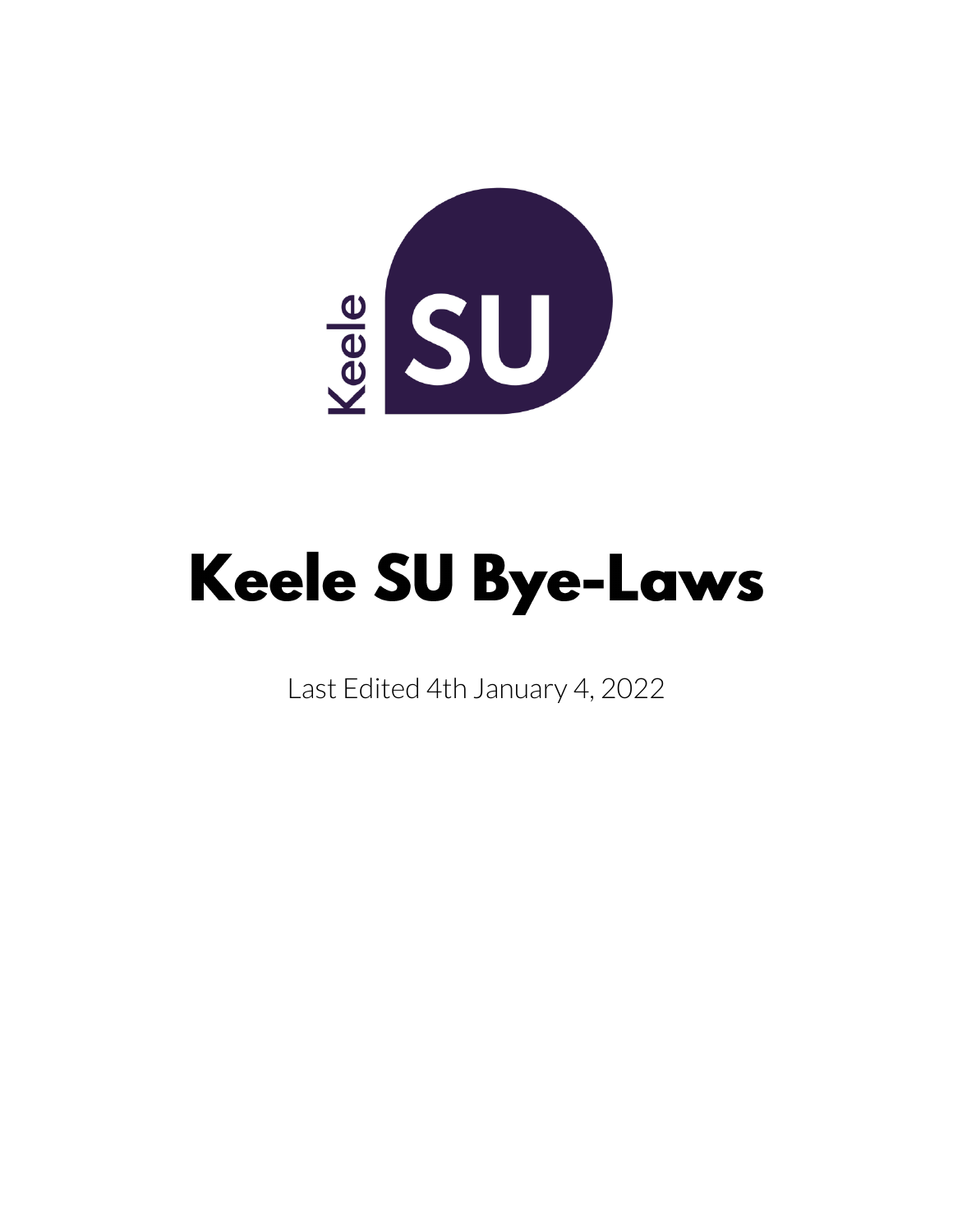#### **Contents**

Chapter 1 - [Union Council](#page-2-0)

- Chapter 2 [Union General Meetings](#page-7-0)
- Chapter 3 [Executive Committee](#page-11-0)
- [Chapter 4 -](#page-12-0) Policy
- Chapter 5 [Performance Scrutiny Committee](#page-16-0)
- [Chapter 6 -](#page-18-0) Officers
- Chapter 7 [Clubs and Societies](#page-35-0)
- [Chapter 8 -](#page-44-0) Referenda
- Chapter 9 [Policies and the Policy Document](#page-47-0)
- Chapter 10 [Election Guidance and Regulations](#page-48-0)
- Chapter 11 Election Guidance [Candidate Regulations](#page-53-0)
- Chapter 12 [Membership](#page-55-0)
- Chapter 13 [Staff Protocol](#page-55-1)
- Chapter 14 [Disciplinary, Censuring and Complaints Procedures](#page-57-0)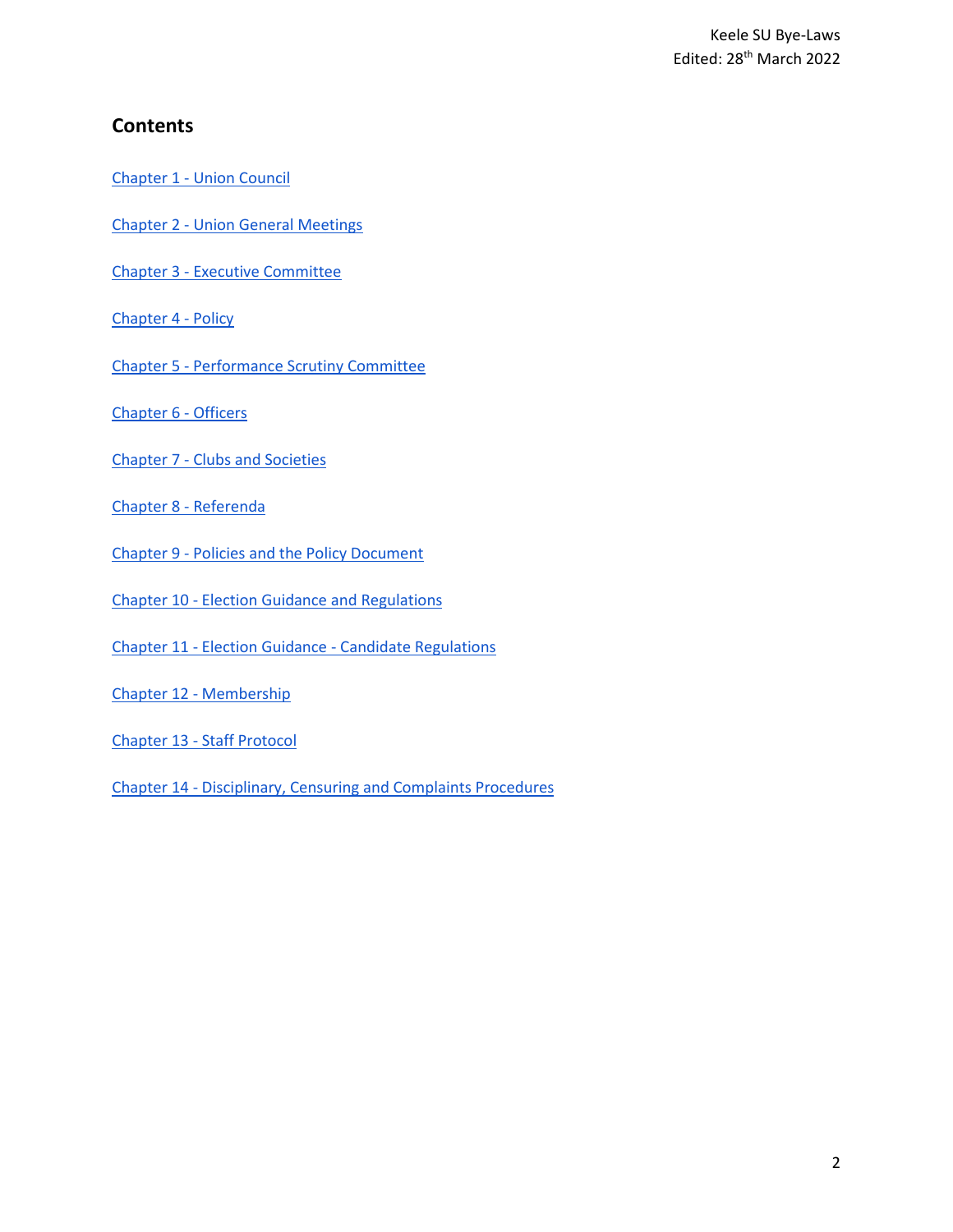# <span id="page-2-0"></span>Chapter 1 - Union Council

- 1. Convening of Meetings
	- a. All meetings of Union Council shall be convened by the Democracy Operations Group (DOG), as outlined in Chapter 4.
	- b. It shall be the responsibility of the DOG to prepare the agenda in advance of the meeting, and to circulate copies of Union Council papers to Councillors.
- 2. Membership and Composition
	- a. Union Council shall be composed of the following student representatives, whose attendance at Union Council meetings shall be compulsory.
		- i. Chair of Union Council
		- ii. Union Development and Democracy Officer
		- iii. Education Officer
		- iv. Welfare and Diversity Officer
		- v. Activities and Community Officer
		- vi. Athletic Union and Sport Officer
		- vii. Black, Asian, and Minority Ethnic Students' Officer
		- viii. Disabled Students' Officer
		- ix. Gender Equality Officer
		- x. Hospital Campus Officer
		- xi. International Students' Officer
		- xii. LGBT+ Students' Officer
		- xiii. Mature Students' Officer
		- xiv. Postgraduate Students' Officer
		- xv. Non-Portfolio Officer
		- xvi. Environment and Sustainability Officer
	- b. Keele SU Officers who are non-voting members of Union Council shall have full speaking rights, subject to the same restrictions as members of Union Council.
	- c. Keele SU members who are not members of Union Council exercising their constitutional rights of attendance may be granted speaking rights at the discretion of the Chair, except for Keele SU members who have proposed motions to the meeting, who shall automatically have the right to speak in proposition of their motions.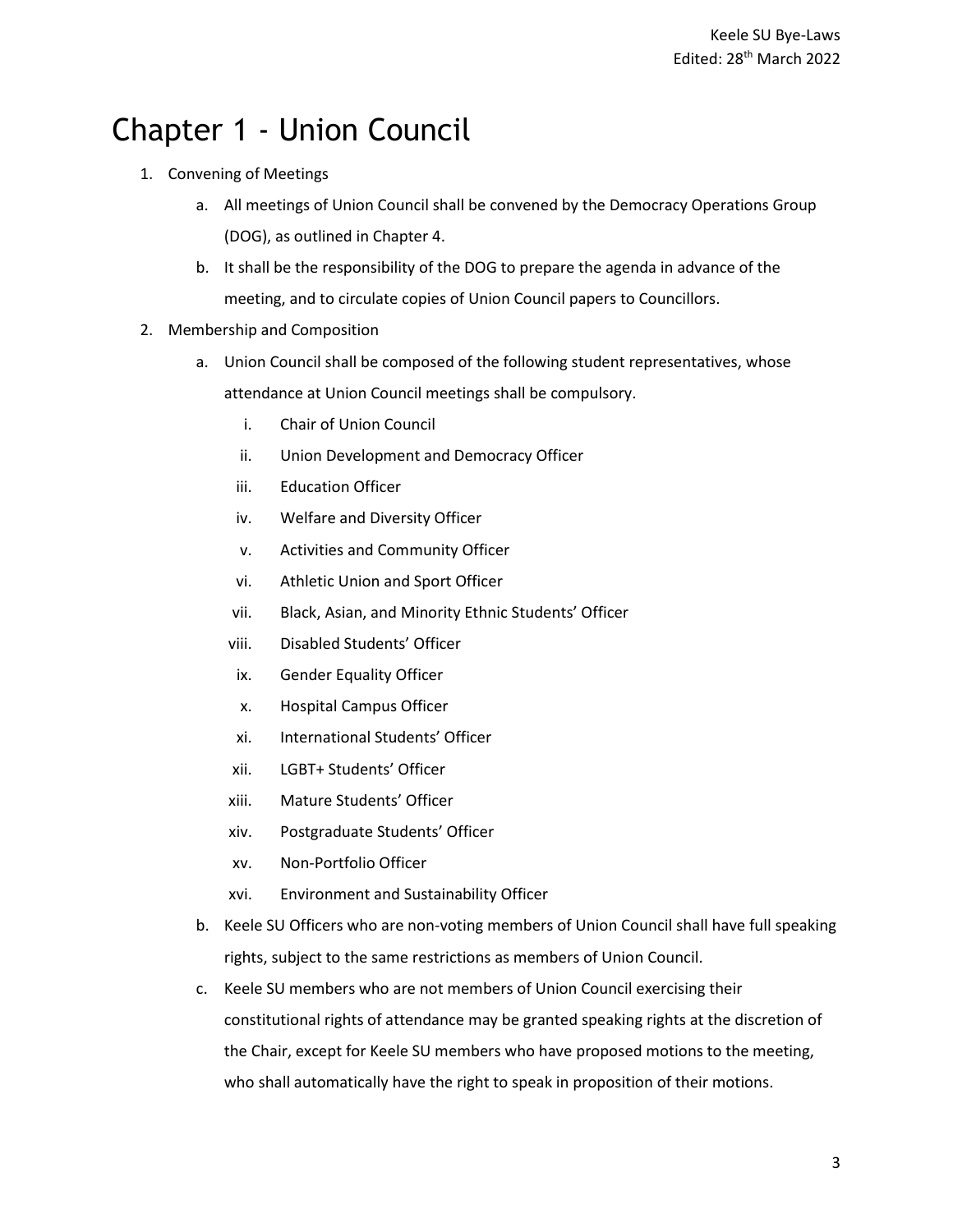- d. Non-members of Keele SU may be granted the right to attend and/or speak at the discretion of the Chair.
- 3. Control, Steering and Minuting
	- a. Union Council shall be controlled and led by the Chair of Union Council. If the Chair is unable to do so, the meeting shall be chaired only by a member of Union Council, elected to chair.
	- b. Union Council shall have the power to make technical amendments to a motion for the purpose of clarity.
	- c. The Student Voice Department shall be responsible for the recording of minutes of the meeting.
	- d. Decisions of the Chair can be overruled by a two-thirds majority of Union Council, following a procedural motion.
- 4. Quorum
	- a. Quorum for Union Council shall be 50% of the total number of elected representatives, not including the Full-Time Officers.
	- b. No motions may be passed if the meeting has not achieved quorum.
	- c. Meetings of Union Council are quorate unless and until declared otherwise.
	- d. The Chair shall declare a meeting inquorate:
		- i. If it appears to the Chair that the meeting is inquorate, or
		- ii. If a count of quorum finds that the meeting is inquorate.
	- e. In the event of the meeting being declared inquorate the meeting will adjourn for a period at the discretion of the DOG, after which a further count will be held. The meeting is then either quorate or abandoned.
- 5. Policy Processes
	- a. Following the process outlined in Chapter 4 Section 2, submitted ideas will be brought to Union Council at the first available opportunity, but must be submitted at least three days before.
	- b. Any student who submits an idea to be discussed at a Union Council meeting may be invited to attend that meeting by the DOG, but is not expected to attend.
	- c. Union Council shall have the power to accept an idea as written, if 75% of votes are in favour.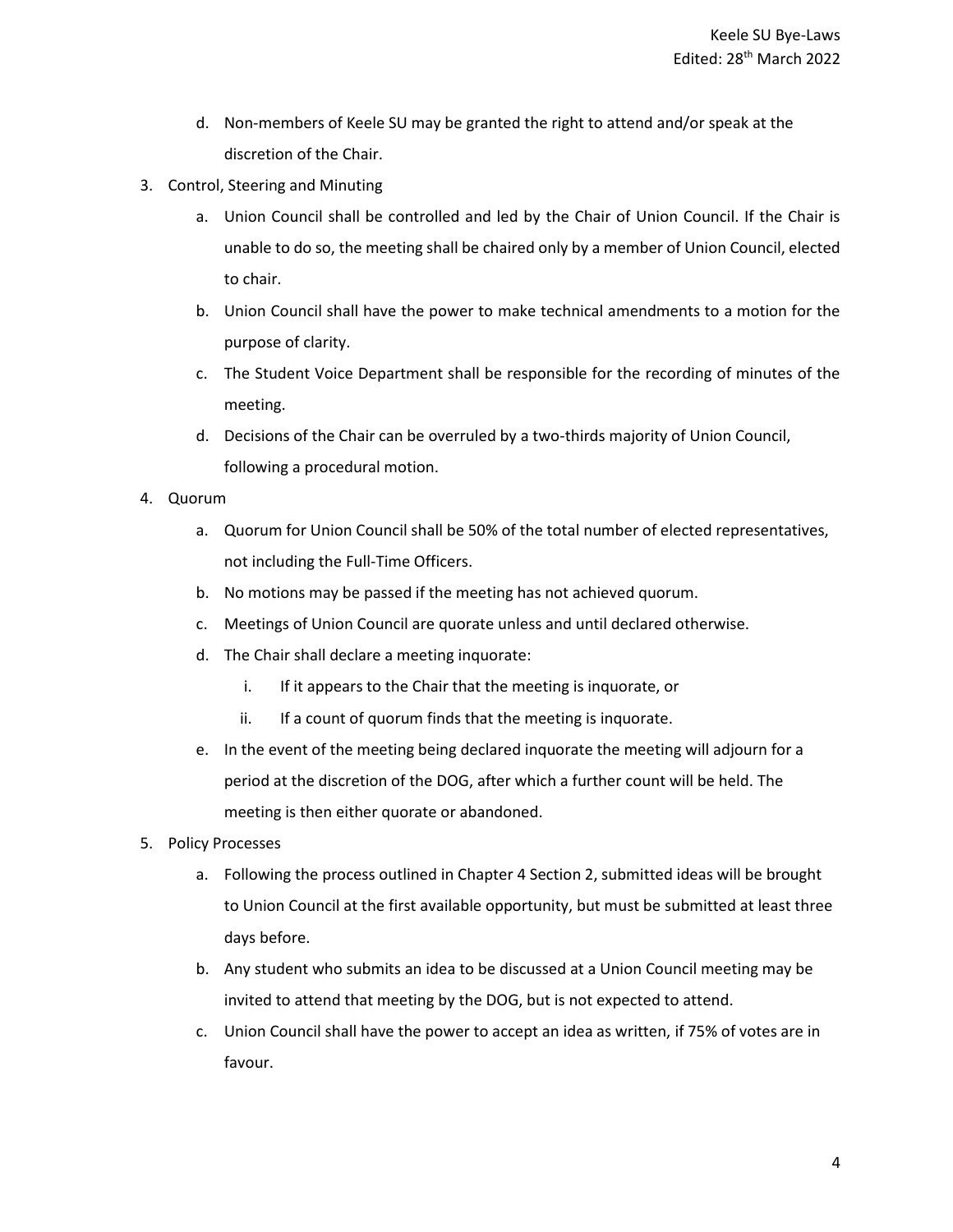- d. If less than 75% of votes are in favour, Union Council shall vote to forward the idea to the next Union General Meeting (UGM). This vote shall only take place after a vote to pass the idea. Should less than ⅓ of Union Council vote for this decision, the idea shall be rejected as laid out in Chapter 4 Section 4.
- e. Should ⅓ or more or Union Council vote in favour of forwarding the policy to a UGM, this shall pass and the policy will follow the procedures laid out in Chapter 4 Section 3.
- 6. Items for Discussion
	- a. Should a member of Union Council wish to bring an item for discussion, they must submit it to the DOG at least one day before a Union Council meeting.
	- b. The DOG will have the ability to prevent an item for discussion being raised if they believe it makes defamatory references to identifiable persons, is unconstitutional, or contravenes the law of the land.
- 7. Agenda
	- a. Meetings of Union Council shall ordinarily be conducted in the following order:
		- i. Apologies for absence
		- ii. Minutes and matters arising of the last meeting
		- iii. Items for discussion
		- iv. Motions
		- v. Any other business
	- b. The Chair of Union Council may exceptionally add items or rearrange items when preparing the Agenda, for example to include addresses from such guests as may be invited to speak from time to time.
- 8. Conduct of Debate
	- a. Members wishing to speak shall indicate their wish to the Chair, who shall decide on priority of speaking.
	- b. No member shall exceed two minutes in their speech.
	- c. All expressions of an offensive nature shall be ruled out of order. The Chair shall require offenders to apologise for and withdraw offensive comments.
	- d. Refusal to withdraw shall result in an instruction to end their speech. Should this instruction not be obeyed then the Chair may suspend the offender's speaking and voting rights for the duration of the meeting.
	- e. All motions shall be open for debate.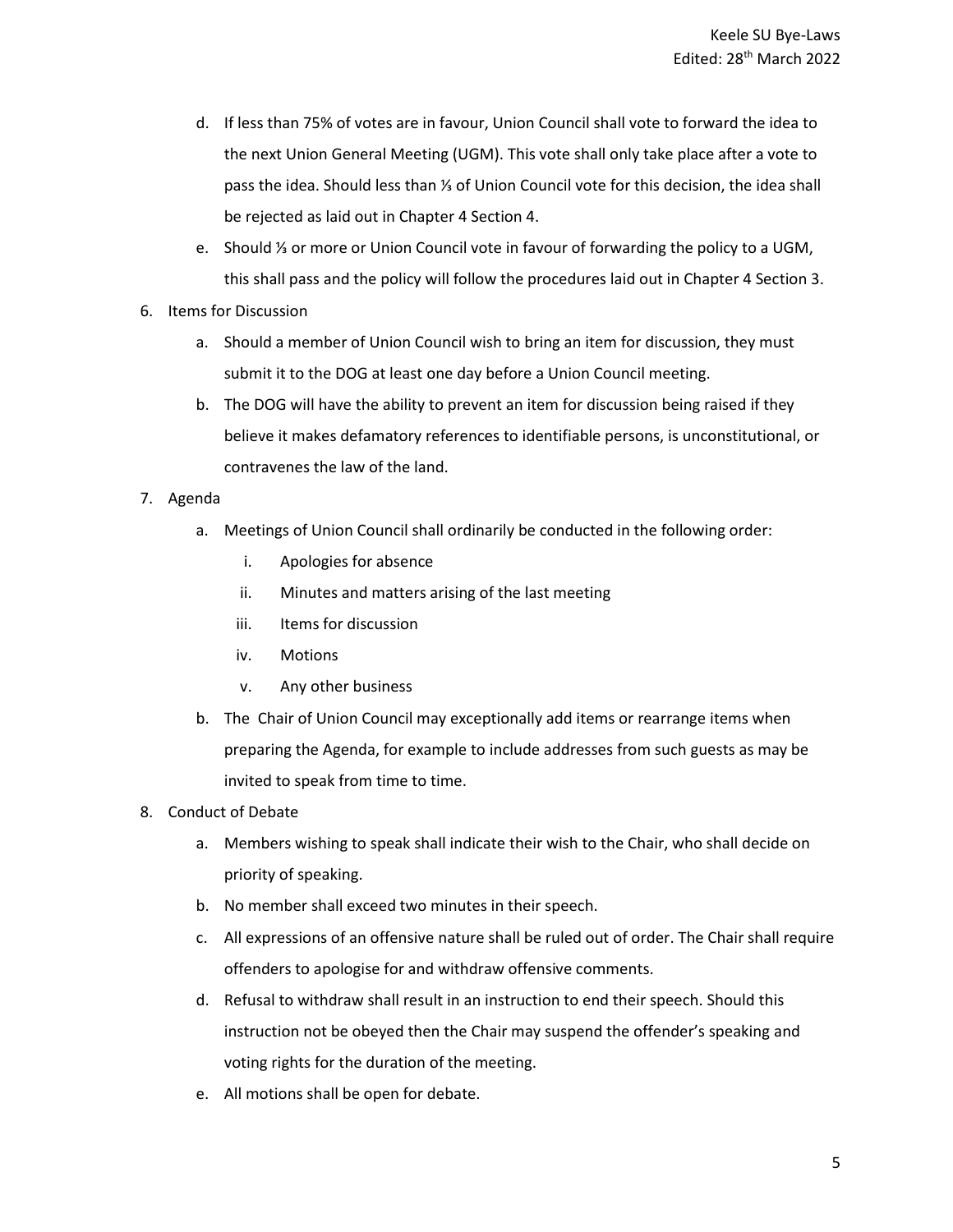- 9. Voting
	- a. Only members of Union Council shall be entitled to vote on motions. The Chair shall only exercise their vote in the event of a tie.
	- b. Voting shall ordinarily be conducted by show of hands.
	- c. The Chair of Union Council shall be responsible for the counting of votes.
	- d. A recount may be taken at the discretion of the Chair.
	- e. Abstentions must be counted. Voluntary abstentions shall be recorded by the Student Voice Department with the numbers voting on the motion.
- 10. Procedural Motions
	- a. The following procedural motions shall be available to all voting members present at Union Council at all times:
		- i. That a ruling of the Chair be challenged
			- 1. Challenges to a ruling of the chair shall require a two-thirds majority of Union Council in order to pass.
		- ii. That the motion being heard be amended
			- 1. This motion can only be accepted if the motion's proposer is in attendance and agrees to the amendment.
		- iii. That the motion being heard be abandoned
		- iv. That the motion being heard now be put straight to a vote
		- v. That the motion being heard be taken directly to UGM
		- vi. That the motion being voted on be held by secret ballot
		- vii. That the motion be split and its component parts each voted on
		- viii. That those who are not voting members be excluded
		- ix. That the meeting be closed
		- x. That there shall be a count of quorum to determine if the meeting is quorate
		- xi. That Union Council has no confident in the Chair
	- b. Motions of no confidence in the Chair shall result in the replacement of the incumbent Chair with another for the duration of the meeting.
- 11. Extraordinary Meetings of Union Council
	- a. Should a Union Council meeting be urgently needed, an Extraordinary Union Council meeting may be called by any of the following ways:
		- i. A vote of Executive Committee as outlined in Chapter 3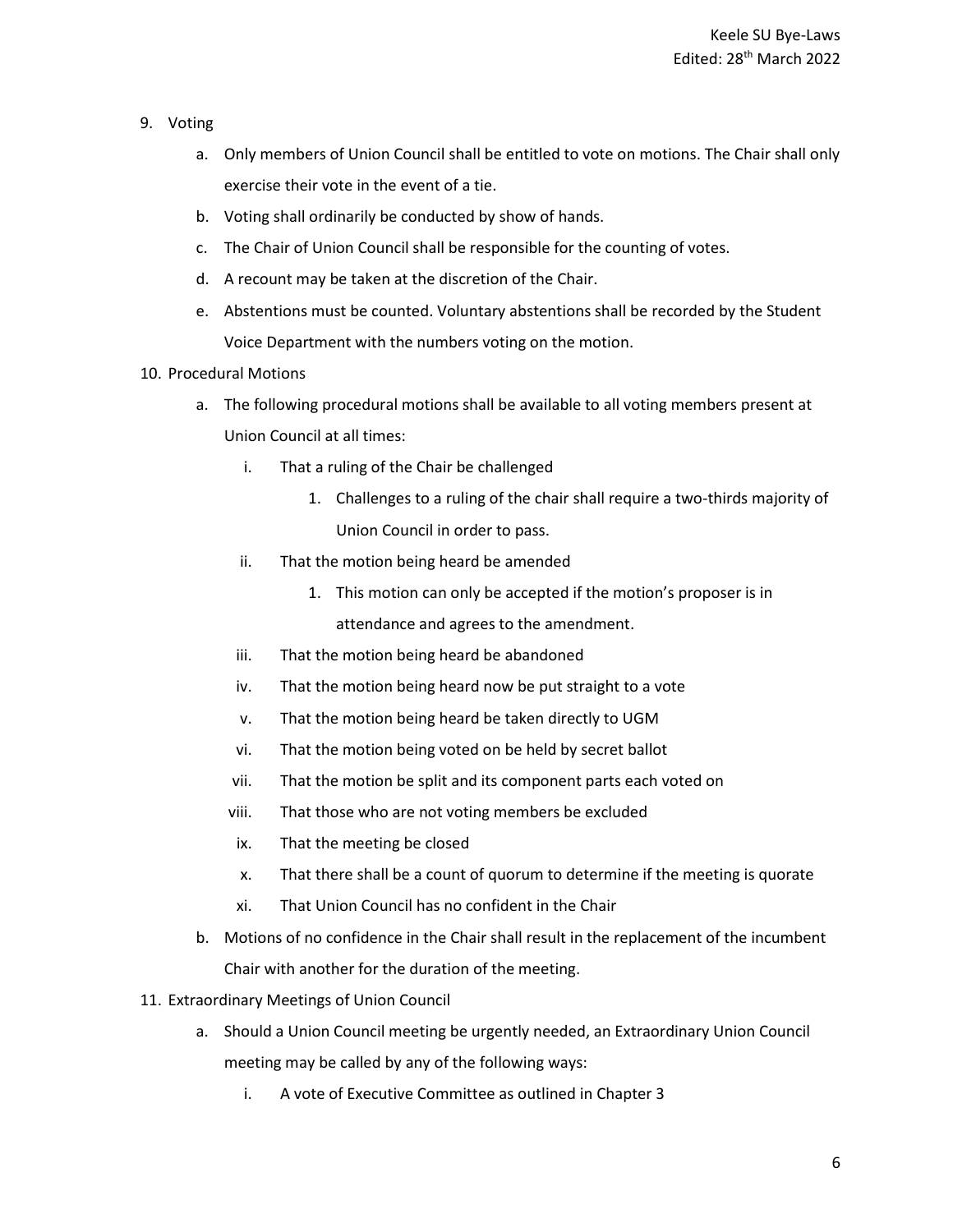- ii. A vote of Union Council members
- b. The agenda for Extraordinary Union Councils shall be drawn up by the DOG.
- c. Extraordinary Union Council meetings shall be subject to all sections of the Constitution and Bye-Laws applicable to Union Council.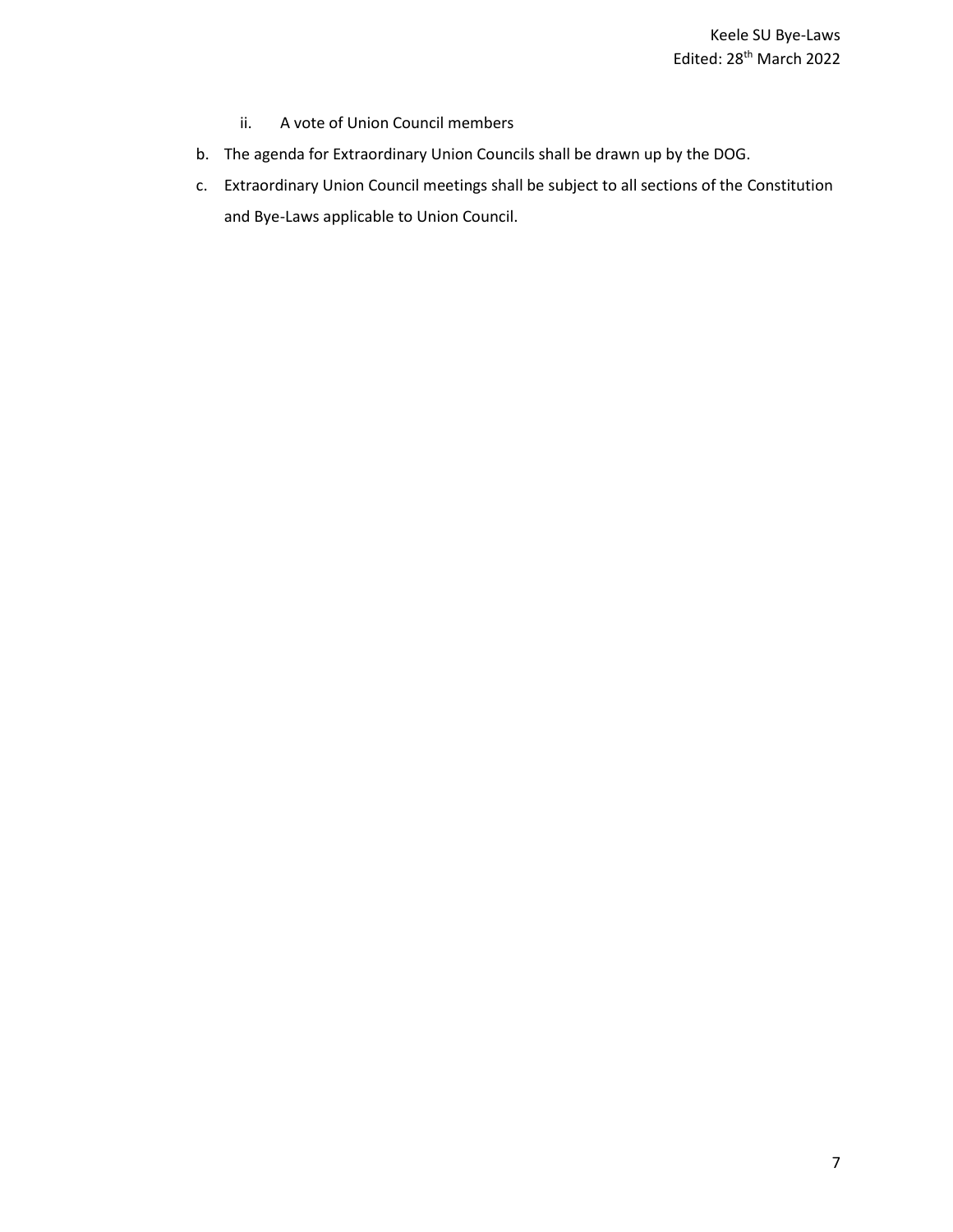# <span id="page-7-0"></span>Chapter 2 - Union General Meetings

- 1. Convening of Meetings
	- a. Union General Meetings (UGMs) shall be convened by the Democratic Operations Group (DOG), as outlined in Chapter 4.
	- b. There shall be up to 4 UGMs per academic year.
	- c. UGMs shall have (but not limited to) the following functions:
		- i. Approval of Constitutional Amendments
		- ii. Approval of new policies, amendment of existing policies and reaffirmation of policies which have expired, as outlined in Chapter 4
		- iii. Reports from Full-Time Elected Officers
		- iv. Hearing motions of censure and no confidence in Elected Officers
		- v. Ratification of Keele SU Budget
		- vi. The approval of motions and/or amendments for submission to NUS Conference.
	- d. The date, time and location of all UGMs shall be published as soon as they are confirmed. This shall be the responsibility of the Union Development and Democracy Officer and the Student Voice Department.
- 2. Membership and Composition
	- a. All Keele SU Members shall have full voting and speaking rights at UGMs. This includes all Elected Officers.
- 3. Control, Steering and Minuting
	- a. The Chair of Union Council shall chair the UGM alongside the DOG.
	- b. Decisions of the Chair can be overruled by a two-thirds majority of the UGM, following a procedural motion.
	- c. The DOG shall have authority to rule on the constitutionality of all business and conduct within the UGM. Constitutional interpretations of the DOG are final and may not be overruled by the UGM. The meaning of the Constitution may only be altered by constitutional amendment, proposed and passed according to these Bye-Laws.
	- d. The Student Voice Department shall be responsible for the recording of minutes of the meeting.
	- e. The DOG shall be responsible for counting votes cast for and against motions, and shall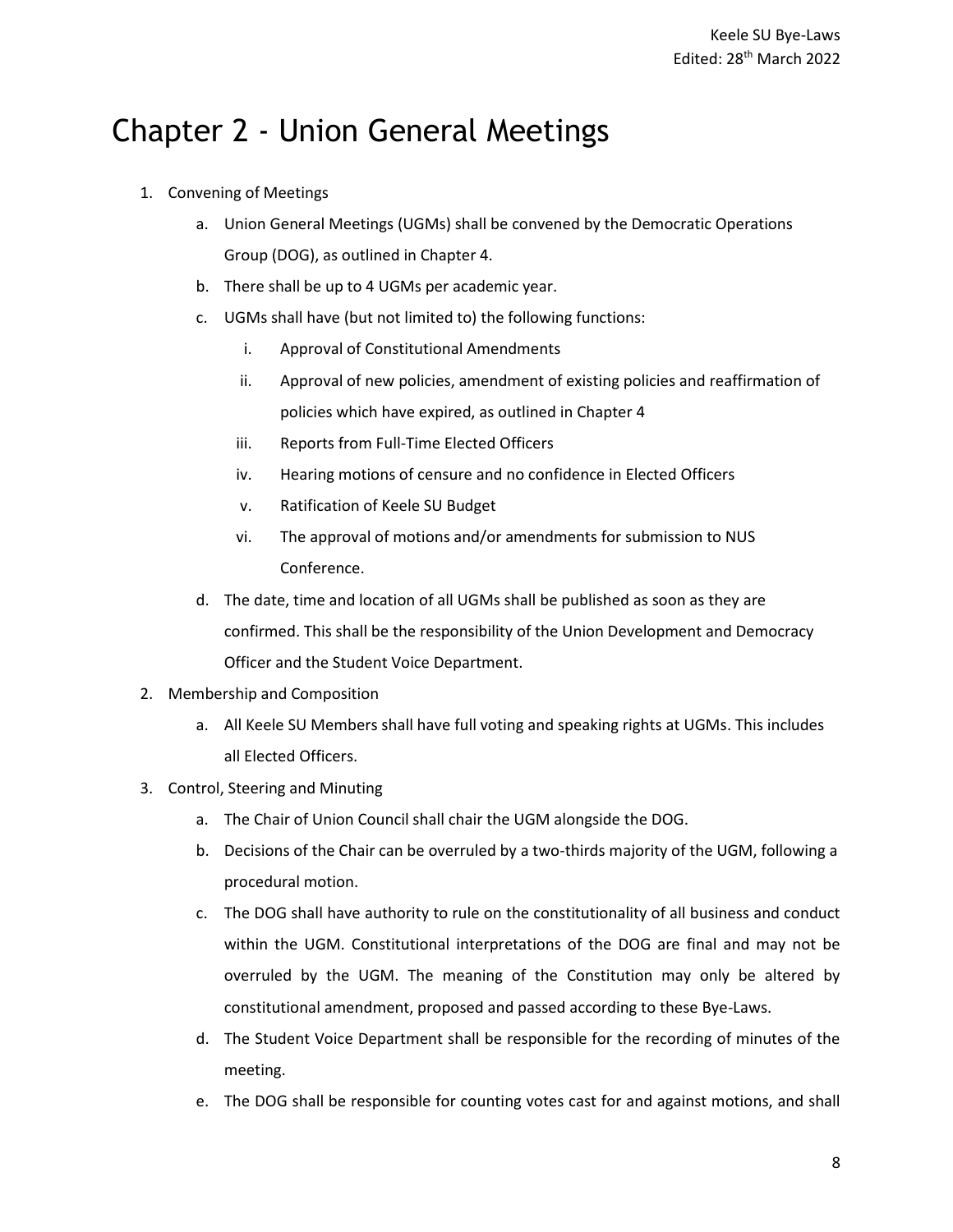assist the Chair when requested to do so.

- 4. Quorum
	- a. No motions shall be heard until the meeting is quorate.
	- b. Union General Meetings are quorate unless and until declared otherwise.
	- c. The Chair shall declare a meeting inquorate:
		- i. If it appears to the Chair that the meeting is inquorate, or
		- ii. If a count of quorum finds that the meeting is inquorate.
	- d. In the event of a meeting being declared inquorate the meeting will adjourn for a period at the discretion of the Chair, after which a further count will be held. The meeting is then either quorate or postponed until the earliest available opportunity.
- 5. Policy Processes
	- a. Following the process outlined in Chapter 4 Section 3, proposals will be brought to a UGM following a failure of Union Council to immediately approve or immediately reject a submitted idea.
	- b. UGMs shall have the ability to approve a submitted idea, if ⅔ of votes are in favour.
	- c. If a vote on an idea sees less than ⅓ in favour, this idea shall be rejected as laid out in Chapter 4.
	- d. If between ⅓ and ⅔ of votes are in favour, the idea shall be put to an online vote, as laid out in Chapter 4 Section 5.
	- e. Unless otherwise stated, the expiry date of a motion shall be three years from the date the motion was passed.
	- f. No motion passed by a UGM shall have an expiry date later than three years from the date the motion was passed.
- 6. Reports and Items for Discussion
	- a. All Sabbatical Officers must present a report to the meeting.
	- b. Repeated failure on the part of an Officer to supply a report to UGM shall constitute good cause for a motion of censure against that officer.
	- c. Verbal Questions shall be taken from the room at all UGMs. The Chair shall decide on the order of speaking.
- 7. Agenda
	- a. UGMs shall ordinarily be conducted in the following order:
		- i. Elected Officers' reports and questions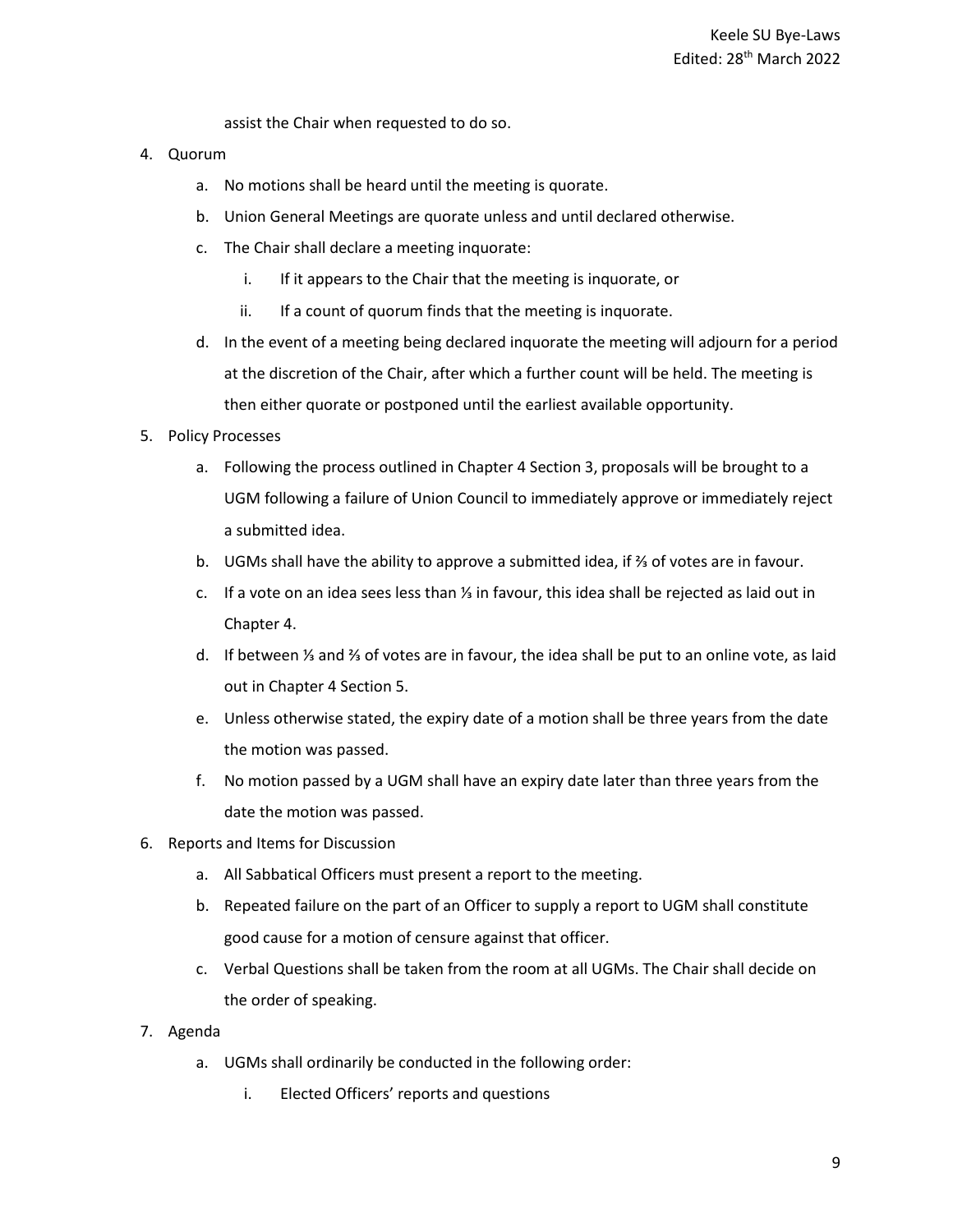- ii. Items for discussion
- iii. Motions
- iv. Any other business
- b. The Chair of Union Council may exceptionally add items or rearrange items when preparing the Agenda, for example to include addresses from such guests as may be invited to speak from time to time.
- c. The Chair of Union Council shall be permitted to allow access breaks at their discretion.
- 8. Conduct of Debate
	- a. Members wishing to speak shall indicate their wish to the Chair, who shall decide on the priority of speaking
	- b. No member shall exceed two minutes in their speech.
	- c. All expressions of an offensive nature shall be ruled out of order. The Chair shall require offenders to apologise and withdraw offensive comment.
	- d. Refusal to withdraw shall result in an instruction to end their speech.
	- e. Policy proposals may only be withdrawn during the meeting by agreement of the Proposer. If they do not agree the motion stands. It may still be rejected by a vote of the UGM.
- 9. Voting
	- a. All full members of Keele SU in attendance shall be entitled to vote. This includes all elected officers.
	- b. Voting may be conducted by a show of hands. This shall be at the discretion of the Chair, unless prescribed elsewhere.
	- c. The Student Voice Department shall be responsible for counting votes.
	- d. A recount may be taken at the discretion of the Chair.
	- e. Abstentions must be counted. Voluntary abstentions shall be recorded by the Student Voice Department.
- 10. Procedural Motions
	- a. The following procedural motions shall be available to all members present at UGM at all times:
		- i. That the UGM has no confidence in the Chair
		- ii. That a ruling of the Chair be challenged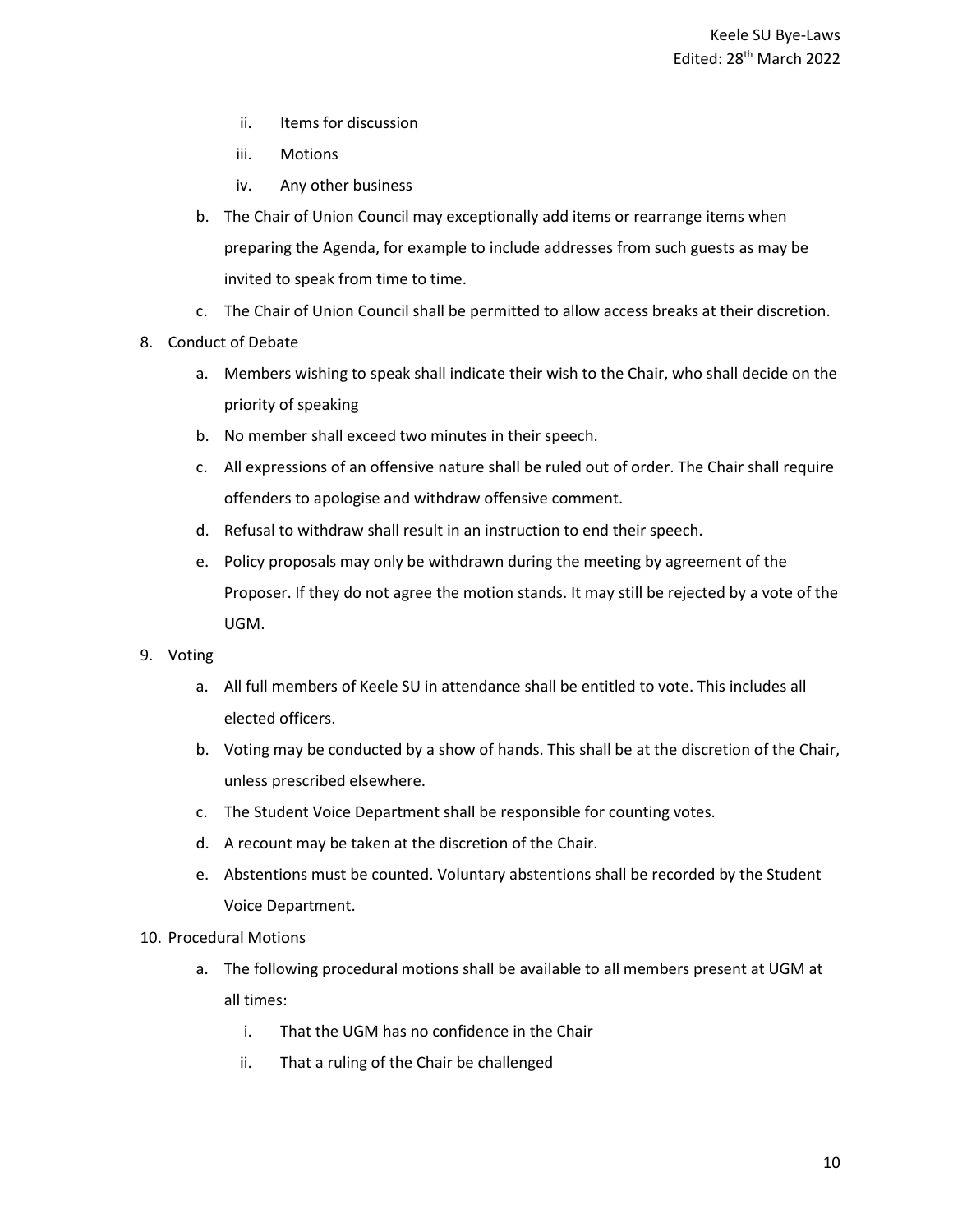- 1. Challenges to a ruling of the Chair shall require a two-thirds majority of the room in order to pass.
- iii. That the motion being heard be amended
- iv. That the motion being heard now be put straight to a vote
	- 1. Procedural motions to put a motion straight to a vote shall require a two-thirds majority of the room in order to pass.
- v. That the motion being heard be split and its component parts each voted on
- vi. That the motion be decided by referendum
	- 1. This shall require a two thirds majority of the room in order to pass
- vii. That the motion being voted on be held by secret ballot
- viii. That those who are not voting members be excluded
- ix. That the meeting be closed
- x. That there shall be a count of quorum to determine if the meeting is quorate
- b. Successful motions of no confidence in the Chair shall result in the replacement of the incumbent Chair with another for the duration of the meeting. The order of replacement shall be:
	- i. Union Development and Democracy Officer;
	- ii. Another Sabbatical Officer;
	- iii. A member of Union Council chosen from the room;
	- iv. A full member elected from the room.
- 11. Extraordinary General Meetings
	- a. An Emergency General Meeting (EGM) may be convened in any of the following ways:
		- i. A vote of Executive Committee
		- ii. A vote of Union Council
		- iii. A petition of 100 full members of Keele SU
		- iv. A decision by the UGM
	- b. An EGM may only hear business for which it was convened.
	- c. The Agenda for an EGM shall be drawn up by the DOG.
	- d. EGMs shall be subject to all Bye-Laws applicable to UGMs.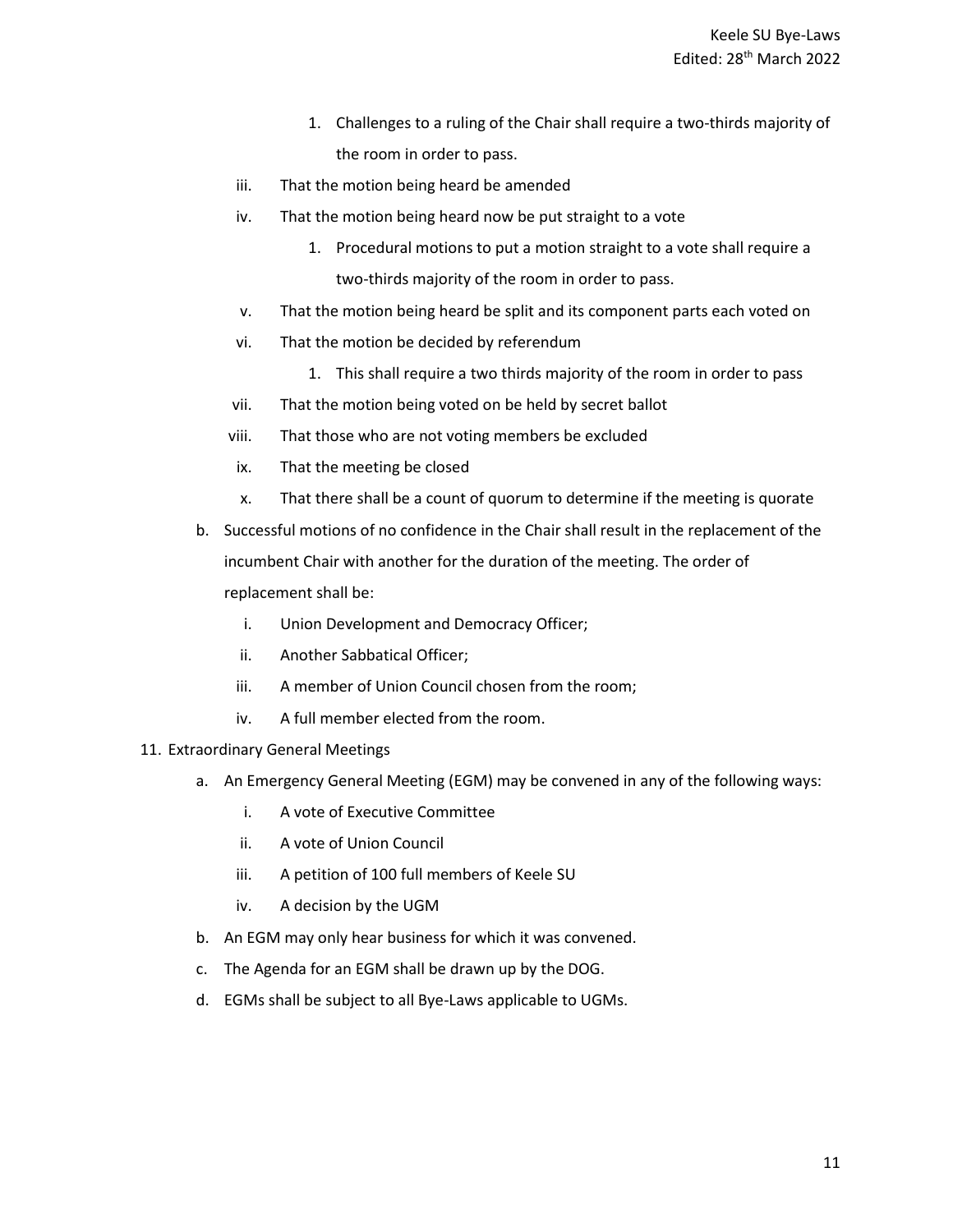# <span id="page-11-0"></span>Chapter 3 - Executive Committee

- 1. Membership
	- a. Executive Committee shall be composed of the Sabbatical Officers as outlined in Chapter 7.2
	- b. Quorum shall be three Sabbatical Officers.
	- c. The Chair of Union Council and Non-Portfolio Officer shall be invited to attend all meetings, but shall not be required to attend.
- 2. Control
	- a. The Student Voice Department shall take minutes of the business of all meetings, except when closed agenda is declared.
- 3. Functions and Responsibilities
	- a. Executive Committee shall be open to all full-members of Keele SU, except when a closed agenda is declared.
	- b. Executive Committee may alter current policy in instances that are time-sensitive, all of which are subject to ratification by Union Council.
	- c. It may call an Emergency General Meeting without requiring ratification.
	- d. It may call an Emergency Union Council without requiring ratification.
	- e. Members of Executive Committee may invite any other individual to their meetings for the purpose of giving information.
	- f. Votes shall be made by majority vote.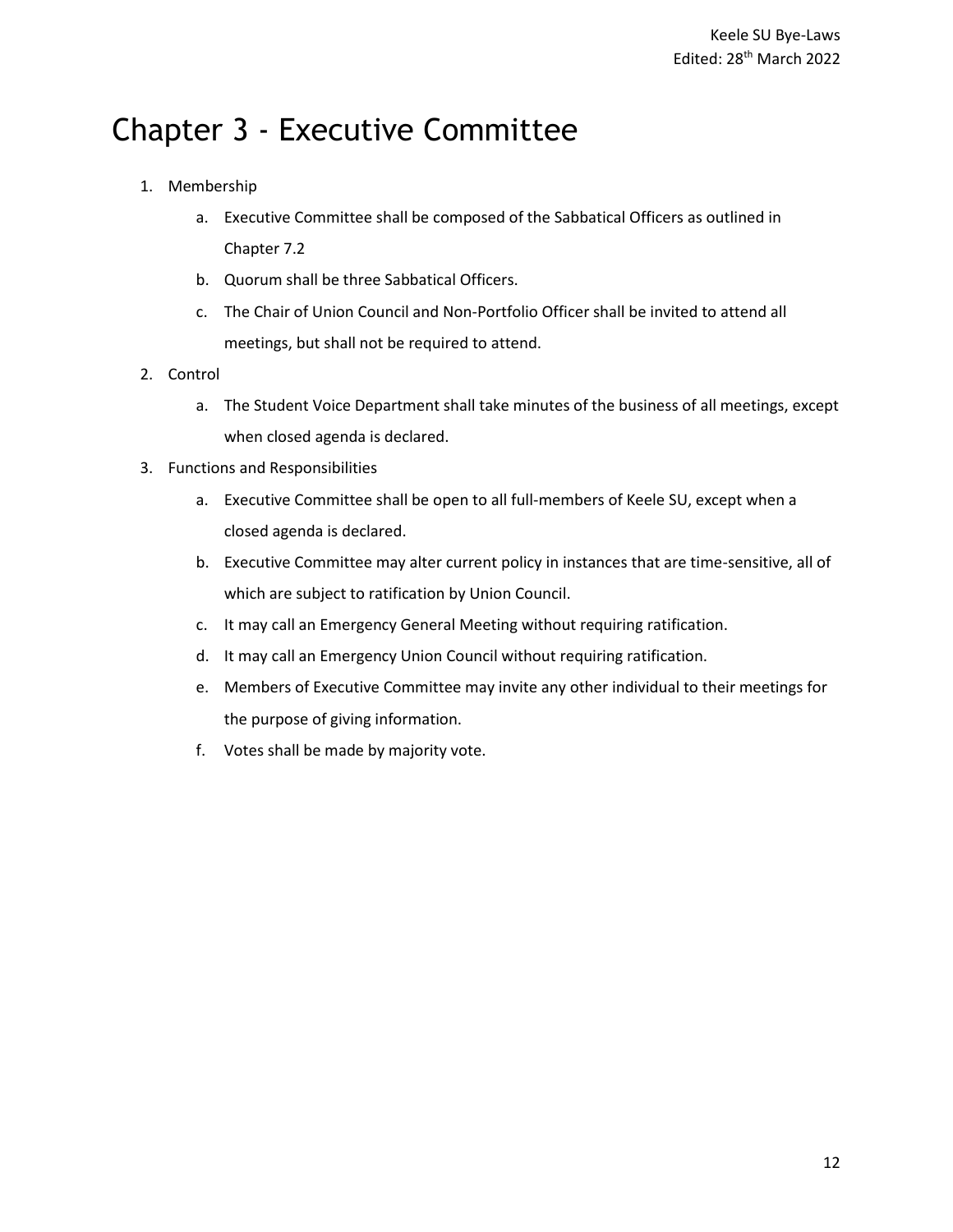# <span id="page-12-0"></span>Chapter 4 - Policy

- 1. Democratic Operations Group
	- a. Composition and Responsibilities
		- i. The Democratic Operations Group (DOG) will be responsible for the preparation and administrative functions of Union Council and Union General Meetings.
		- ii. These functions are as follows:
			- 1. In UGMs, determining the convening of meetings, the preparation and publication of agendas, the counting of votes, and the constitutionality of motions;
			- 2. In Union Council Meetings, determining the convening of meetings, the preparation and publication of agenda, and the constitutionality of motions.
			- 3. Making recommendations to Union Council on the agenda of Union Policy Making Forums.
		- iii. The Democratic Operations Group shall consist of:
			- 1. Chair of Union Council.
			- 2. The Student Voice Department.
			- 3. The Union Development and Democracy Officer.
	- b. Policy Process
		- i. Policy ideas shall be submitted to the DOG who shall review all submissions at least three days before each meeting of Union Council.
			- 1. Motions may only be accepted as 'emergency' motions and accepted after this deadline if valid reasons for their delayed submission are provided and accepted by the DOG.
		- ii. Submissions must be typed and bear the name of a proposer, who must be a full member of Keele SU.
		- iii. The DOG shall determine the suitability and constitutionality of ideas, at which point they shall consider the idea to be one of the following::
			- 1. That is it inappropriate for further consideration, at which point the idea is rejected, as outlined in Chapter 4 Section 4;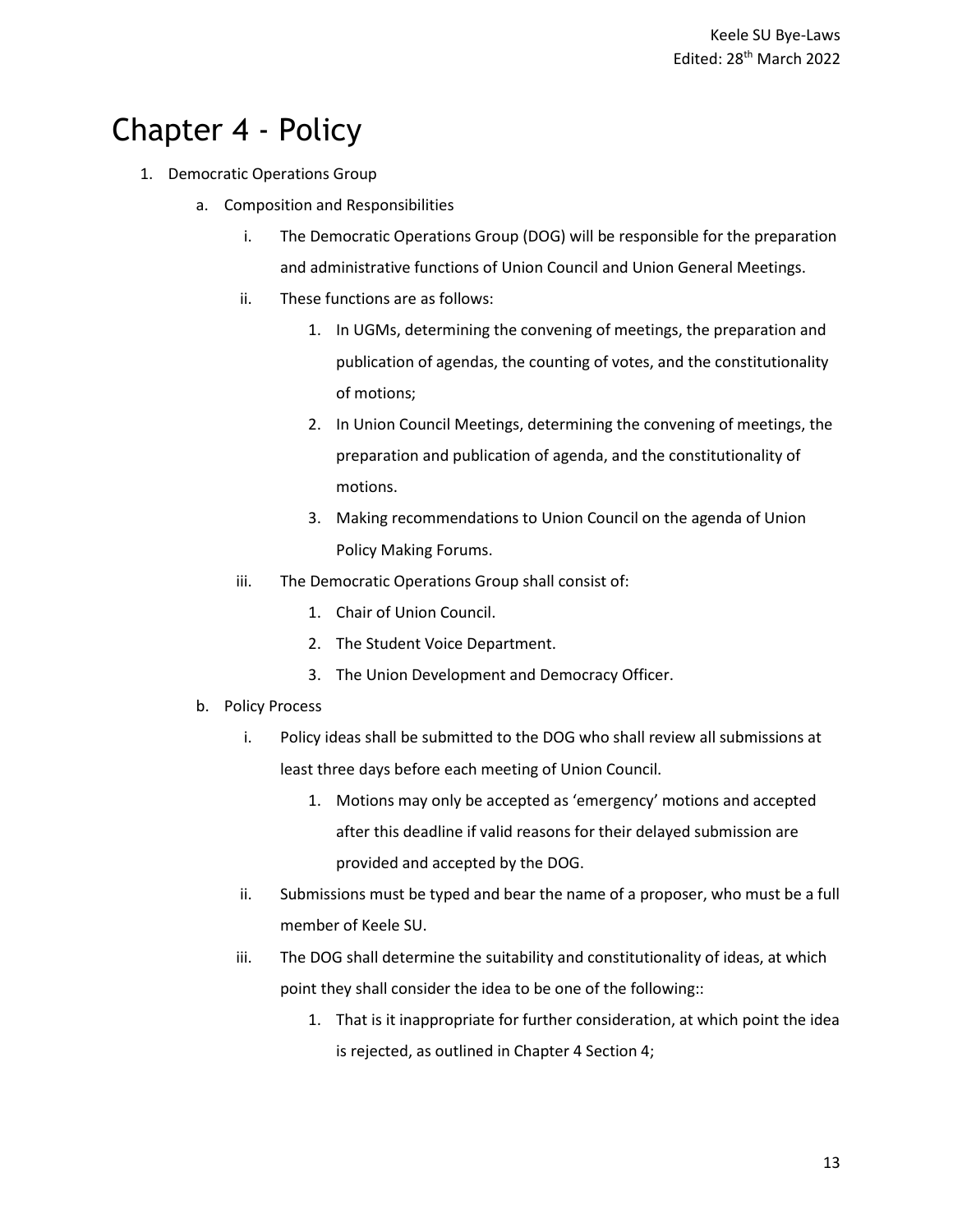- 2. That it is a matter of substantive policy, at which point it is brought to Union Council, as outlined in Chapter 4 Section 2;
- 3. That it is an issue or proposal that should be taken for discussion at a member forum, ordinarily at a Union General Meeting (subject to approval by Union Council);
- 4. That it is a potentially contentious proposal, and should be taken as a motion directly to a Union General Meeting;
- 5. Delegate responsibility to a Sabbatical Officer, who shall become responsible for implementing the idea.
- iv. Constitutional amendments shall be taken to a Union General Meeting in accordance with Chapter 2 Section 1c(i).
- v. Ideas may be withdrawn prior to the DOG making a decision, as well as afterwards unless the idea is delegated to an officer.
- vi. In the event that the idea is taken to Union Council, it shall follow the process outlined in Chapter 4 Section 2.
- 2. Union Council
	- a. Where the DOG has determined an idea should be taken to Union Council, members of Union Council shall be responsible for voting for the idea as written and, if not accepted, voting to bring the idea to a Union General Meeting (UGM).
	- b. Union Council shall have the power to accept an idea as written, if 75% of votes or more are in favour. In this circumstance, the idea will become official policy and responsibility for implementing the policy will be delegated to a Sabbatical Officer.
	- c. If less than 75% of votes are in favour, Union Council shall vote to forward the idea to the next UGM. This vote shall only take place after a vote to pass the idea as written. Should less than ⅓ of Union Council vote for this decision, the idea shall be rejected as laid out in Chapter 4 Section 4.
	- d. Should ⅓ or more or Union Council vote in favour of forwarding the policy to a UGM, this shall pass and the policy will follow procedures laid out in Chapter 4 Section 3.
	- e. Where the DOG has determined that an idea should be discussed by a member forum, Union Council shall vote on the ratification of that ruling by a simple majority.
- 3. Union General Meetings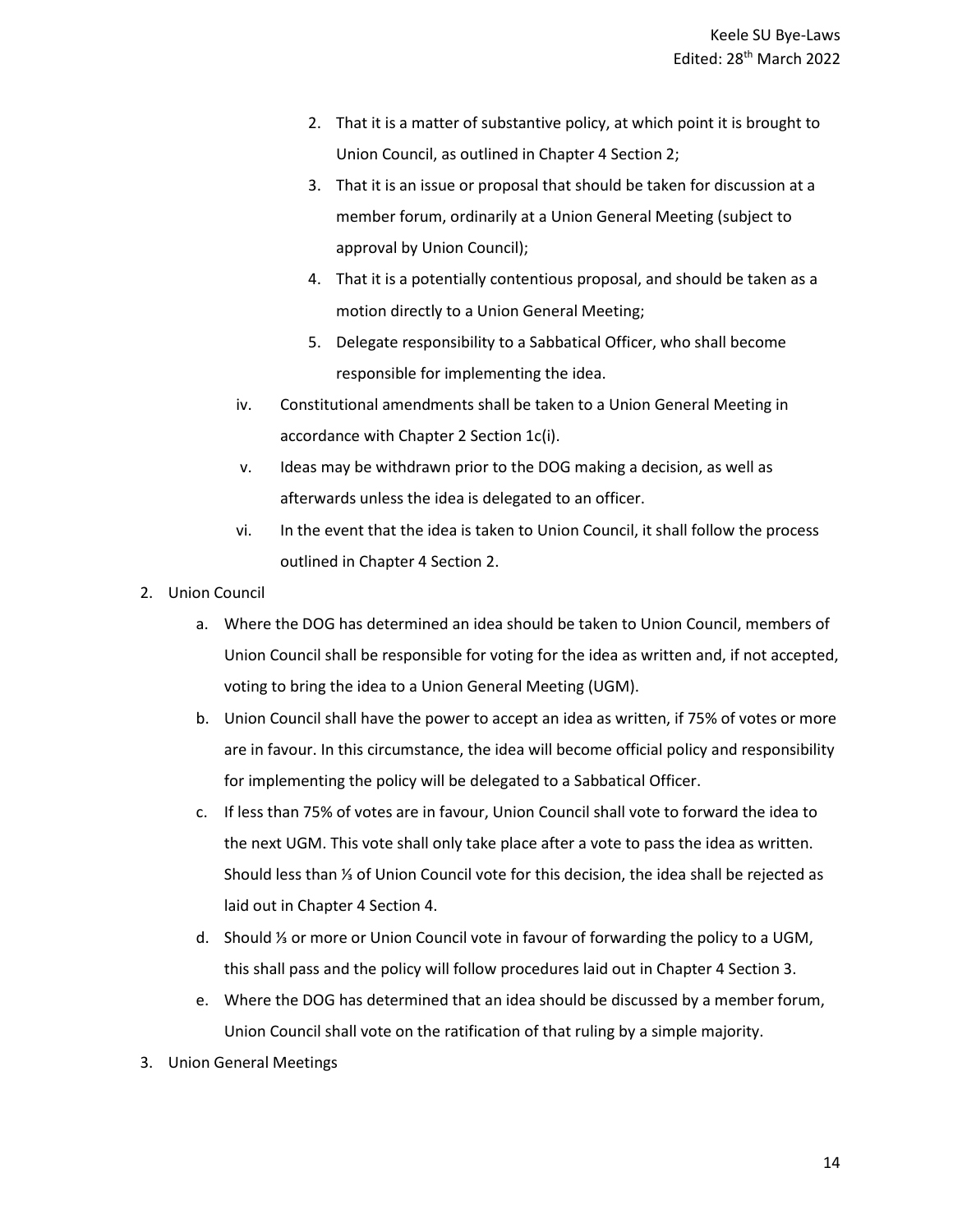- a. Where Union Council has determined an idea should be taken to a UGM, members shall be responsible for voting on the idea.
- b. UGMs shall be able to amend a submitted idea, either with the consent of the proposer or by a majority vote.
- c. Voting on an idea shall lead to one of the following outcomes:
	- i. Should ⅓ or less of the UGM vote in favour of the idea, it shall be rejected as laid out in Chapter 4 Section 4.
	- ii. Should between ⅓ and ⅔ of the UGM vote in favour of the idea, it shall be put to an online vote as laid out in Chapter 4 Section 5.
	- iii. Should ⅔ or more of the UGM vote in favour of the idea, it shall become official policy and responsibility for implementing the policy will be delegated to a Sabbatical Officer.
- 4. Rejected Ideas
	- a. Ideas may be rejected by the DOG, a meeting of Union Council, or a UGM.
	- b. The DOG may only reject ideas if they are unconstitutional, inappropriate or in breach of the staff protocol.
	- c. Though ideas may be rejected, the may be resubmitted as long as they have been changed in some way to avoid constant resubmission of an idea.
	- d. The Student Voice Department will be responsible for advising students on how to make an idea suitable to avoid rejection, and must provide reasoning to a student if the DOG decide to reject an idea.
		- i. Reasoning is not required if an idea is rejected by either Union Council or a UGM.
- 5. Online Vote
	- a. Online voting shall be used where between ⅓ and ⅔ of a UGM is in favour of passing an idea.
	- b. It shall be the responsibility of the Student Voice Department to set up online voting for these ideas, and to administer a fair and accessible system for all members.
	- c. Ideas shall be presented in full with options to vote for, against, and abstain on the idea. Should any amendments be passed in the UGM prior to the online vote these shall be included.
	- d. Quoracy of the online vote shall be 1% of Keele SU members.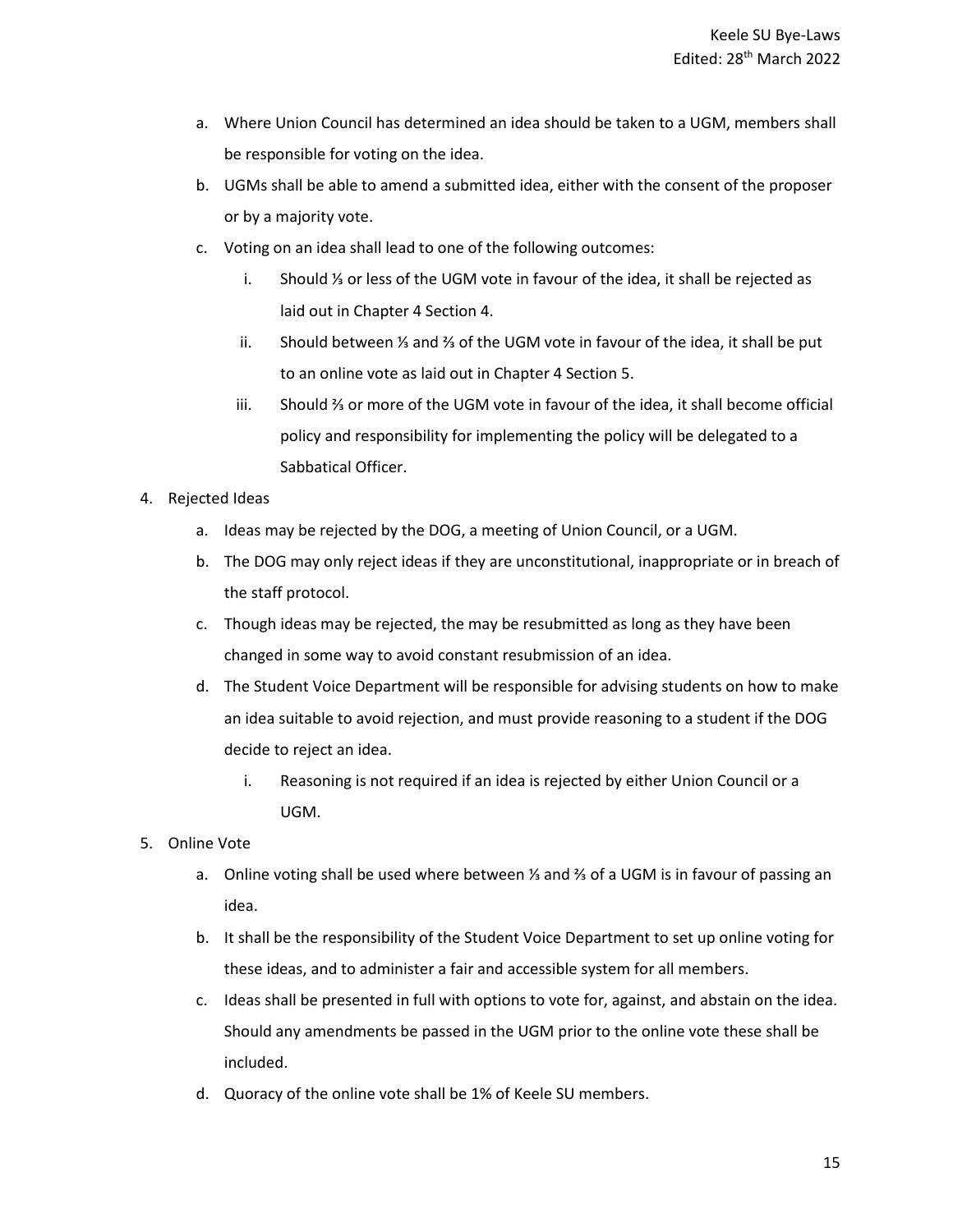- e. Should a vote not be quorate, the result shall default to the decision of the Union General Meeting by a simple majority.
- f. Voting shall take place over a period of 7 days.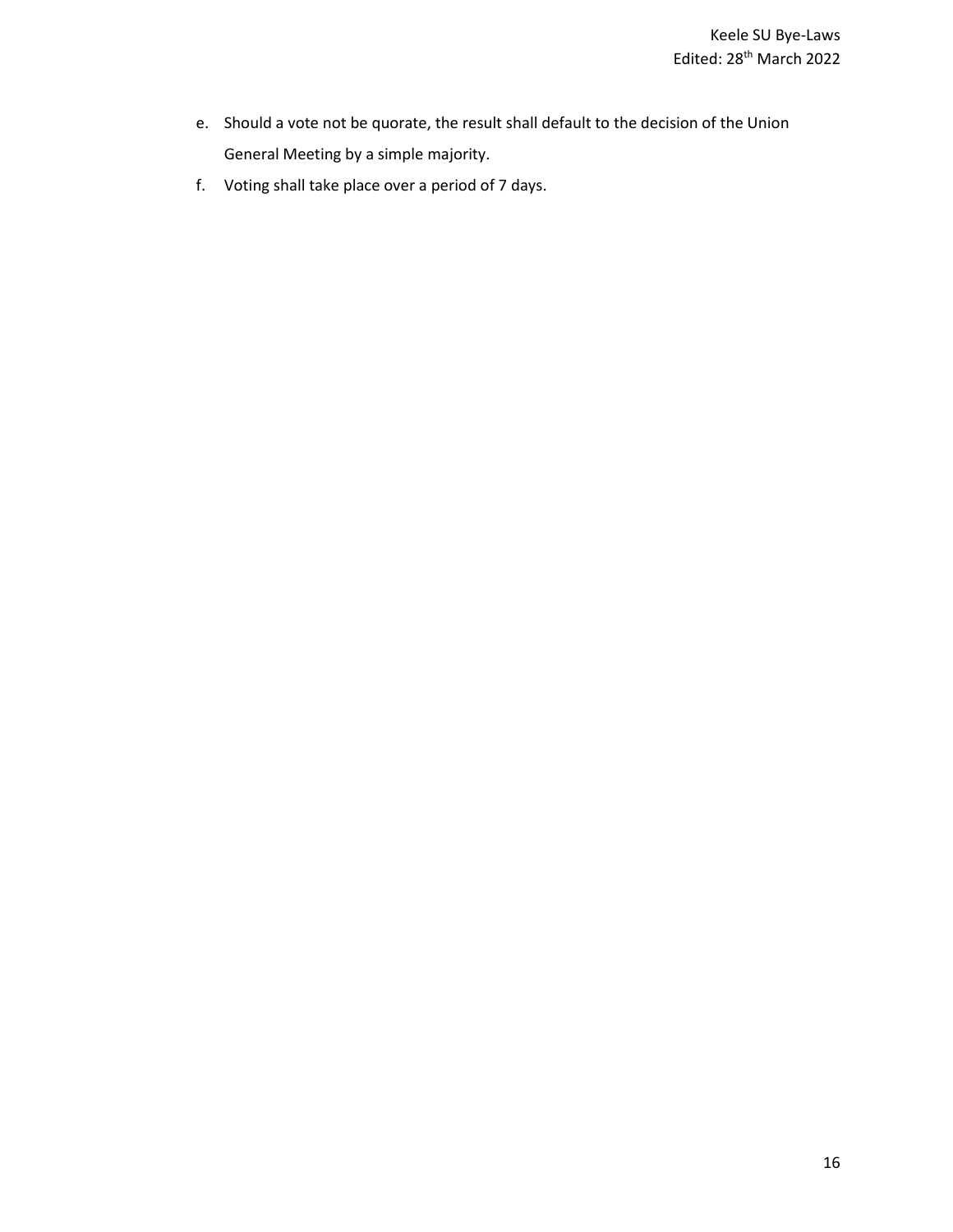## <span id="page-16-0"></span>Chapter 5 - Performance Scrutiny Committee

- 1. Function
	- a. The Performance Scrutiny Committee will be responsible for reviewing the performance of Keele SU Elected Officers and holding them to account where necessary
- 2. Composition
	- a. There shall be 5 members of the Performance Scrutiny Committee, including:
		- i. Chair of Union Council who shall Chair.
		- ii. Two elected Keele SU Student Representatives.
		- iii. Two lay members.
	- b. Current Sabbatical Officers of Keele SU shall not be permitted to sit on any Performance Scrutiny Committee.
	- c. Quorum shall be 100% of the Performance Scrutiny Committee membership.
- 3. Officer Accountability
	- a. Each Officer shall submit a report before each meeting of the Performance Scrutiny Committee in accordance with the guidance documentation provided.
		- i. This documentation shall be maintained by the Student Voice Department.
	- b. Performance Scrutiny Committee shall be open to all members of the Union.
	- c. Full-time officers shall be called to attend one Performance Scrutiny Committee for every AGM and UGM held. Non-sabbatical officers who are voting members of Union Council shall be called to attend one Performance Scrutiny Committee meeting per semester.
- 4. Order
	- a. Business of Performance Scrutiny Committee shall ordinarily be conducted in the following order:
		- i. Panelist briefing
		- ii. Regular interviews
		- iii. Censure interviews
	- b. Regular interviews shall ordinarily be conducted in the following order:
		- i. Interviewee briefing
		- ii. Spoken report summarising written report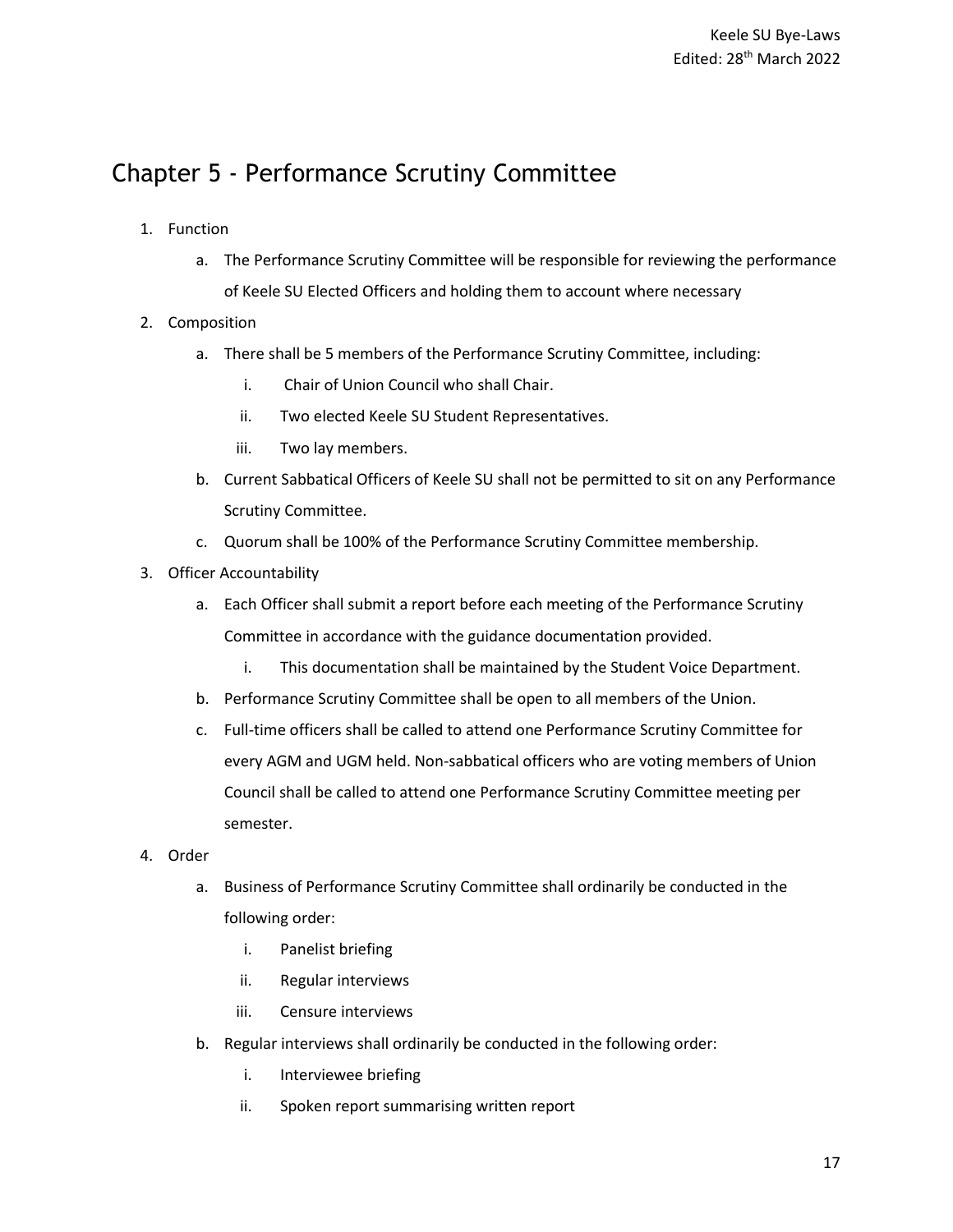- iii. Questions from panel
- iv. Panel notes any outstanding work for the purpose of the minutes
- c. The Chair of Union Council may exceptionally add items or rearrange items when preparing the Order Paper.
- d. Written questions may be submitted by any member of the Union in advance of the meeting to the Chair.
- e. Vote of Censure
	- i. If an Officer's performance is deemed unsatisfactory the Officer shall be called before the Performance Scrutiny Committee to explain why a Vote of Censure should fail.
	- ii. Committee members, upon hearing the case made by the Officer, shall then vote on whether the Officer shall be censured.
	- iii. Committee members shall require a two-thirds majority to pass a vote of Censure.
	- iv. If a Vote of Censure is passed, it shall be recorded as outlined in the Keele SU Constitution and Bye-Laws.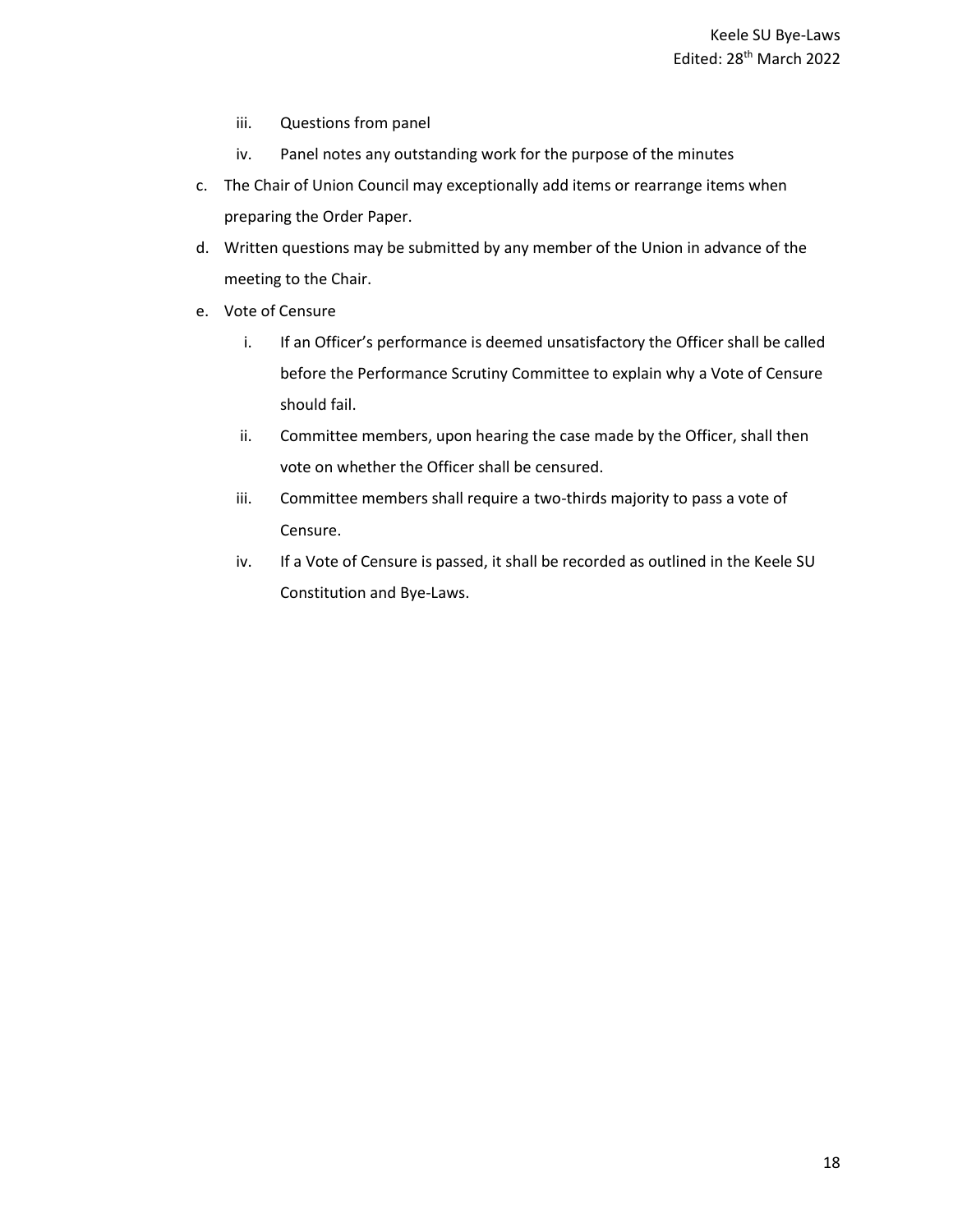## <span id="page-18-0"></span>Chapter 6 - Officers

- 1. General Provisions
	- a. All Elected Officers of Keele SU shall be elected according to the Election Bye-Laws. They shall thereafter abide by the Constitution and Bye-Laws.
	- b. The term of office for all Elected Officers shall be 1st July to 30th June.
	- c. All Elected Officers shall have specific duties and responsibilities. The word 'responsibility' in this context shall mean that the officer must ensure that a given task is being carried out, not that the officer must necessarily perform the task themselves.
	- d. All Elected Officers shall be expected to attend UGMs and Union Council meetings. Apologies should be sent to the Chair of Union Council in the case of foreseen absence.
	- e. All Elected Officers shall ensure that policies assigned to them by the membership are completed and within the stated time frame.
- 2. Sabbatical Officers
	- a. The Full-Time Officer team of Keele SU shall comprise of five officers with the following titles:
		- i. The Union Development and Democracy Officer
		- ii. The Education Officer
		- iii. The Welfare and Diversity Officer
		- iv. The Activities and Community Officer
		- v. The Athletic Union and Sport Officer
	- b. All Full-Time Officers shall be Officer Trustees of Keele SU.
	- c. All Full-Time Officers shall delegate responsibility for the day-to- day running of Keele SU to the Senior Managers of Keele SU.
	- d. The signatory capabilities of officers shall be outlined in Keele SU's financial delegations.
	- e. All Full-Time Officers shall provide reports to UGMs. Reporting on their progress of mandated action points from the last meeting.
	- f. All Full-Time Officers shall have the responsibility to challenge and support the university in the interests of their members.
	- g. All Full-Time Officers shall be expected to actively champion environmental sustainability within their work and the actions of the Students' Union.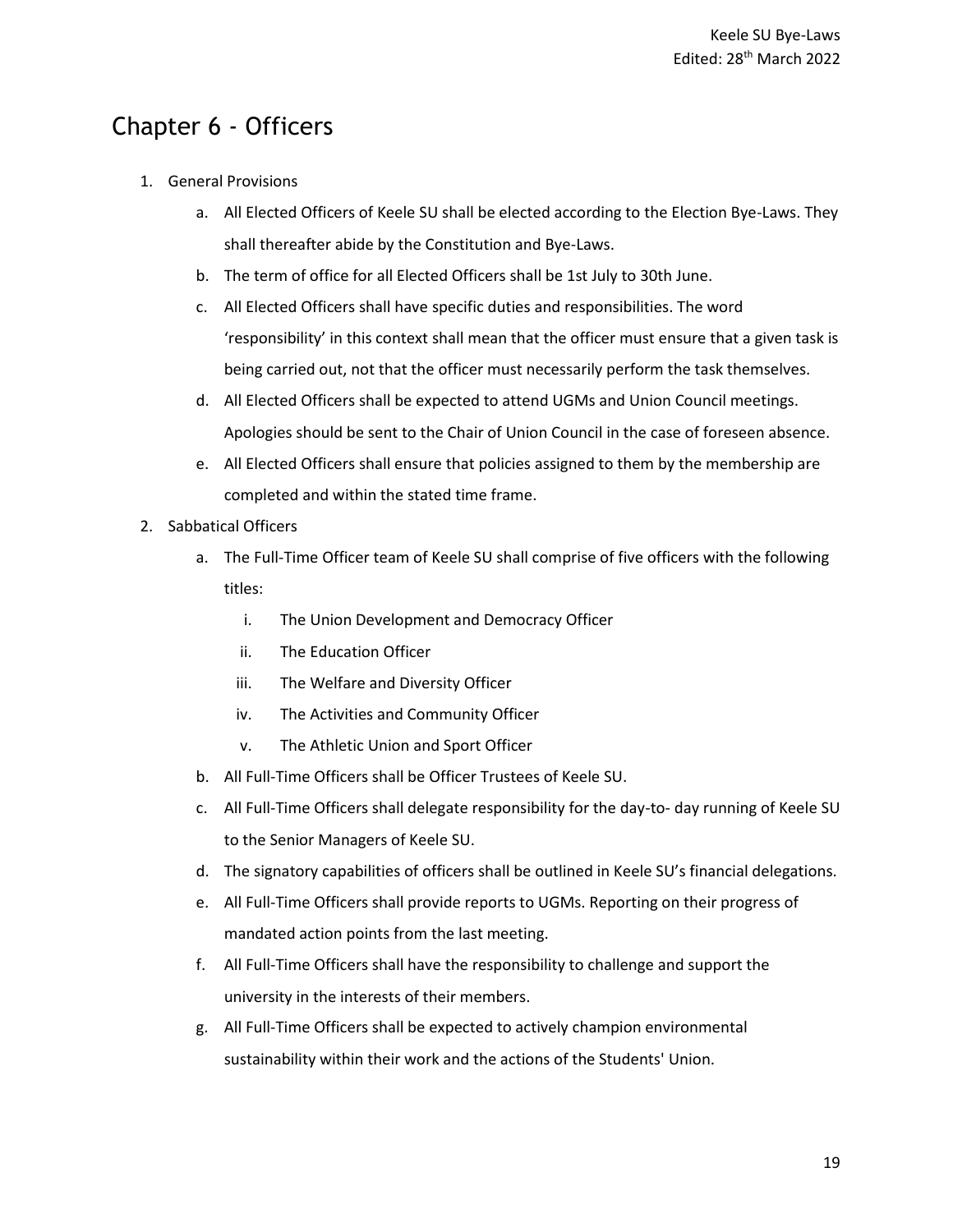- h. All Full-Time Officers shall be expected to suspend full-time study whilst holding the sabbatical post.
- i. All Full-Time Officers shall work to ensure widespread understanding of the Union's activities, developments and achievements, among students, the University and the wider public.
- j. The Union Development and Democracy Officer shall have the following responsibilities:
	- i. In the first instance, the UDD Officer shall be responsible for the development of the union and its membership.
	- ii. Union Development will be understood to have two core, overarching responsibilities:
		- 1. To advocate for the membership within Keele SU, across Keele University, and on local, national and international platforms.
		- 2. To develop the students' union as an organisation.
	- iii. The UDD Officer shall also be responsible for the development of democracy and membership engagement within Keele SU.
		- 1. This shall include engagement with democratic events external to Keele SU.
	- iv. The UDD Officer will actively engage with Keele University, and, where appropriate, the Keele Postgraduate Association (KPA), to ensure that the statutes, ordinances and regulations, and any other student governance mechanisms of Keele University, work to the greatest benefit of the membership.
	- v. The UDD Officer shall run and support campaigns on issues which will benefit the membership or causes important to the membership, as they deem appropriate, or as requested by the membership. The UDD Officer should promote participation in student campaigning and activism, amongst other themes.
	- vi. The UDD Officer shall ensure that strategic aims are implemented effectively within Keele SU, aligning Keele SU operations with the strategic direction set out by the membership.
	- vii. In partnership with the Activities and Community Officer and Welfare and Diversity Officer, UDD Officer shall monitor issues which fit within the portfolios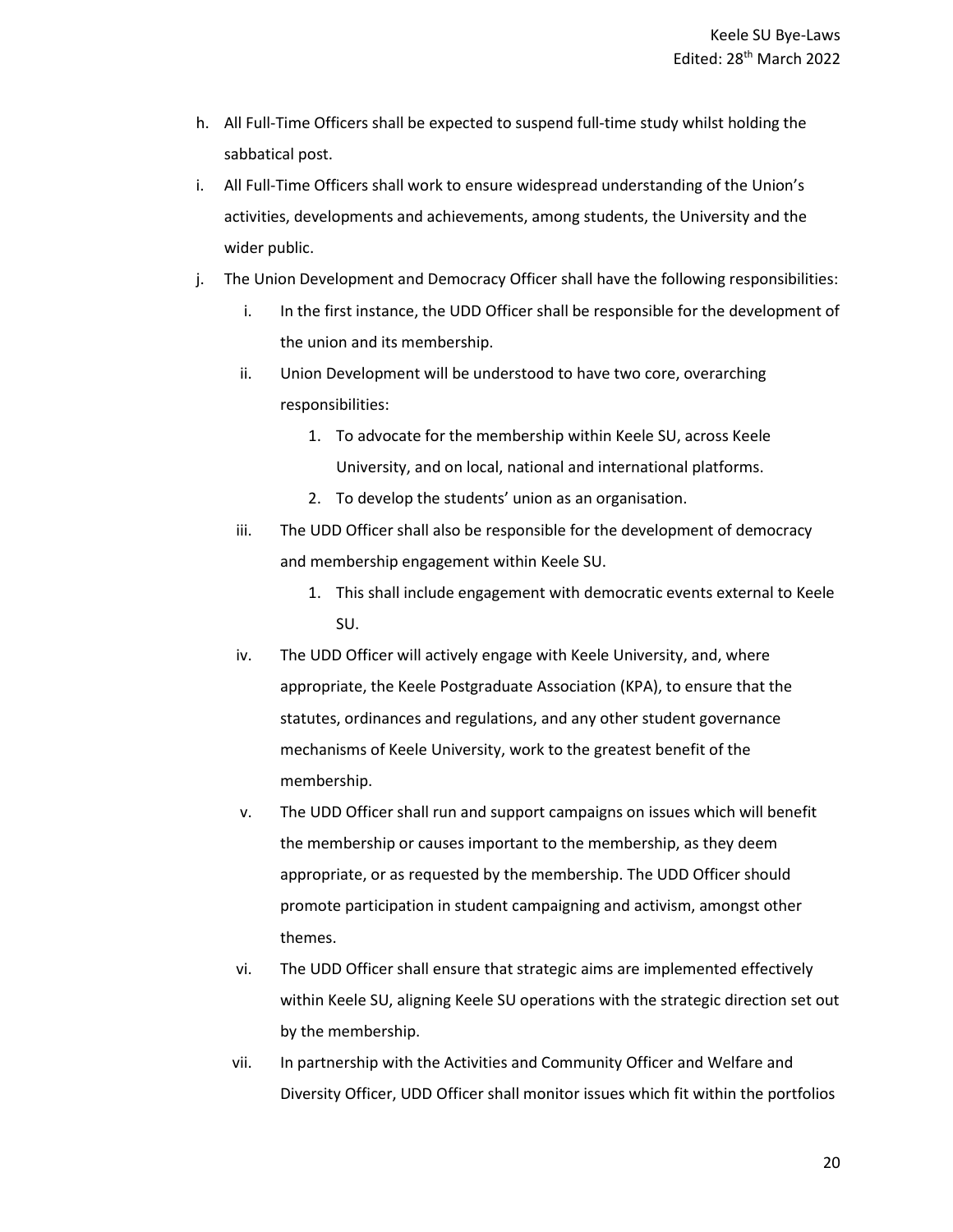of community and welfare. These issues shall include, but are not limited to: transport, accommodation, out-of-term time provisions.

- viii. The UDD Officer shall seek to develop meaningful partnerships in the local area to the benefit of the Union and its membership, working with the University's Directorate of Enterprise and Partnership where appropriate.
- ix. The UDD Officer shall be responsible for ensuring that the following Part-Time Officers are supported:
	- 1. Chair of Union Council
- x. The UDD Officer shall work to ensure that Keele SU staff members are kept informed of decisions taken by the membership.
- xi. Where the UDD Officer is the only Keele SU student representative on a committee, they may send a nominee if they are unable to attend.
- xii. Committees shall include, but are not limited to:
	- 1. Council (no nominee)
	- 2. Senate
- xiii. The UDD Officer shall sit on appropriate Keele SU Committees, providing written or verbal reports where appropriate. Committees shall include, but are not limited to:
	- 1. Trustee Board
	- 2. Union Council
- xiv. The UDD Officer shall be elected via a cross-campus ballot, in accordance with these bye-laws.
- k. The Education Officer shall have the following responsibilities:
	- i. In the first instance, the Education Officer shall be responsible for safeguarding the academic interests of the membership at all levels of study including: foundation, undergraduate and postgraduate levels.
	- ii. The Education officer shall work to ensure that the University provides suitable academic provisions for all students, including those from wideningparticipation and other non-traditional backgrounds.
	- iii. The Education officer shall monitor academic issues and develop their own policies accordingly, in consultation with the membership where appropriate and possible.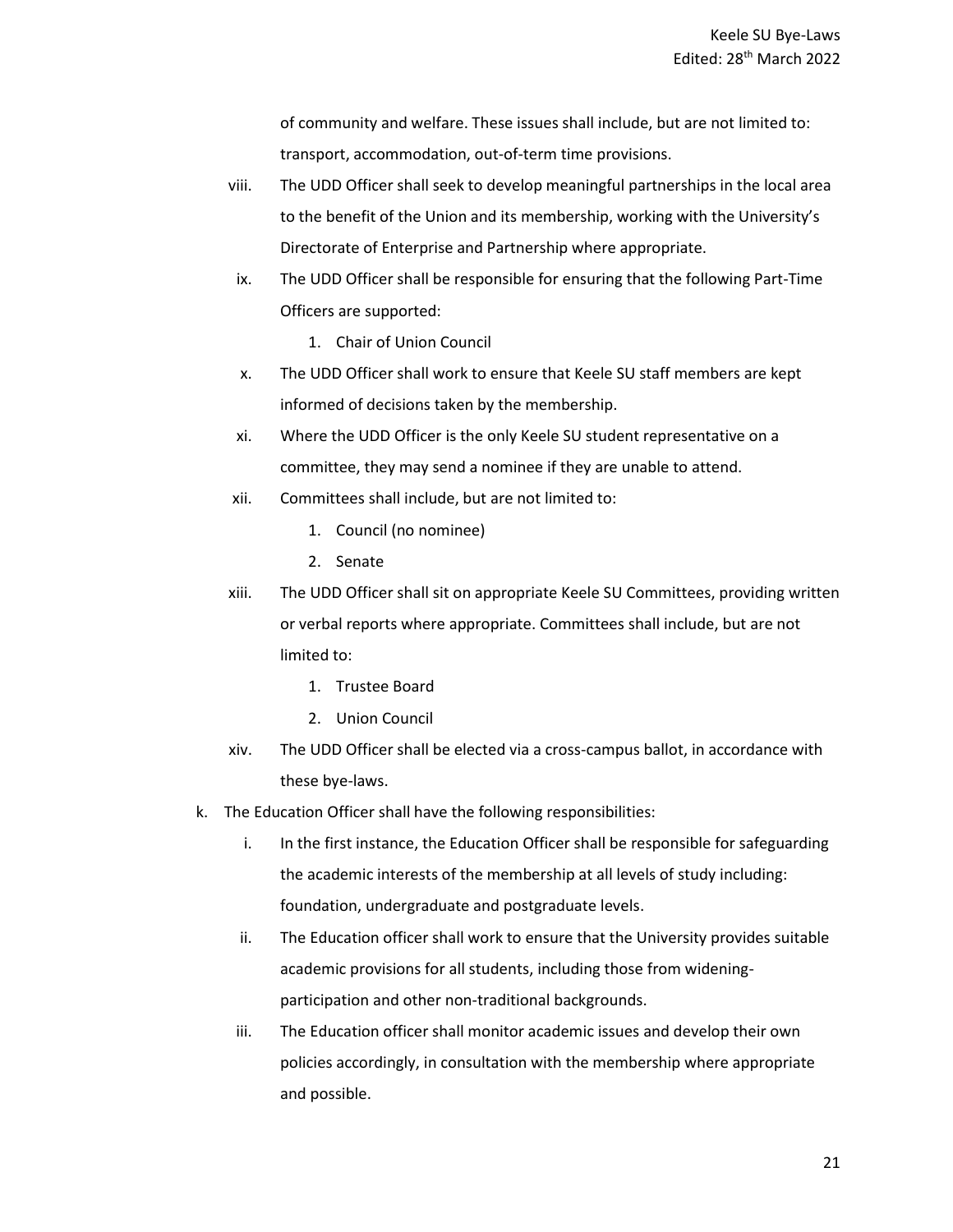- iv. The Education Officer will actively engage with Keele University, and, where appropriate, the Keele Postgraduate Association (KPA), to ensure that the statutes, ordinances and regulations, and any other student governance mechanisms of Keele University, are in the greatest academic interest of the membership.
- v. In partnership with the Welfare and Diversity Officer, the Education Officer shall have a relationship of confidential-privilege with ASK, enabling them to assist in the representative needs of individual student cases.
- vi. The Education Officer, in partnership with ASK, shall be responsible for keeping the membership updated on all changes to regulations, or other such changes, which might affect their studies.
- vii. The Education Officer shall run and support campaigns which raise awareness of or promote academic issues and the academic needs of the membership, as they deem appropriate or as requested by the membership.
- viii. The Education officer shall oversee the implementation of Student Voice Representatives (SVRs). They will ensure that the programme is supported and developed by Keele SU, Keele University, and where appropriate, the KPA.
- ix. The Education Officer shall ensure that all SVRs are provided with support and training opportunities.
- x. The Education Officer shall be responsible for ensuring that the following Part-Time Officers are supported:
	- 1. Postgraduate Students' Officer
	- 2. Mature Students' Officer
- xi. The Education Officer shall sit on appropriate university committees and working groups, providing written or verbal reports were appropriate. Where the Education Officer is the only Keele SU student representative on the committee, they may send a nominee if they are unable to attend. Committees shall include, but are not limited to:
	- 1. Senate
	- 2. Education Committee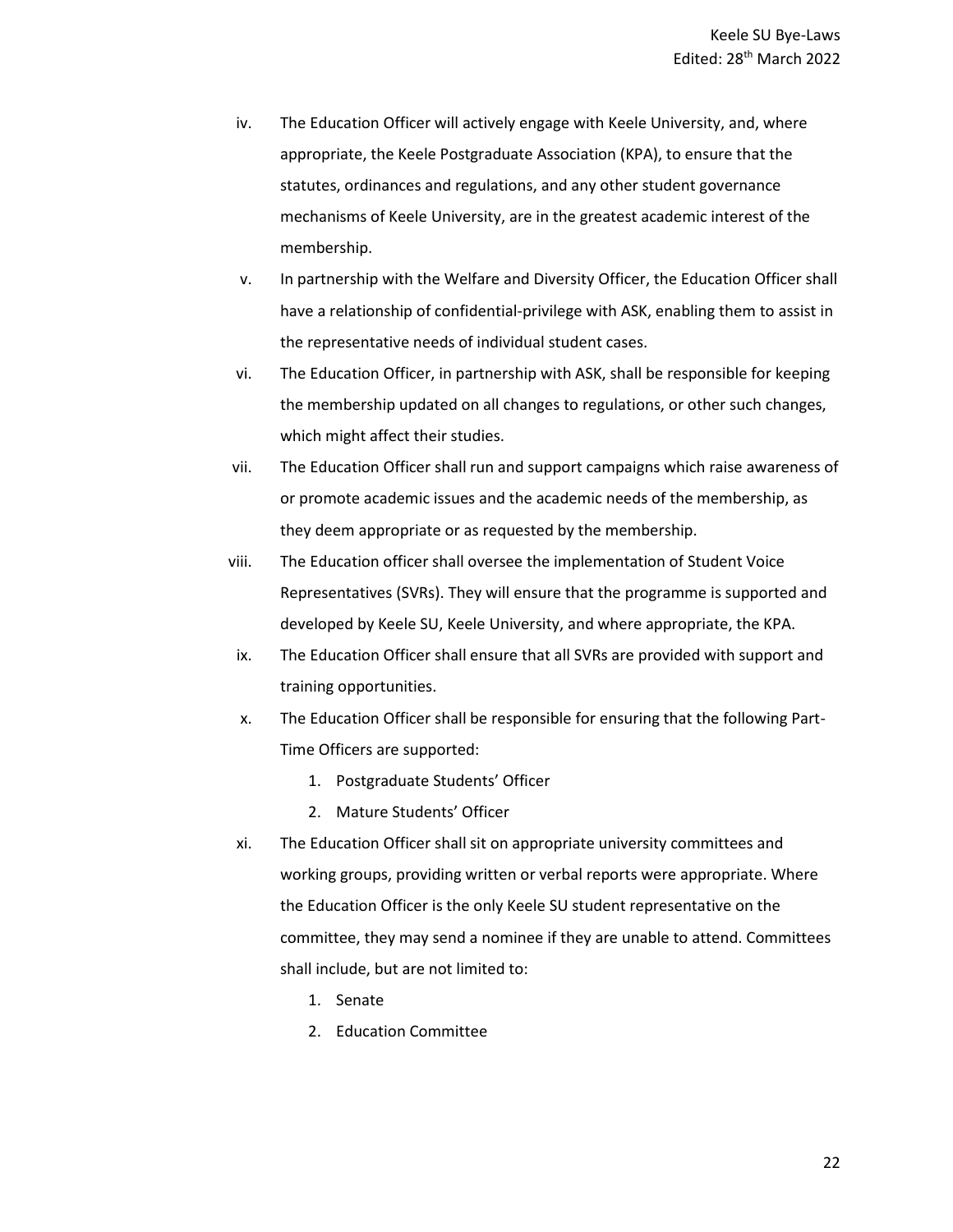- xii. The Education Officer shall sit on appropriate Keele SU Committees, providing written or verbal reports where appropriate. Committees shall include, but are not limited to:
	- 1. Trustee Board
	- 2. Union Council
- xiii. The Education Officer shall be elected via a cross-campus ballot, in accordance with these bye-laws.
- l. The Welfare and Diversity Officer shall have the following responsibilities:
	- i. In the first instance, the Welfare and Diversity Officer shall be responsible for safeguarding the personal and collective welfare of the membership.
	- ii. The Welfare and Diversity Officer shall also be responsible for maintaining an agenda to support the international student experience across Keele SU, and the wider university community.
	- iii. The Welfare and Diversity Officer shall work to ensure that the University provides suitable welfare provisions for all students, including those from international, widening-participation and other non-traditional backgrounds.
	- iv. The Welfare and Diversity Officer shall work to ensure principles of Equality and Diversity are applied throughout Keele SU and the wider university community.
	- v. The Welfare and Diversity Officer shall monitor welfare issues and develop their own policies accordingly, in consultation with the membership where appropriate and possible. Issues to be monitored shall include, but are not limited to, protected characteristics in accordance with The Equalities Act (2010).
	- vi. The Welfare and Diversity Officer will actively engage with Keele University, and, where appropriate, the Keele Postgraduate Association (KPA), to ensure that the statutes, ordinances and regulations, and any other student governance mechanisms of Keele University, are suitable for the welfare needs of the membership.
	- vii. The Welfare and Diversity Officer shall run and support campaigns on the themes of welfare and Diversity as they deem appropriate, or as requested by the membership.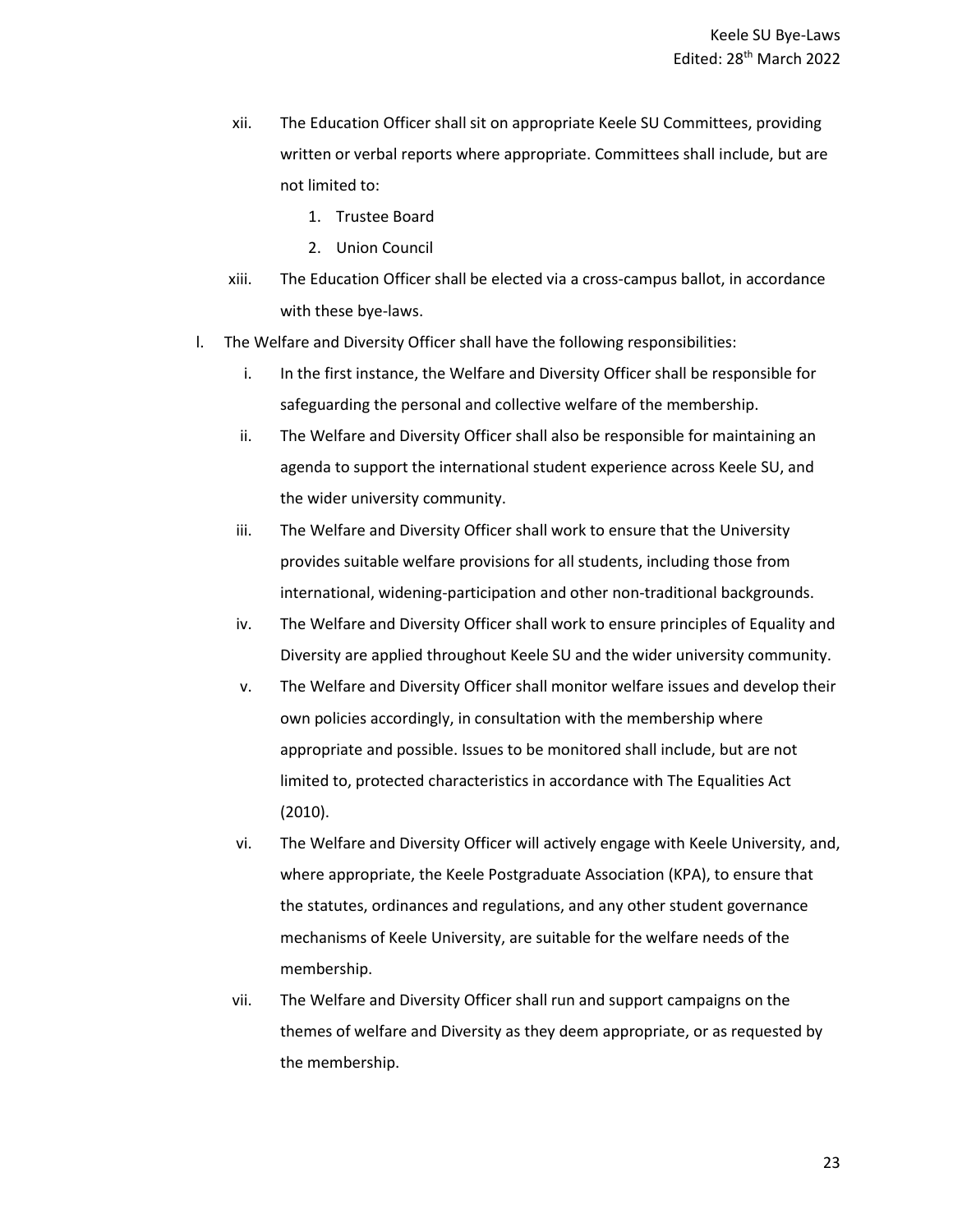- viii. In partnership with the Education Officer, the Welfare and Diversity Officer shall have a relationship of confidential-privilege with ASK, enabling them to assist in the representative needs of individual student cases.
- ix. The Welfare and Diversity Officer, in partnership with ASK, shall be responsible for keeping the membership updated on all changes to regulations, or other such changes, which might impact upon the welfare provisions available to the membership.
- x. The Welfare and Diversity Officer shall have responsibility for supporting Societies with welfare focuses.
- xi. In partnership with the Activities and Community Officer and Union Development and Democracy Officer, the Welfare and Diversity Officer shall monitor issues which fit within the portfolios of community and welfare. These issues shall include, but are not limited to: transport, accommodation, out-ofterm time provisions.
- xii. The Welfare and Diversity shall be responsible for ensuring that the following Part-Time Officers are supported:
	- 1. Black, Asian, and Minority Ethnic (BAME) Students' Officer
	- 2. Disabled Students' Officer
	- 3. LGBTQ+ Students' Officer
	- 4. Gender Equality Officers
	- 5. International Students' Officer
- xiii. The Welfare and Diversity Officer shall sit on appropriate university committees and working groups, providing written or verbal reports were appropriate. Where the Welfare and Diversity Officer is the only Keele SU student representative on the committee, they may send a nominee if they are unable to attend. Committees shall include, but are not limited to:
	- 1. Senate
- xiv. The Welfare and Diversity Officer shall sit on appropriate Keele SU Committees, providing written or verbal reports where appropriate. Committees shall include, but are not limited to:
	- 1. Trustee Board
	- 2. Union Council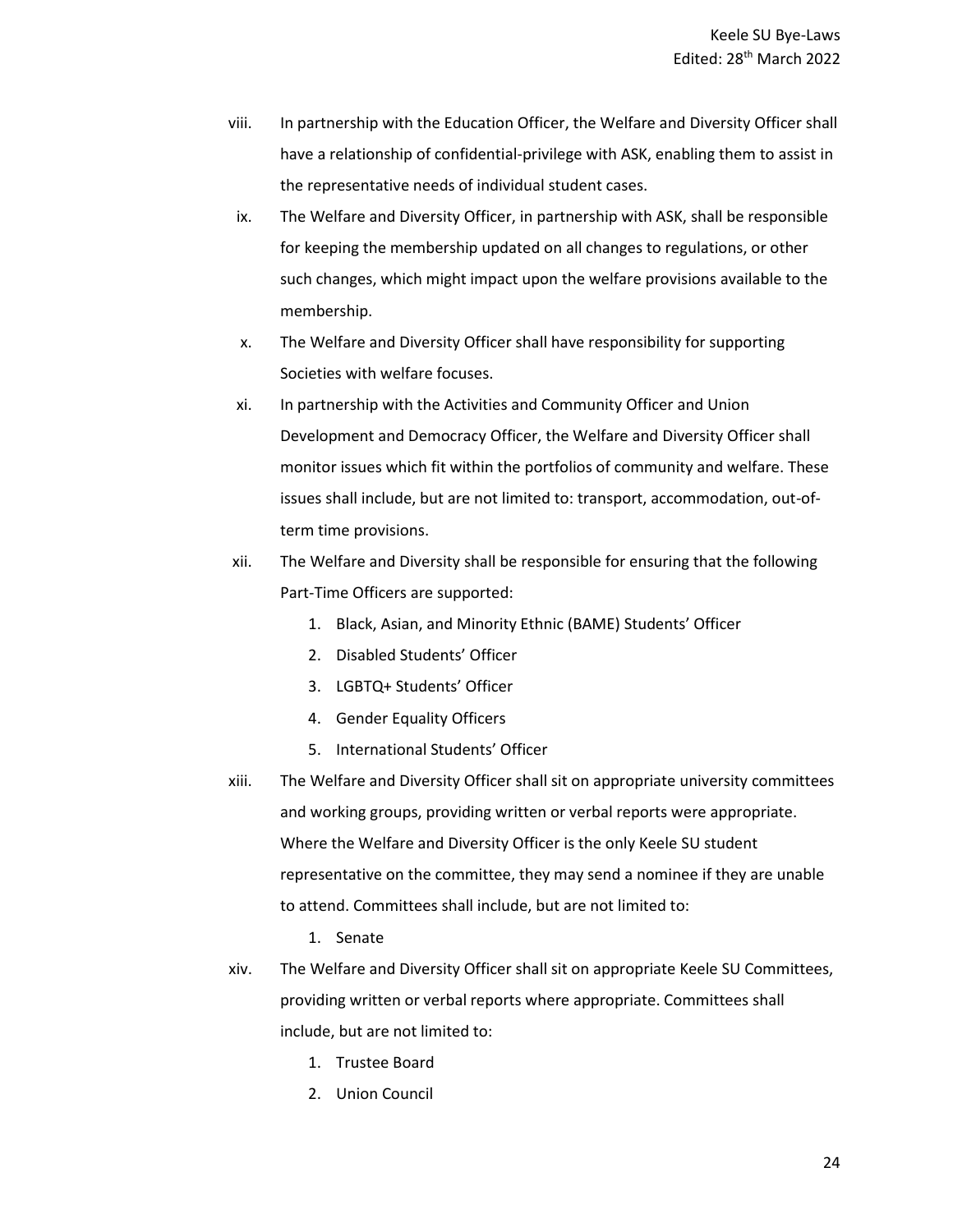- xv. The Welfare and Diversity Officer shall be elected via a cross-campus ballot, in accordance with these bye-laws.
- m. The Activities and Community Officer shall have the following responsibilities:
	- i. In the first instance, the Activities and Community Officer shall be responsible for supporting activities at Keele SU and across Keele University.
	- ii. The Activities and Community Officer shall also be responsible for developing and maintaining a positive community presence of the membership of Keele SU, in the immediate campus community and the wider local, national and international communities.
	- iii. The Activities and Community Officer, in partnership with the Activities Department, shall be responsible for coordinating and supporting all student societies affiliated with Keele SU. Provisions should be set in place to ensure that societies are supported, funded, inclusive, adhering to the constitution and bye-laws of Keele SU.
	- iv. The Activities and Community Officer shall actively engage with Keele University, and, where appropriate, the KPA, to ensure that the needs of the membership are met by the university.
	- v. In partnership with the Welfare and Diversity Officer and Union Development and Democracy Officer, the Activities and Community Officer shall monitor issues which fit within the portfolios of community and welfare. These issues shall include, but are not limited to: transport, accommodation, out-of- term time provisions.
	- vi. The Activities and Community Officer shall run and support campaigns which raise awareness of or promote community issues, society needs, and global citizenship, as they deem appropriate or as requested by the membership.
	- vii. The Activities and Community Officer shall work with Society Executive. They shall ensure that all members are democratically elected, and are trained parttime officers.
	- viii. The Activities and Community Officer, in partnership with the Volunteering Department, will work to ensure that the membership are afforded opportunities to contribute to the local, national and international communities.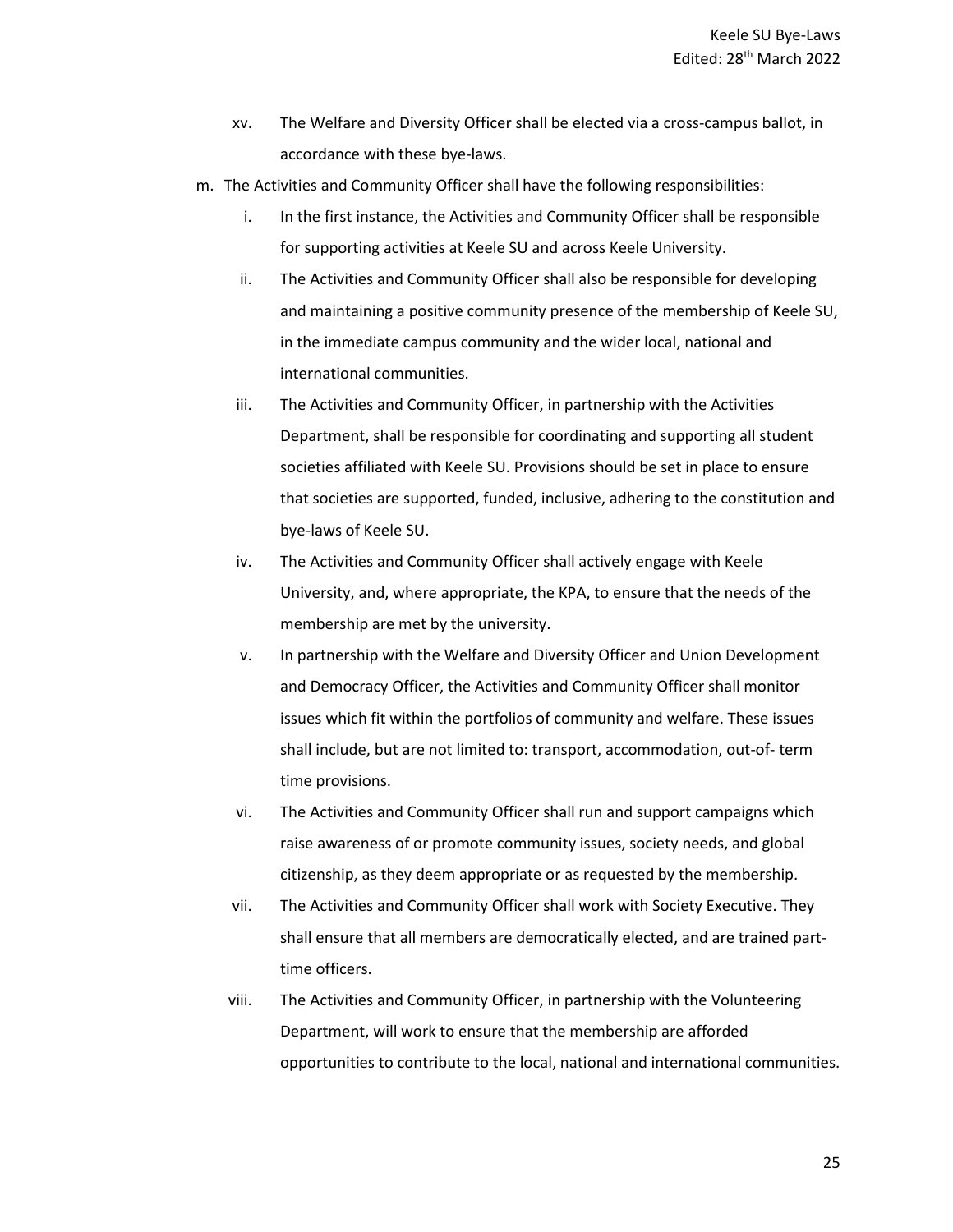- ix. The Activities and Community Officer shall be responsible for ensuring that the following Part-Time Officers are supported:
	- 1. Societies' Executive Members
	- 2. Hospital Campus Officer
	- 3. Environment and Sustainability Officer
- x. The Activities and Community Officer shall sit on appropriate university committees and working groups, providing written or verbal reports where appropriate. Where the Activities and Community Officer is the only Keele SU student representative on the committee, they may send a nominee if they are unable to attend. Committees shall include, but are not limited to:

1. Senate

- xi. The Activities and Community Officer shall sit on appropriate Keele SU Committees, providing written or verbal reports where appropriate. Committees shall include, but are not limited to:
	- 1. Trustee Board
	- 2. Union Council
- xii. The Activities and Community Officer shall be elected via a cross-campus ballot, in accordance with these bye-laws.
- n. The Athletic Union (AU) and Sport Officer shall have the following responsibilities:
	- i. In the first instance, the AU and Sport Officer shall be responsible for encouraging engagement in sport, and advocating for fitness and wellbeing of the membership.
	- ii. The AU and Sport Officer shall also be the President of the Athletic Union (AU), and will have responsibility for strategic direction of the AU.
	- iii. The AU and Sport Officer shall ensure that all students are afforded equal opportunities to participate in both competitive and non-competitive sporting activities, and actively encourage participation in sport to the membership.
	- iv. The AU and Sport Officer shall actively engage with Keele University, and, where appropriate, the KPA, to ensure to ensure that the needs of the membership are met by the University.
	- v. The AU and Sport Officer shall work to ensure that the sporting provisions provided by Keele University are fit for purpose and use by the membership.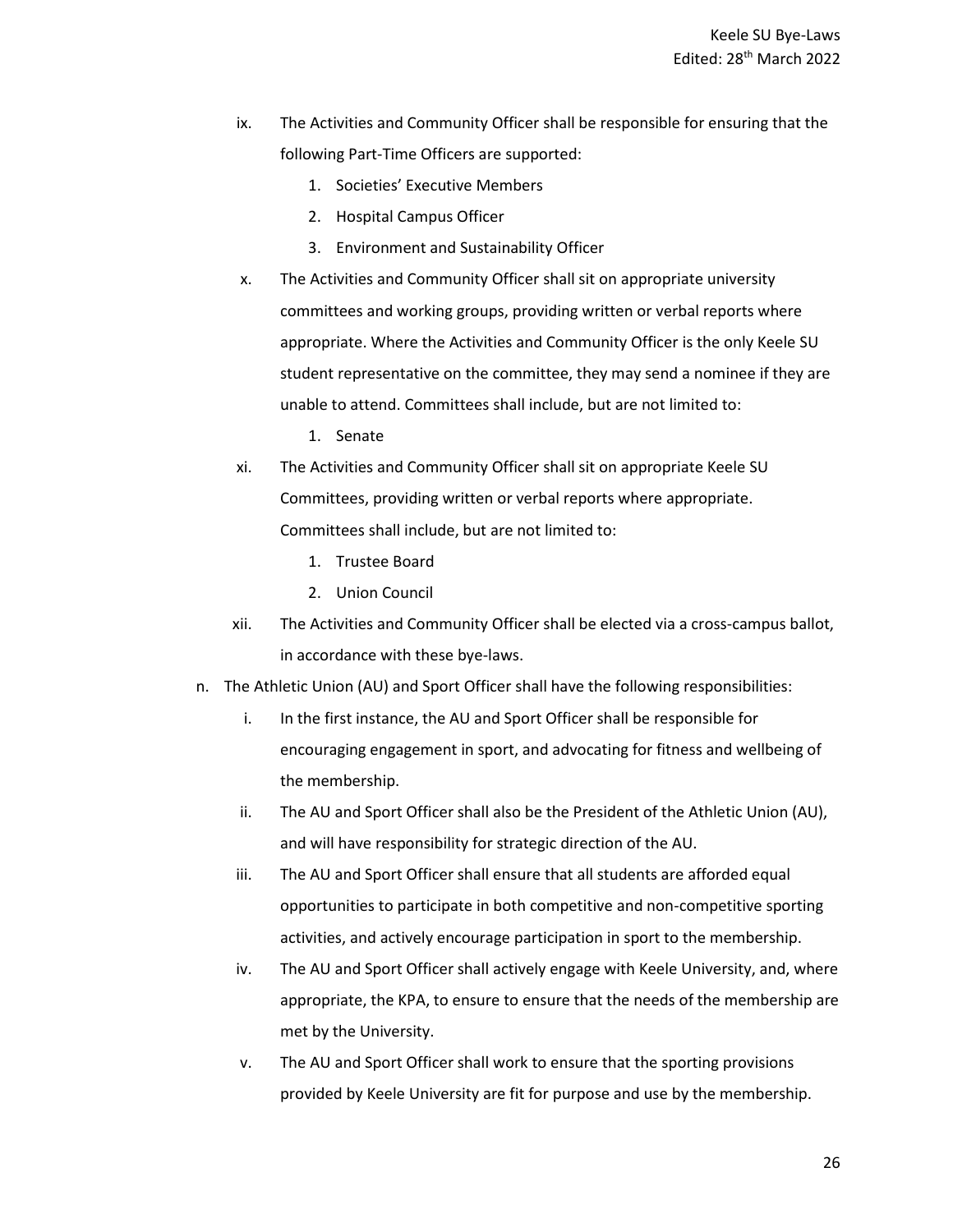- vi. The AU and Sport Officer shall work to ensure that strategic planning for the direction of Sport at Keele SU and Keele University occurs.
- vii. The AU and Sport Officer shall be responsible for coordinating and supporting all the affiliated Sports Clubs.
- viii. Provisions should be set in place to ensure that clubs are supported, funded, inclusive, adhering to the constitution and bye-laws of Keele SU.
- ix. The AU and Sport Officer shall ensure that all committee members of affiliated clubs are democratically elected, and are provided with training opportunities.
- x. The AU and Sport Officer shall Chair the Athletic Union Committee.
- xi. The AU and Sport Officer shall be responsible for the organisation of events including, but not limited to: Varsity, AU Balls, Freshers' Sports Fair.
- xii. The AU and Sport Officer shall run and support campaigns on the themes of sports, health, fitness and participation, as they deem appropriate, or as requested by the membership.
- xiii. The AU and Sport Officer shall be responsible for ensuring that the following Part-Time Officers are supported:
	- 1. AU Campaigns Officer
	- 2. AU Secretary
	- 3. AU Events Officer
	- 4. AU Media Officer
- xiv. The AU and Sport Officer shall sit on appropriate university committees and working groups, providing written or verbal reports were appropriate.
- xv. Where the AU and Sport Officer is the only Keele SU student representative on the committee, they may send a nominee if they are unable to attend.
- xvi. Committees shall include, but are not limited to:

1. Senate

- xvii. The AU and Sport Officer shall sit on appropriate Keele SU Committees, providing written or verbal reports where appropriate. Committees shall include, but are not limited to:
	- 1. Trustee Board
	- 2. Union Council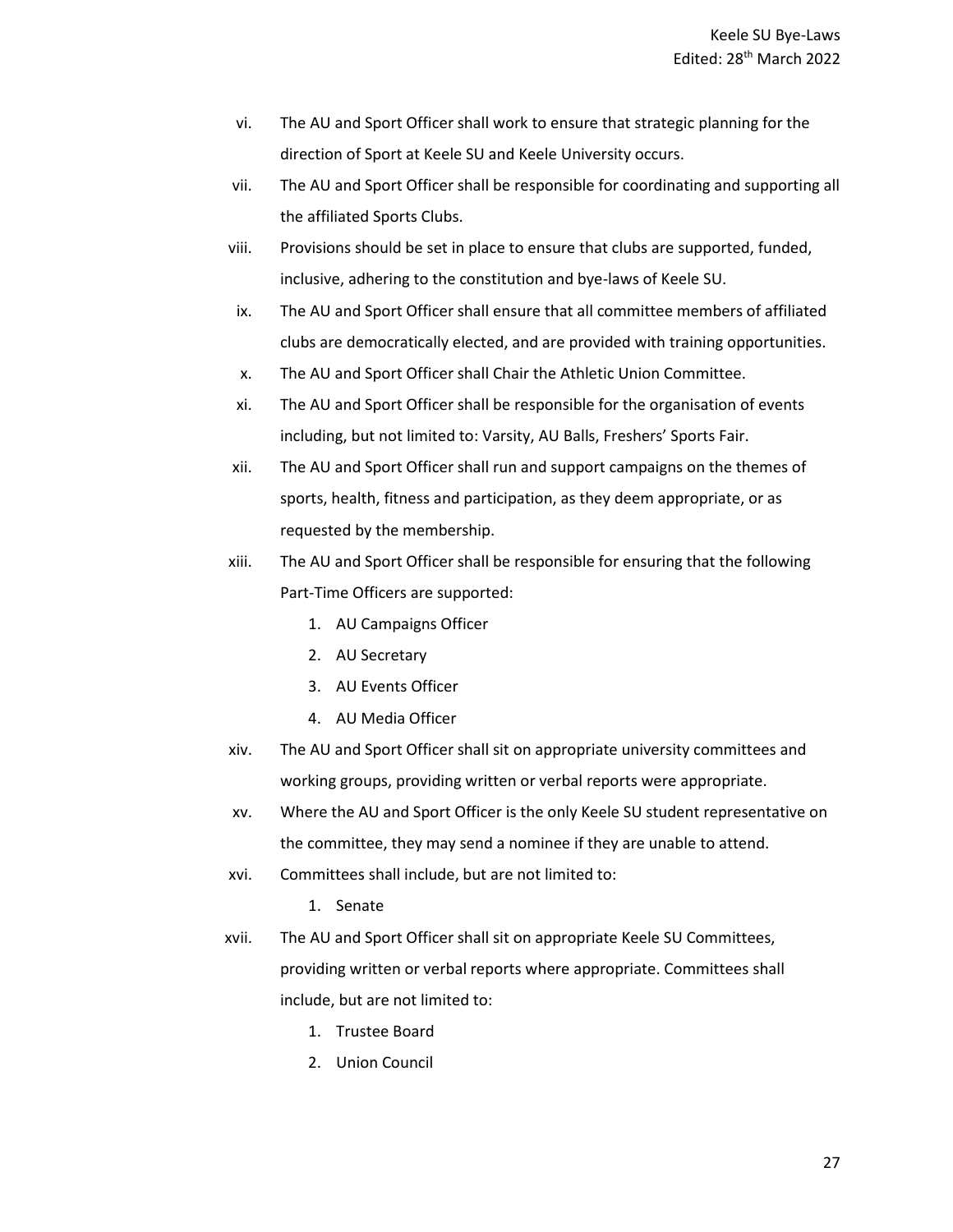- xviii. The AU and Sport Officer shall be elected via a cross-campus ballot, in accordance with these bye-laws.
- 3. Part-Time Officers
	- a. All Part-Time Officers shall have a designated Full-Time Officer who is responsible for ensuring that the PTO is supported.
	- b. All Part-Time Officers, with the exception of Societies' Executive and Athletic Union Committee, shall be members of Union Council.
	- c. All Part-Time Officers, with the exception of Chair of Union Council, Society Executive and Athletic Union Committee, shall have full voting rights at Union Council.
	- d. All Part-Time Officers, with the exception of Chair of Union Council, Society Executive and Athletic Union Committee, shall be expected to provide verbal or written reports Union Council, in accordance with Keele SU Bye-laws.
	- e. All Part-Time Officers shall be required to attend training.
	- f. All Part-Time Officers shall be expected to spend a minimum of 1 hour per week fulfilling the tasks, duties and responsibilities of their role.
	- g. Chair of Union Council
		- i. In the first instance, the Chair of Union Council shall be responsible for chairing Union Council.
		- ii. The Chair of Union Council shall chair and be responsible for the conduct and order of business during Union Council and Union, Annual, and Emergency General Meetings of the membership.
		- iii. The Chair of Union Council shall be a non-voting member of Union Council.
		- iv. The Chair of Union Council shall execute such other functions as are required by these Bye-Laws.
		- v. The Chair of Union Council shall be elected via a cross-campus ballot, in accordance with these bye-laws.
	- h. Black, Asian, and Minority Ethnic Students' Officer
		- i. In the first instance, the BAME Students' Officer shall be responsible for representing and campaigning for Black, Asian, and Minority Ethnic (BAME) students.
		- ii. The BAME Students' Officer shall be responsible for upholding and developing Keele SU's policy on racial equality.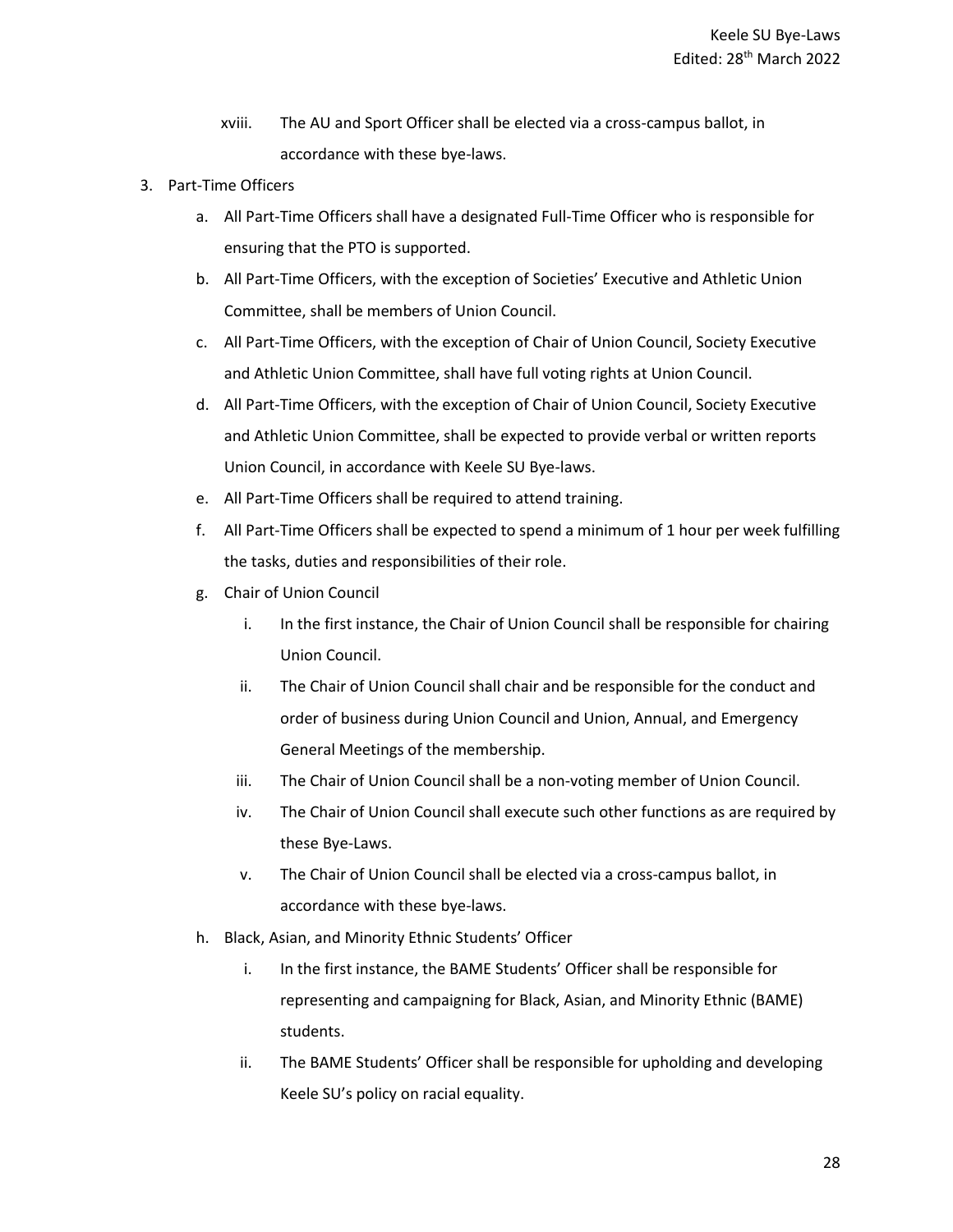- iii. The BAME Students' Officer shall provide a voice for, and representation of those defining as BAME at Keele SU, Keele University, and in local and national platforms.
- iv. The BAME Students' Officer shall be responsible for increasing awareness of racial prejudice and discrimination, and will proactively campaign to oppose and challenge inequality.
- v. The BAME Students' Officer shall be a voting and reporting member of Union Council.
- vi. Only members who define as Black, Asian, or Minority Ethnic may stand for this position.
- vii. The BAME Students' Officer shall be elected via a ballot of all students who define as Black, Asian, or Minority Ethnic and in accordance with these byelaws.
- i. Disabled Students Officer
	- i. In the first instance, the Disabled Students' Officer shall be responsible for representing and campaigning for students with disabilities at Keele SU, Keele University, and in local and national platforms.
	- ii. The Disabled Students' Officer shall be responsible for upholding and developing Keele SU's policy on equality and diversity.
	- iii. The Disabled Students' Officer shall be responsible for increasing awareness of disability prejudice and discrimination, and will proactively campaign to oppose and challenge inequality.
	- iv. The Disabled Students' Officer shall be a voting and reporting member of Union Council.
	- v. Only members who define as Disabled may stand for this position.
	- vi. The Disabled Students' Officer shall be elected via a ballot of all students who define as Disabled and in accordance with these bye-laws.
- j. Gender Equality Officers
	- i. In the first instance, the Gender Equality Officers shall be responsible for representing and campaigning on gender equality issues relevant to all genders.
	- ii. The Gender Equality Officers shall safeguard Keele SU's policy on gender equality.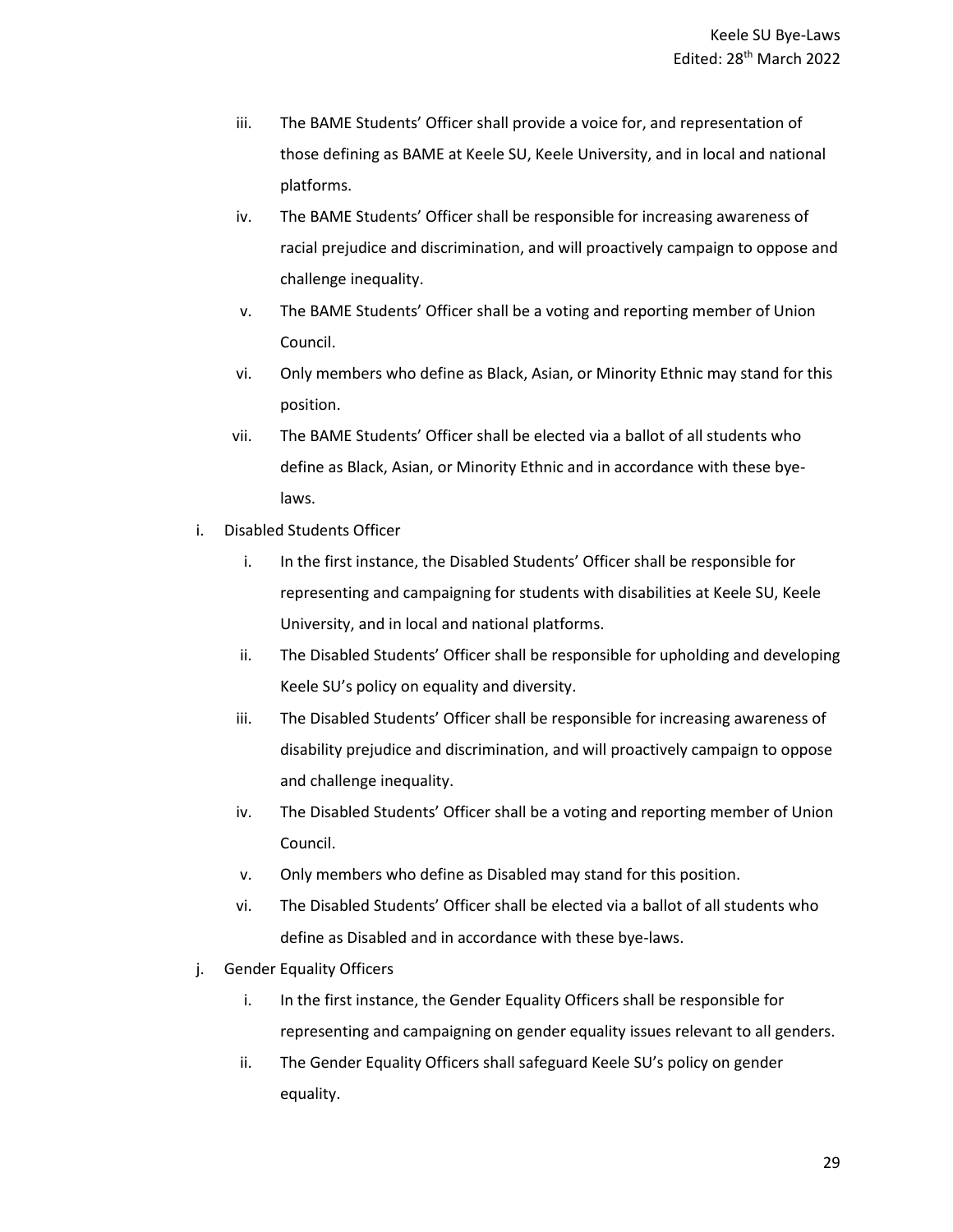- iii. The Gender Equality Officers shall provide information and organise campaigns on relevant issues of interest and benefit to the members of Keele SU.
- iv. The Gender Equality Officers shall provide a voice for, and representation of, gender issues at Keele SU, Keele University, and in local and national platforms.
- v. The positions of Gender Equality Officer shall have a quota such that a student that self-defines as female is elected first. This shall be determined as the female candidate with the highest amount of votes, excluding all other candidates. The second position shall then be elected from the entire collective of remaining candidates.
- vi. At least one Gender Equality Officer shall be ex-officio delegate to NUS Women's Conference provided that they meet the delegate requirements.
- vii. The Gender Equality Officers shall be voting and reporting members of Union Council.
- viii. The Gender Equality Officers positions shall be elected via a cross-campus ballot, and in accordance with these bye-laws.
- k. Hospital Campus Officer
	- i. In the first instance, the Hospital Campus Officer shall champion and represent students whose studies are based at Hospital Campuses in Staffordshire, Shropshire and other off-site medical facilities.
	- ii. The Hospital Campus Officer shall be responsible for promoting and encouraging participation, by health students based at the hospital site, in the activities and campaigns of Keele SU, including societies, sports clubs and volunteering.
	- iii. The Hospital Campus Officer shall be a voting and reporting member of Union Council.
	- iv. Only members whose studies are based at least in part on Hospital Campuses may stand for this position.
	- v. The Hospital Campus Officer shall be elected via a ballot of all students studying at least in part at Hospital Campuses and in accordance with these bye-laws.
- l. International Students' Officer
	- i. In the first instance, the International Students' Officer shall be responsible for representing and campaigning for International students.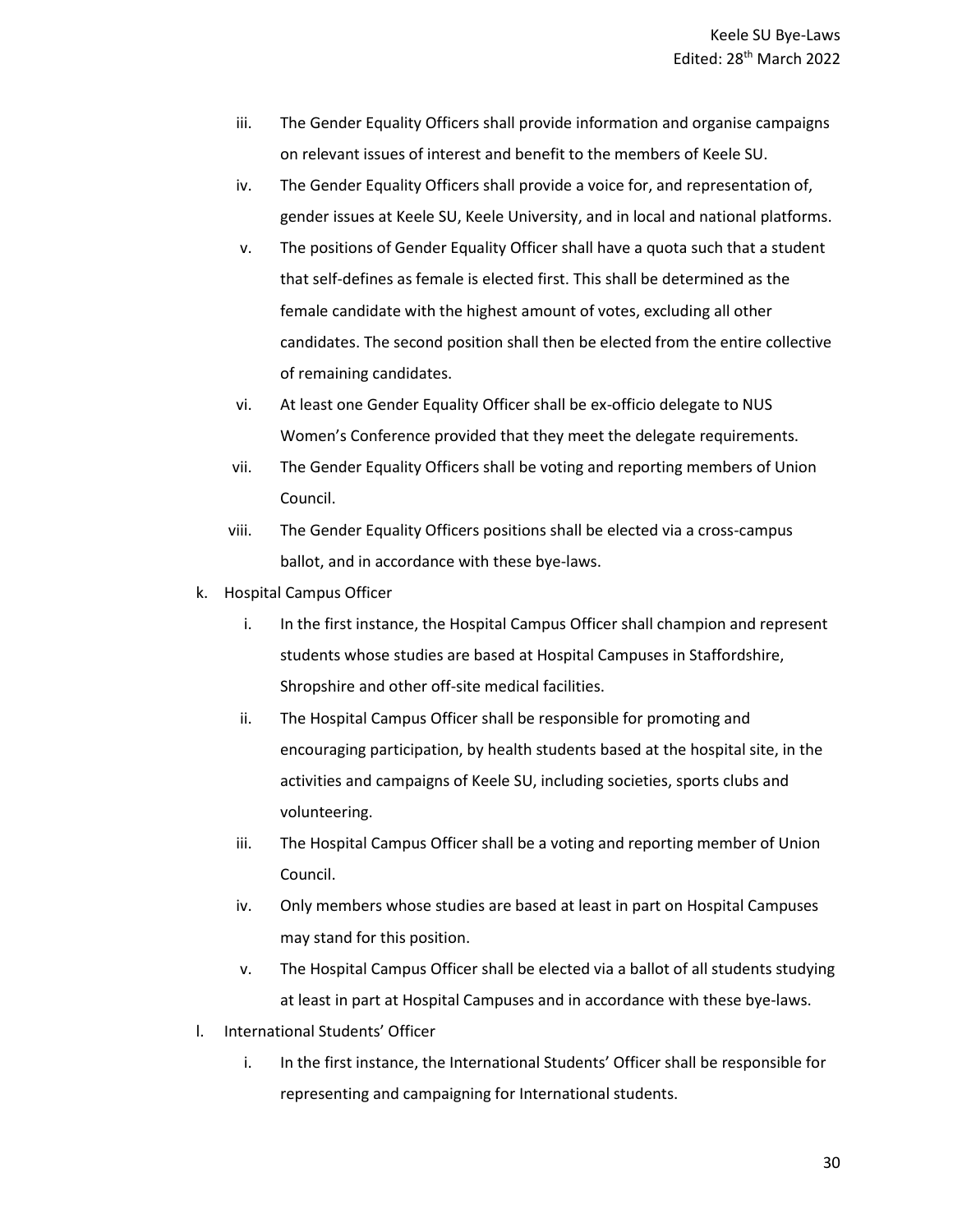- ii. The International Students' Officer shall be responsible for increasing awareness of International prejudice and discrimination, and will proactively campaign to oppose and challenge inequality.
- iii. The International Students' Officer shall work with committees of international and cultural student societies to further their success and aims.
- iv. The International Students' Officer shall provide a voice for, and representation of International Students at Keele SU, Keele University, and in local and national platforms.
- v. The International Students' Officer shall be ex-officio delegate to NUS International Students' Conference.
- vi. The International Students' Officers shall be a voting and reporting member of Union Council.
- vii. Only members who identify as International may stand for this position.
- viii. The International Students' Officer shall be elected via a ballot of all students who identify as International and in accordance with these bye-laws.
- m. LGBTQ+ Students' Officer
	- i. In the first instance, the LGBTQ+ Students' Officer shall be responsible for representing and campaigning for LGBTQ+ students.
	- ii. The LGBTQ+ Students' Officer shall be the primary Officer in charge of upholding and developing Keele SU's sexuality policies, including the representation and protection of LGBTQ+ students.
	- iii. The LGBTQ+ Students' Officer shall be responsible for increasing awareness of LGBTQ+ prejudice and discrimination and will proactively campaign to oppose and challenge inequality.
	- iv. The LGBTQ+ Students' Officer shall work with the committee of the LGBTQ+ Society to further its success and aims.
	- v. The LGBTQ+ Students' Officer shall provide a voice for and representation of those defining as LGBTQ+ at Keele SU, Keele University, and in local and national platforms.
	- vi. The LGBTQ+ Students' Officer shall be an ex-officio delegate to NUS LGBTQ+ Students' Conference.
	- vii. The LGBTQ+ Students' Officer shall be a voting and reporting member of Union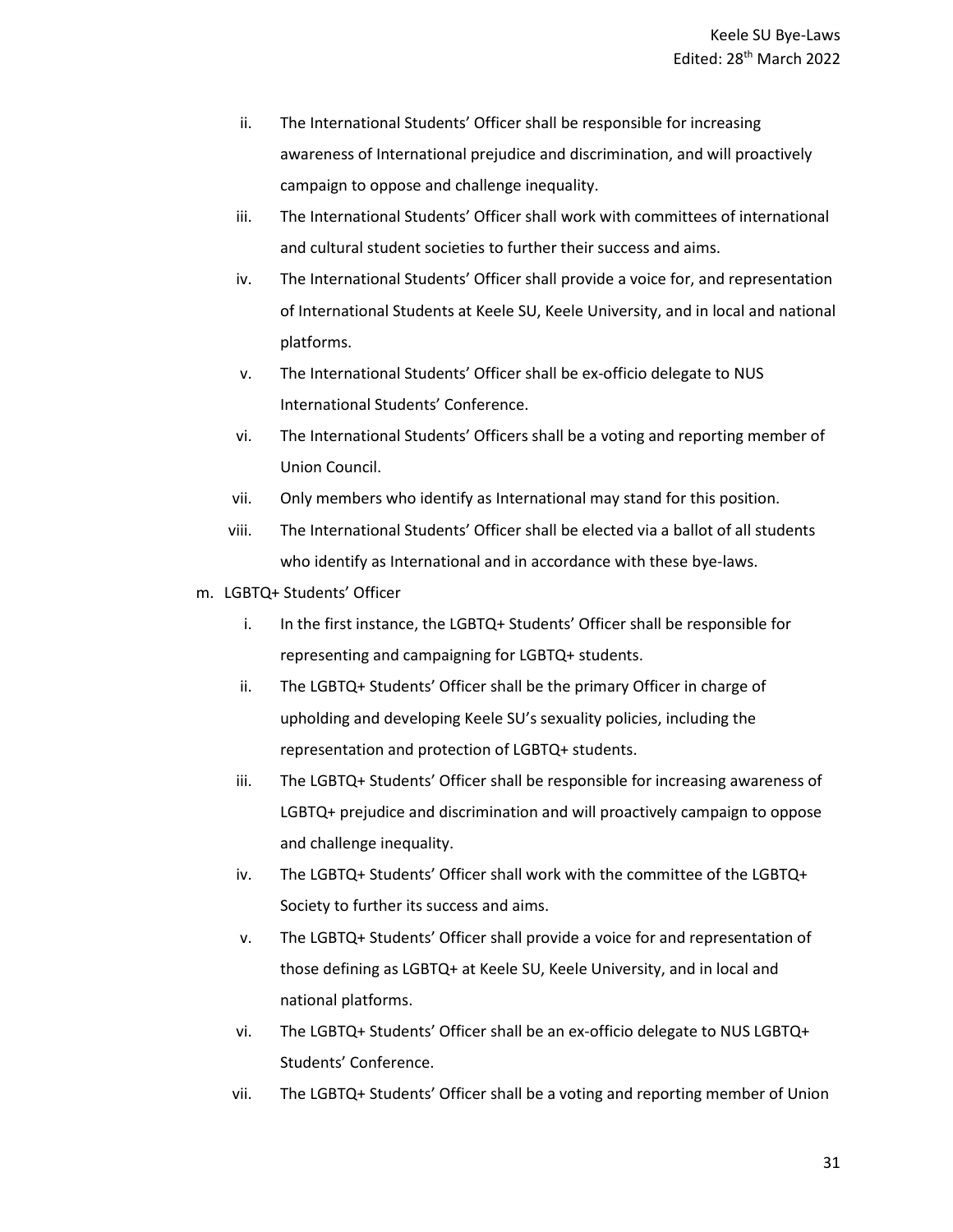Council.

- viii. Only members who identify as LGBTQ+ may stand for this position.
- ix. The LGBTQ+ shall be elected via a ballot of all students who define as LGBTQ+ and in accordance with these bye-laws
- n. Mature Students' Officer
	- i. In the first instance, the Mature Students' Officer shall be responsible for the representation of mature student members of Keele SU.
	- ii. The Mature Students' Officer shall be responsible for the publicity of issues that will be of interest to mature students.
	- iii. The Mature Students' Officer shall provide information about, and organise campaigns on, issues of interest and benefit to mature students.
	- iv. The Mature Students' Officer shall provide a voice for and representation of Mature Students at Keele SU, Keele University, and in local and national platforms.
	- v. The Mature Students' Officer shall be an ex-officio delegate to NUS Mature Students' Conference.
	- vi. The Mature Officer shall be a voting and reporting member of Union Council.
	- vii. Only members who identify as Mature may stand for this position.
	- viii. The MPD Officer shall be elected via a ballot of all students who define as mature and in accordance with these bye-laws.
- o. Postgraduate Students' Officer
	- i. In the first instance, the Postgraduate Students' Officer shall be responsible for the representation of postgraduate taught students, postgraduate research students and students studying a postgraduate teaching qualification, at Keele SU, Keele University, and in local and national platforms.
	- ii. The Postgraduate Students' Officer shall be responsible for the publicity of concerns that will be of interest to postgraduate students.
	- iii. The Postgraduate Students' Officer shall provide information about, and organise campaigns on, issues of interest and benefit to postgraduate students.
	- iv. The Postgraduate Students' Officer shall liaise with members of the KPA committee and the Education Officer to arrange meetings in which issues regarding the representation of postgraduate students shall be discussed.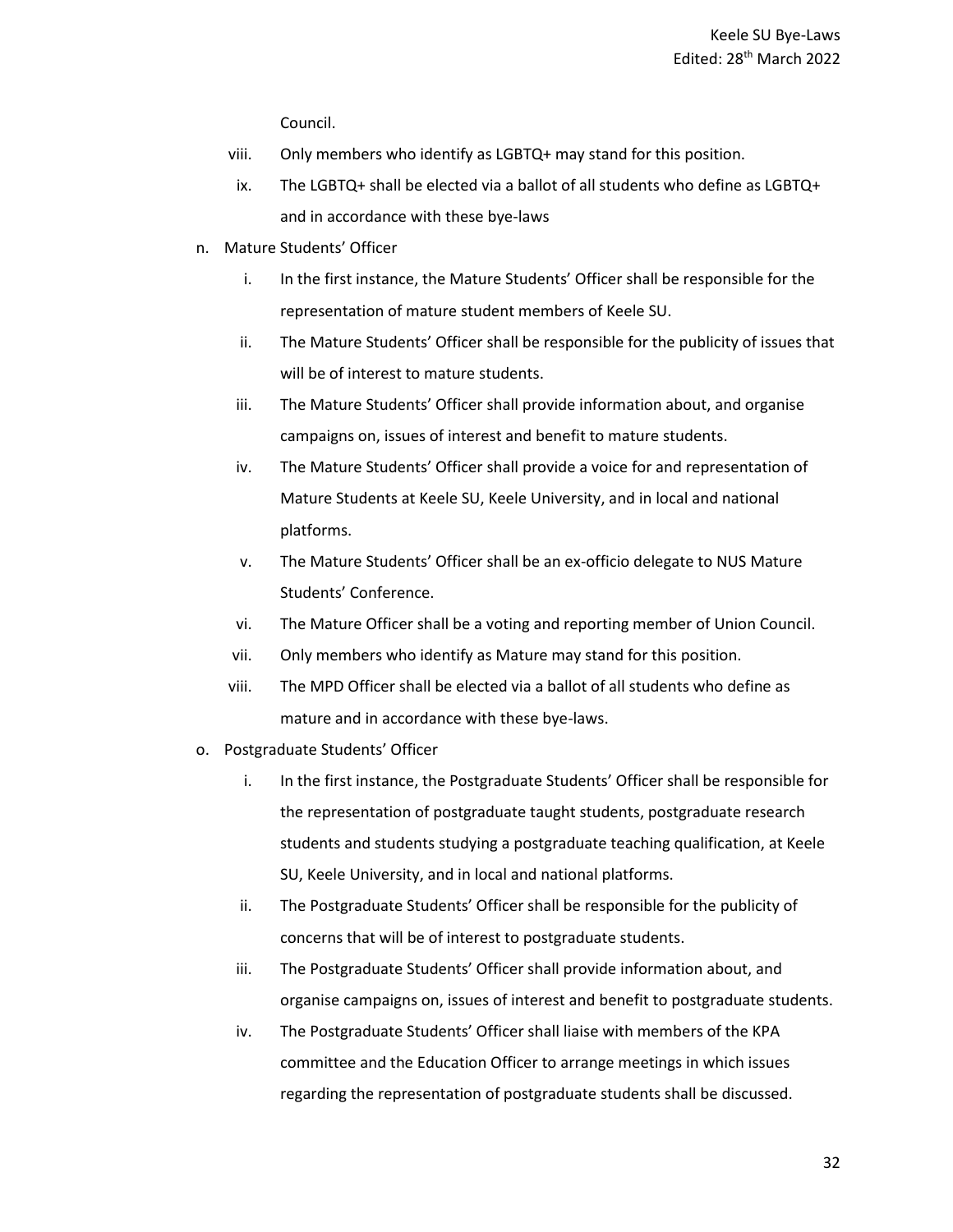- v. The Postgraduate Students' Officer shall be an ex-officio delegate to NUS Postgraduate Students' Conference.
- vi. The Postgraduate Students' Officer shall be a voting and reporting member of Union Council.
- vii. Only members who are studying on a postgraduate programme may stand for this position.
- viii. The Postgraduate Students' Officer shall be elected via a ballot of all Postgraduate Students and in accordance with these bye-laws.
- p. Environment and Sustainability Officer
	- i. In the first instance, the Environment and Sustainability Officer shall be responsible for championing and campaigning on environmental issues with Keele SU.
	- ii. The Environment and Sustainability Officer shall also be responsible for championing and campaigning on campus-based issues.
	- iii. The Environment and Sustainability Officer shall, where appropriate, provide advice to Keele SU on the environmental consequences of current policies and actions.
	- iv. The Environment and Sustainability Officer shall promote awareness of environmental and ethical issues at Keele SU and University level, and at local and national level.
	- v. The Environment and Sustainability Officer shall be a voting and reporting member of Union Council.
	- vi. The Environment and Sustainability Officer shall be elected via a cross-campus ballot, and in accordance with these bye-laws.
- q. Non-Portfolio Officer
	- i. In the first instance, the Non-Portfolio Officer shall be mandated by their manifesto pledges and mandates passed by Union Council and UGM.
	- ii. The Non-Portfolio Officer shall have no other directed portfolio.
	- iii. The Non-Portfolio Officer shall be a voting and reporting member of Union Council.
	- iv. The Non-Portfolio Officer shall be elected via a cross-campus ballot.
- r. Societies' Executive Members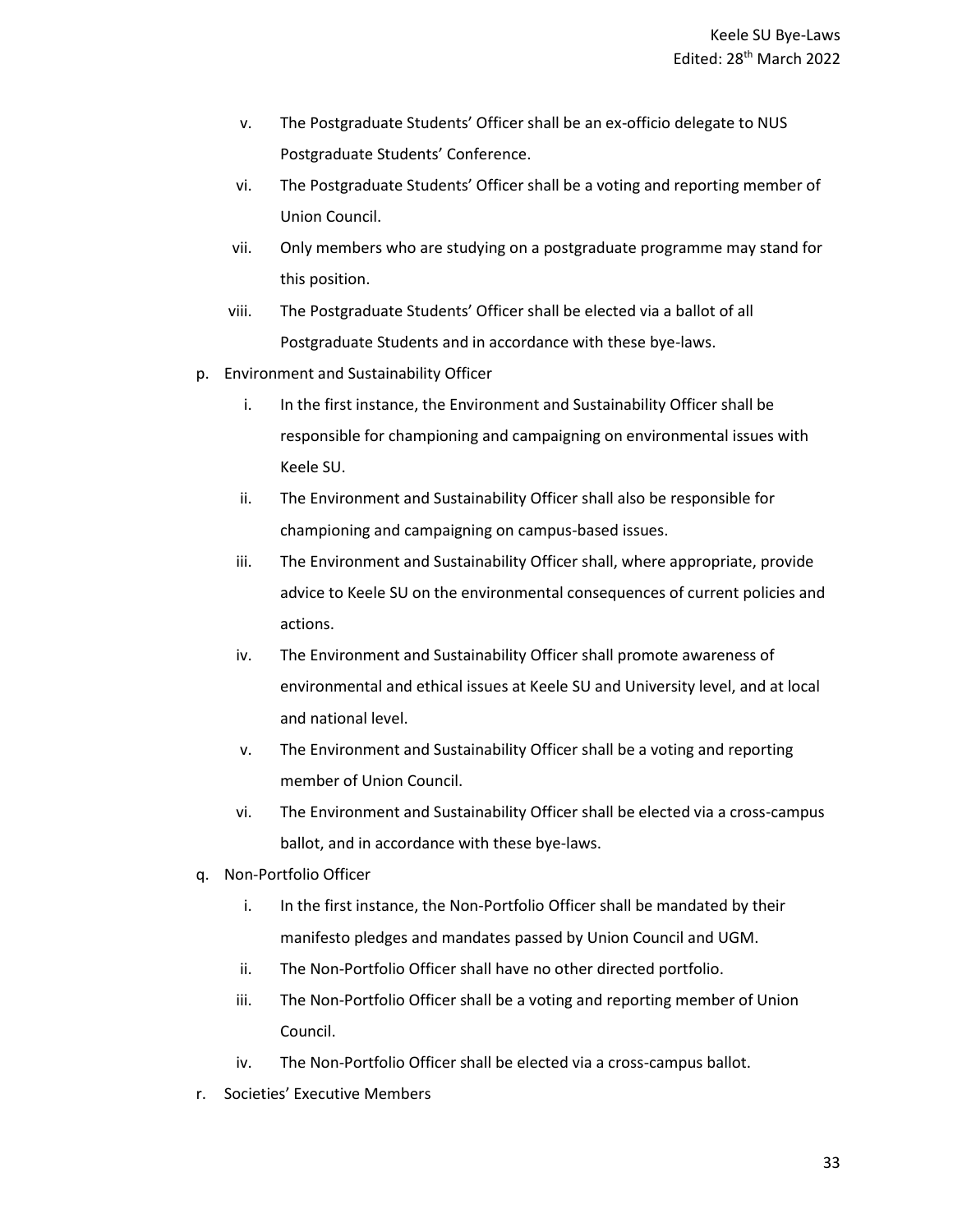- i. Societies' Executive members shall be a member of the Union Council subcommittee: Societies' Executive
- ii. As a sub-committee, Societies' Executive members shall not be expected to attend nor report to Union Council.
- iii. Societies' Executive shall be supported, facilitated and administered by the Opportunities Department.
- iv. There shall be seven positions on Societies' Executive.
- v. Only members who are members of a Keele SU affiliated society may stand for this position.
- vi. Societies' Executive's responsibilities shall include but not be limited to:
	- 1. Reviewing new society applications, deciding on the allocation of funds to societies, dissolving inactive societies, and holding the Activities and Community Officer to account.
- vii. Societies' Executive Members shall be elected via a ballot of all students who are members of a Keele SU affiliated society and in accordance with these byelaws.
- s. Athletic Union (AU) Committee Members
	- i. AU Committee members shall be a member of the Union Council subcommittee: AU Committee
	- ii. As a sub-committee, AU Committee members shall not be expected to attend nor report to Union Council.
	- iii. There shall be four positions on AU Committee in addition to AU and Sport officer:
		- 1. AU Campaigns Officer
		- 2. AU Secretary
		- 3. AU Events Officer
		- 4. AU Media Officer
	- iv. Only members who are committee members of an AU affiliated club may stand for this position.
	- v. AU Committee members will be expected to carry out their duties as laid out in Chapter 8 Section 4.
	- vi. AU Committee members shall be elected via a ballot of all students who are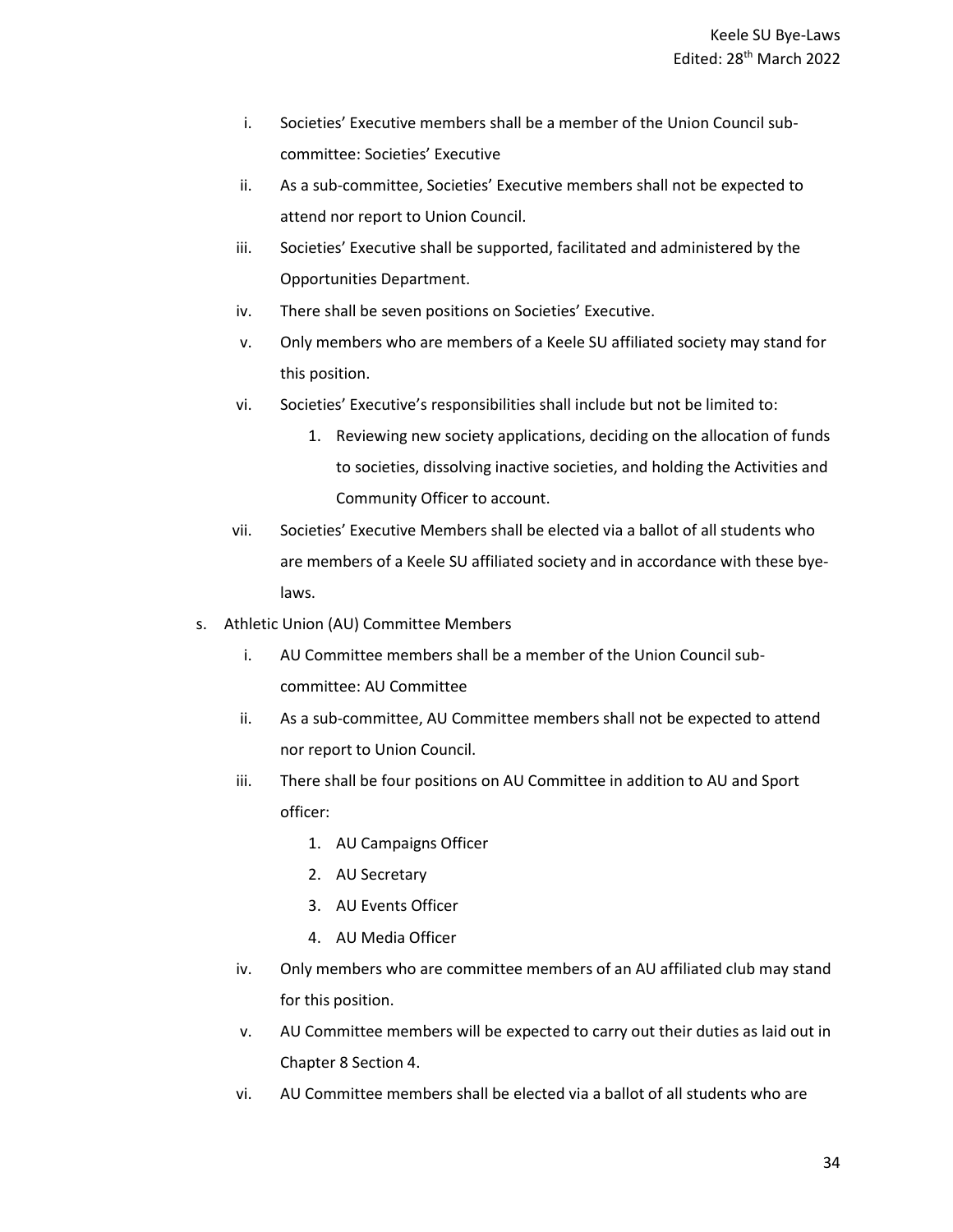members of the AU and in accordance with these bye-laws.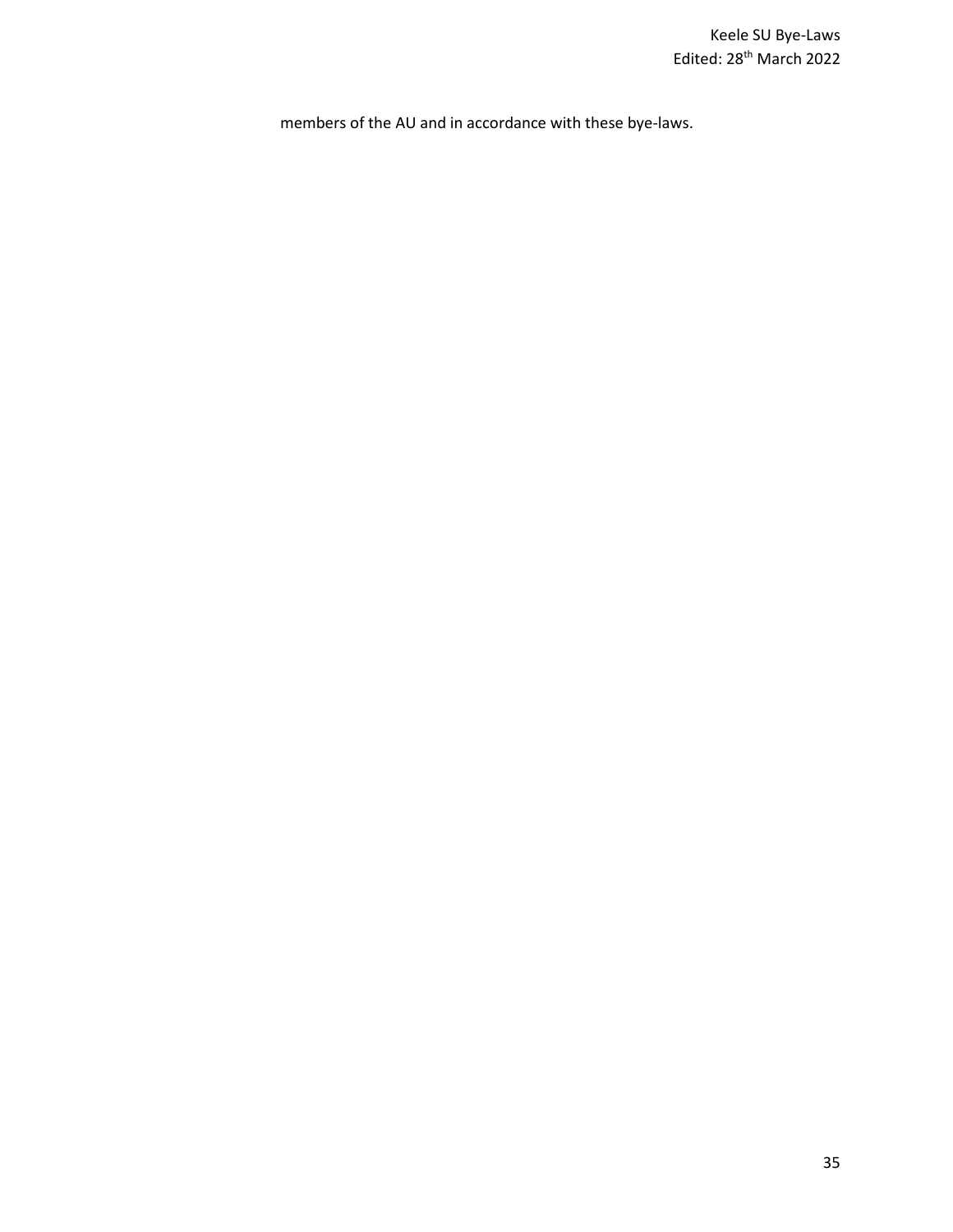## <span id="page-35-0"></span>Chapter 7 – Clubs and Societies

- 1. Objective
	- a. The Union will facilitate student groups, including Societies and Sports Clubs, and will ensure that all activities operate under the principle of student direction and leadership.

#### 2. Membership

- a. Student Membership
	- i. To become a Student Member of a club or society, the individual must meet the following eligibility criteria:
		- 1. Must be currently registered on a Keele University course.
		- 2. Must be a full member of Keele SU.
	- ii. To be a member of any Athletic Union (AU) the individual must also:
		- 1. Pay an annual membership fee to the AU
		- 2. Be allowed to participate in student activities by Keele SU and relevant National Governing Bodies.
	- iii. Student members are able, but not limited to:
		- 1. Vote for internal Society Executive/AU Committee positions in the SU elections.
		- 2. Vote and stand for positions within any clubs/societies in which they are paying members.
- b. Associate Membership
	- i. Members of University and Union staff (i.e. on the University or Union payroll) or persons closely connected to the University or affiliated club may become members of a club or society.
	- ii. It is at the discretion of individual student group committees to award associate memberships but must obtain permission by the AU and Sport Officer or the Activities and Community Officer, in writing.
	- iii. Associate members will be required to pay an annual AU membership fee to join any AU clubs.
	- iv. Associate members shall NOT be accorded the following privileges:
		- 1. To hold any club/society committee positions.
		- 2. To vote in any SU, society or club elections.
		- 3. The right to play in national student competitions (including BUCS),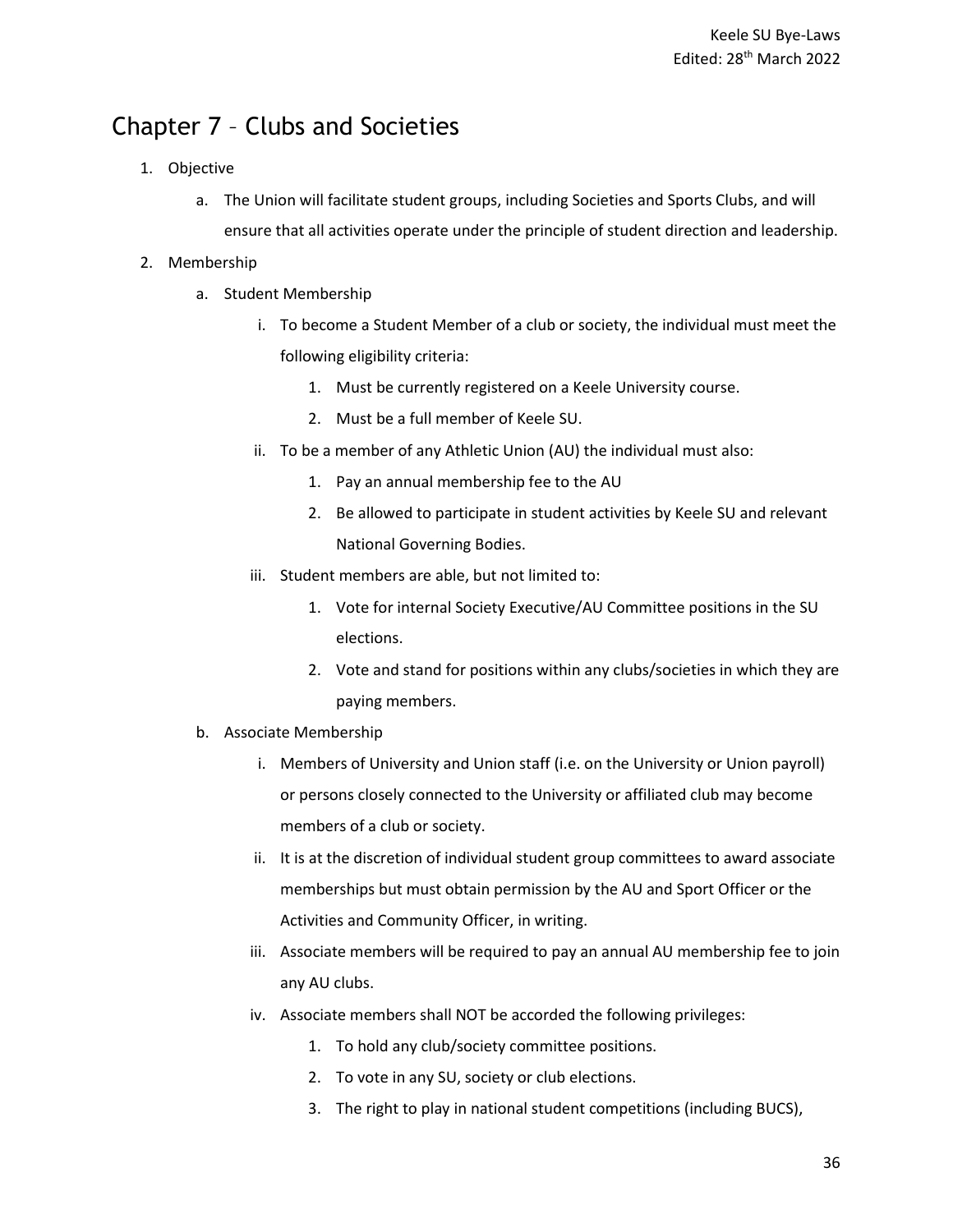excluding sabbatical officers of Keele SU at the discretion of the Student Opportunities Manager.

- c. Expectations of Club/Society Members
	- i. All members whether student, associate or honorary life members will be subject to the SU Code of Conduct, National Governing Body's Rules and Regulations, the University statutes, ordinances and regulations or League Regulators, e.g. BUCS.
	- ii. All members shall be expected to promote and uphold the good name of the SU.
	- iii. Clubs and Societies are not permitted to exclude or sanction any member of a club or society. All investigations and subsequent disciplinary action will be undertaken by Keele SU. The arrangements for removal of a committee member should be laid out in a club or society constitution.
	- iv. Committees shall strive to ensure that all committee members engage with the training provided by Keele SU.
	- v. Committees shall provide risk assessments for all club and society activity and share these with the Students' Union at a date determined by the Activities Department.
- d. Club/Society Membership Fees
	- i. All individuals wishing to participate in a club/society must purchase Club/Society Membership on an annual basis, even if the membership is free.
	- ii. Any individual who has not purchased membership will not be allowed to hold a committee role, vote in committee elections and participate in student group events.
	- iii. Any changes to the membership fee of a student group needs the approval from the Keele SU Student Opportunities team.
	- iv. Club/Society Membership Fees shall be paid into the respective Club/Society account held by the SU
	- v. Membership fees shall not ordinarily be refundable.
- e. AU Membership Fee
	- i. Fees for the forthcoming year shall be subject to review by the AU Committee. AU Council will be informed of any changes at the last AU Council Meeting of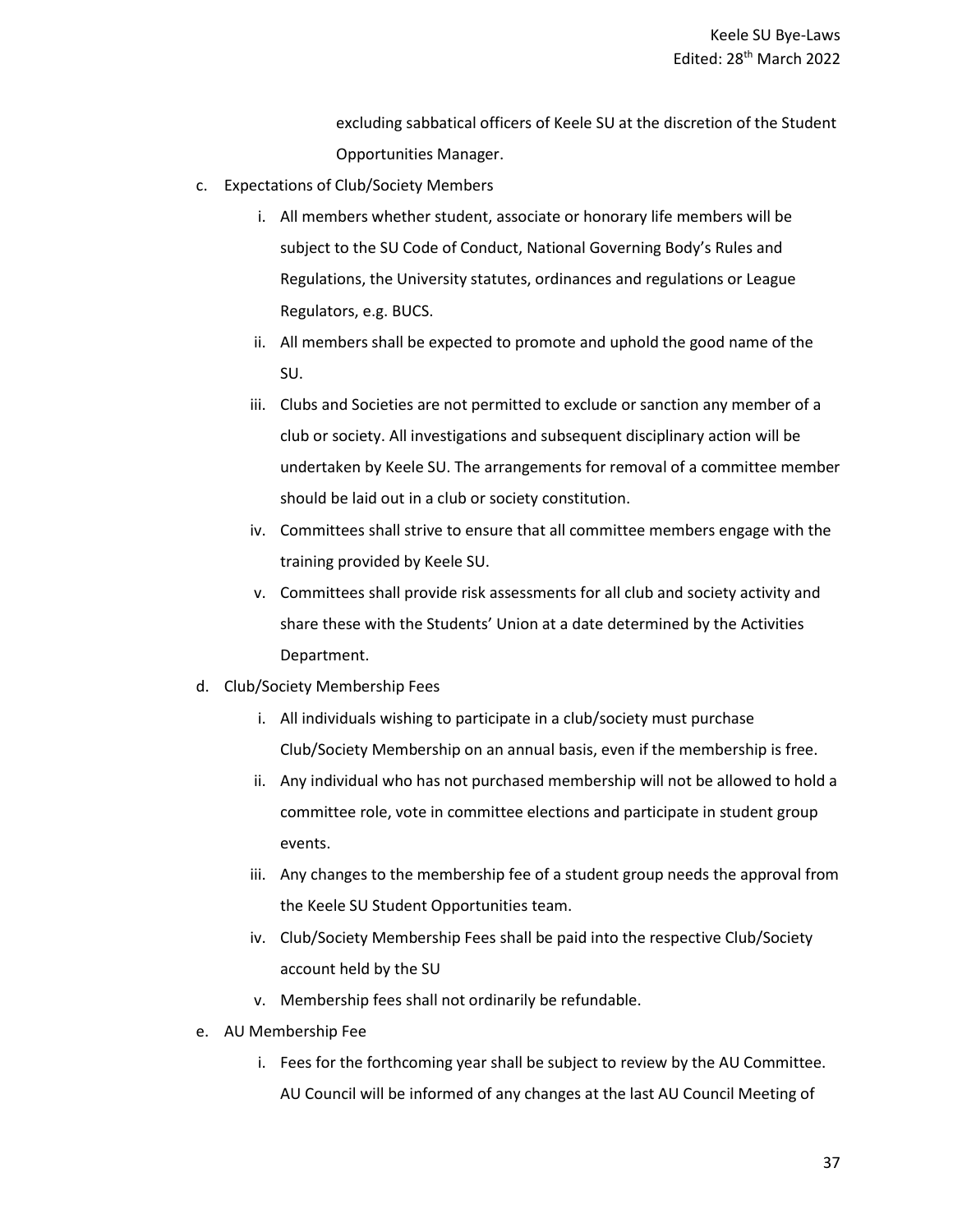the academic year.

- ii. An annual fee shall be paid by Student and Associate members on a date decided by AU Committee.
- iii. Members will only pay one AU membership fee, no matter how many Clubs they are affiliated to.
- iv. AU fees shall be paid to the AU account via Keele SU
- v. Membership fees shall not ordinarily be refundable.
- 3. Finances/Affiliates
	- a. Finance
		- i. All Club and Society finances shall be handled by Keele SU Finance Department in accordance with Keele SU financial procedures.
		- ii. A club/society may not hold cheque or other accounts outside Keele SU.
		- iii. Keele SU shall provide a guide to clubs/societies on finances that shall be reviewed each year.
		- iv. The clubs/societies shall be subject to an external audit each year as standard practice at Keele SU
		- v. Keele SU will offer grants to clubs/societies at their discretion, all groups will be notified of when and how they can access grants at the start of each academic year.
	- b. Affiliation/Sponsors
		- i. Clubs/Societies wishing to affiliate/gain sponsorship to outside organisations may do so only in accordance with Keele SU policy, and must seek the prior approval of the Chair of the Trustee Board.
- 4. Society/Club Constitutions
	- a. Societies/Clubs will adopt the existing standardised constitution unless an alternative is voted for by the society/club at a general meeting and this alternative does not contravene the SU governing documents .
	- b. Societies/Clubs should hold annual constitutional review meetings to ensure that their constitutions remain up to date, relevant and adhered to which shall be part of committee handover.
	- c. Society/Club Constitutions which contravene the Bye-Laws, or any provision of the Constitution shall be disapplied to the extent of the contravention.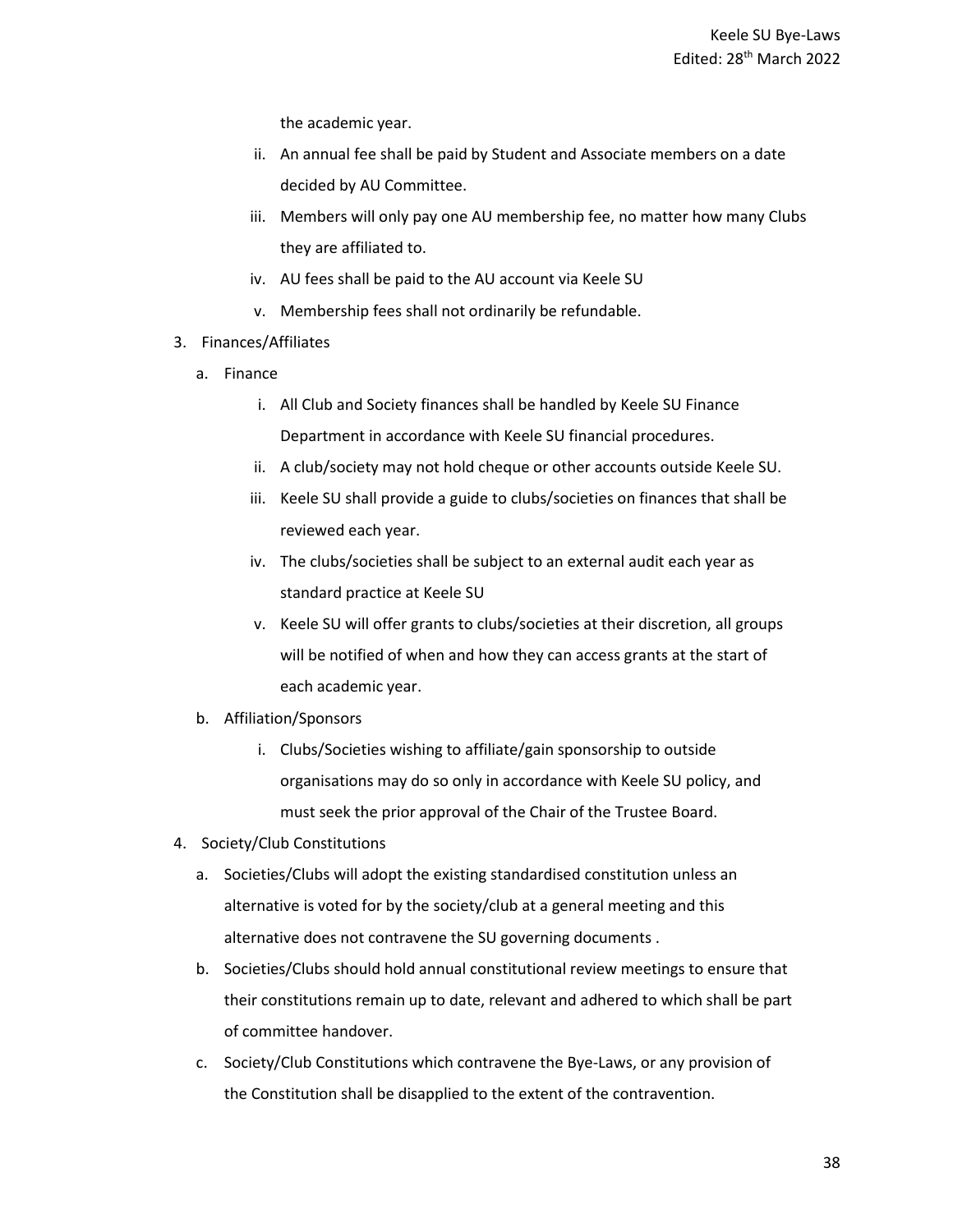- d. Society/Club Constitution must list the officers comprising the society's/club's committee. A society/club committee shall, as a minimum, comprise of an elected Chair/President/Club Captain, Secretary and Treasurer (the titles being alterable if so desired). Other roles may be defined at the society's discretion.
- e. All club/society constitutions must be ratified by Keele SU. Clubs/Societies must update the SU and their members with a new copy of the constitution should any changes be made.
- 5. Elections
	- a. Committee elections are the responsibility of the Keele SU Student Opportunities Department and Deputy Returning Officer.
	- b. Elections for all student group committee roles will be held annually in semester two. These must take place online via Keele SU.com.
	- c. By-Elections can be held by groups in the event of absent roles; you must apply to the Student Opportunities team in advance of this taking place. These must take place online via the Keele SU website.
	- d. Interim Committee Members can also be used in the event of an absent role, under the following rules:
		- i. Interim committee members must be full members of their respective societies
		- ii. Interim committee members can only be appointed after a majority vote by current elected committee members (unless under exceptional circumstances e.g. no active committee members or only a single member of committee)
		- iii. The names of the appointed interim committee members must be sent to the Activities department and the Activities Community Officer for approval
		- iv. Interim committee members can only remain in their position for at most five weeks
		- v. Within those five weeks of triggering the interim committee member function, an open election must be held for all unoccupied positions within that society committee
		- vi. The interim committee member function can only be triggered once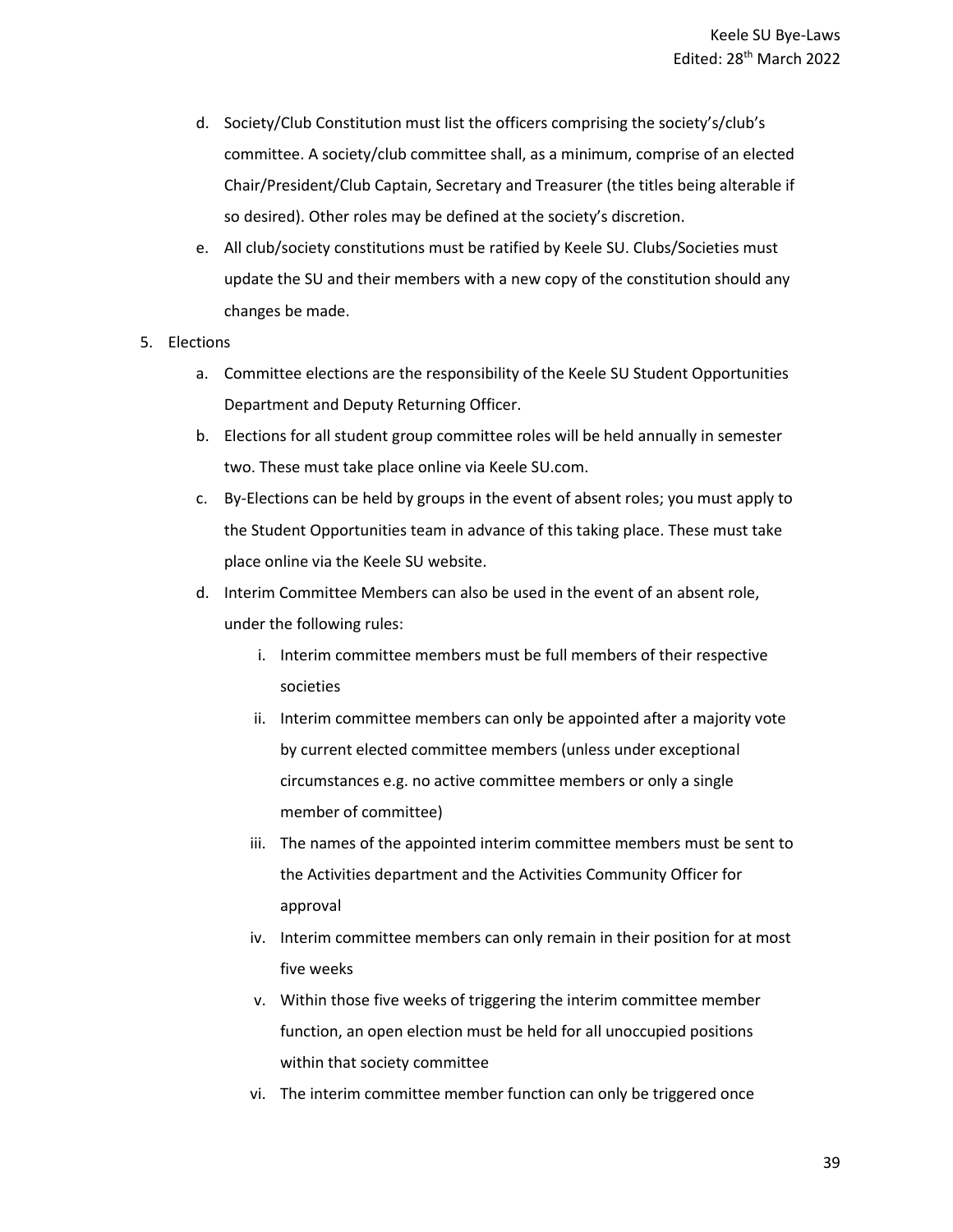every two months and the same people cannot be interim committee members again for another academic year.

- vii. Interim committee members are however able to run in the elections for the roles they filled on the interim basis
- viii. Interim committee members are permitted to attend societies conference and other such events
- 6. Elected Representation
	- a. AU Committee
		- i. The membership of the AU committee will be (see Chapter 6 for more details):
			- 1. AU and Sport Officer
				- a. The AU and Sport Officer shall also serve as AU President
			- 2. AU Secretary
			- 3. AU Campaigns Officer
			- 4. AU Events Officer
			- 5. AU Media Officer
		- ii. Role descriptions for these positions can be found on the SU website
		- iii. Relevant SU and Sports Centre Staff will work closely alongside the AU Committee in a consultation and support capacity
		- iv. The AU Committee shall be accountable to the membership of the AU
		- v. Elections for all roles outlined above will be held through the Keele SU elections and follow its regulations as set out in Chapter 12
		- vi. The AU and Sport Officer shall carry out their roles and responsibilities as laid out in Chapter 6.
	- b. Societies Executive
		- i. The membership of Societies Executive will consist of seven Society Executive Officers (see Chapter 6 For More Details).
		- ii. Relevant SU staff will work closely alongside the Societies Executive in a consultation and support capacity
		- iii. Role descriptions for these positions can be found on the SU website
		- iv. The Societies Executive shall be accountable to the membership of relevant societies.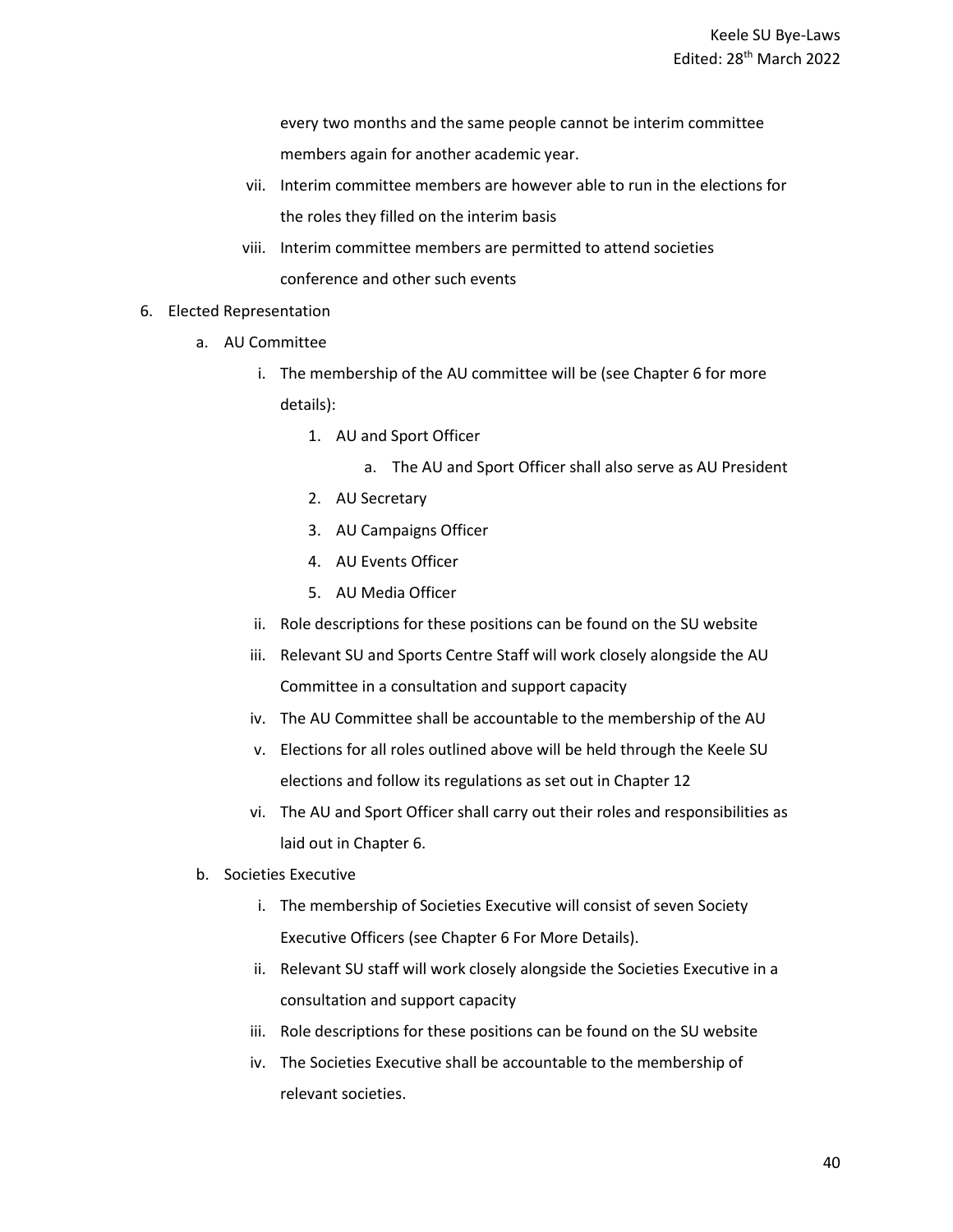- v. Elections for all roles outlined above will be held through Keele SU and follow its regulations as set out in Chapter 12
- vi. The Activities and Community Officer shall carry out their roles and responsibilities as laid out in Chapter 6
- c. Responsibilities
	- i. All AU Committee/Societies Executive members will attend the following relevant meetings:
		- 1. Keele SU Union General Meetings
		- 2. Keele SU Annual General Meetings
		- 3. AU Committee/Society Executive meetings
		- 4. AU Council Meetings/Society Forum (or equivalent meetings)
		- 5. Attend all other meetings elected individuals are invited too.
	- ii. All AU Committee/Societies Executive members will support elected fulltime officers in approving new society/club applications, grant applications and organising events.
	- iii. All AU Committee/Societies Executive members shall adhere to Keele SU Member Code of Conduct.
	- iv. All AU Committee/Societies Executive will be expected to contribute to a 'handover' after elections have been carried out and before newly elected officers take office.
	- v. Any member of AU Committee/Societies Executive shall have the right to resign at any time by giving notice in writing to an elected officer or the Student Voice department.
- 7. Competitive Sport (AU Specific)
	- a. British University and Colleges Sport (BUCS) Competitions
		- i. The AU shall be affiliated with BUCS each academic year and in doing so provide competitive opportunities. This affiliation will be ratified at the Keele SU AGM.
		- ii. The constituent clubs and all members of the AU shall adhere to BUCS rules and regulations at all times whilst also ensuring the positive representation of Keele University.
		- iii. All correspondences with BUCS will be handled by the Keele SU Staff, the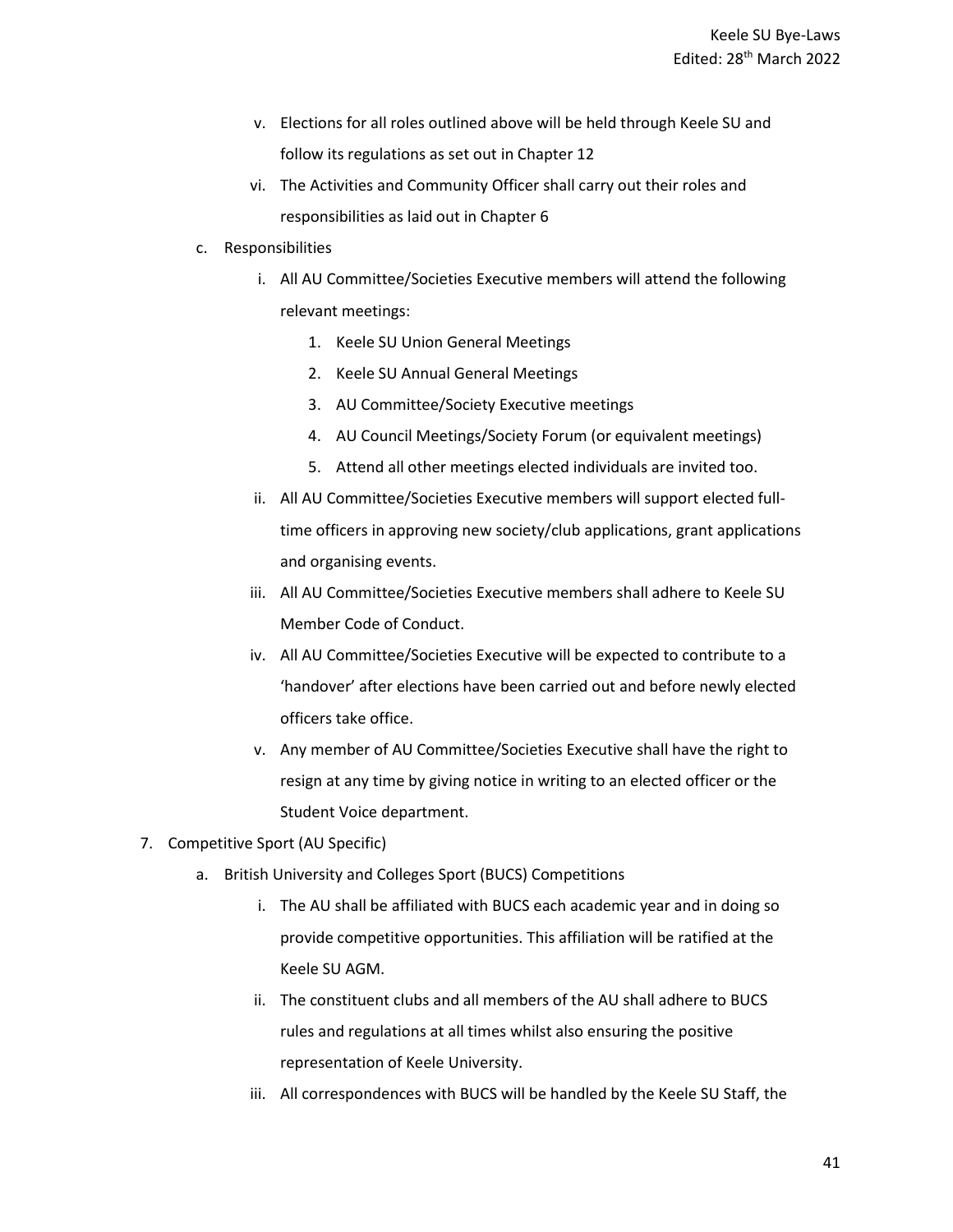AU and Sport Officer or their nominees.

- iv. The AU will endeavor to fund all transport to BUCS fixtures attended by constituent clubs and members of the AU.
- v. It will be up to the discretion of the AU to cover any accomodation costs for BUCS events.
- vi. All individuals competing in BUCS competitions need to have paid the appropriate AU membership.
- b. BUCS Individual Sport
	- i. Any club/society wishing to submit individual members for BUCS individual competitions or any individual wishing to compete in BUCS individual tournaments must directly contact the Student Activities Coordinator (Athletic Union), the AU and Sport Officer or their nominees.
	- ii. Should an individual be entered into a competition and later decides to withdraw, or cannot attend the competition, the entry cost and any fines will be charged to their respective club/society account.
	- iii. Should that individual not belong to a club/society, the charge will be made to the individual.
- c. BUCS Team Sport
	- i. It is the expectation of the AU that all teams entered into BUCS competitions will compete in each fixture of the season.
	- ii. Should a captain not be able to field a team they will notify the Student Activities Coordinator (Athletic Union) immediately so that appropriate measures can be taken.
	- iii. All reorganising of fixtures will be the responsibility of the Student Activities Coordinator (Athletic Union), the AU and Sport Officer or their nominees.
	- iv. Following the procedures of the Keele SU Code of Conduct, Keele SU staff have the right to remove a team from BUCS when deemed appropriate.
	- v. Should a club have to withdraw from a competition/league, any fines or penalties will be charged to the club account.
- d. Non-BUCS Sport
	- i. The AU will endeavor to provide and support opportunities for members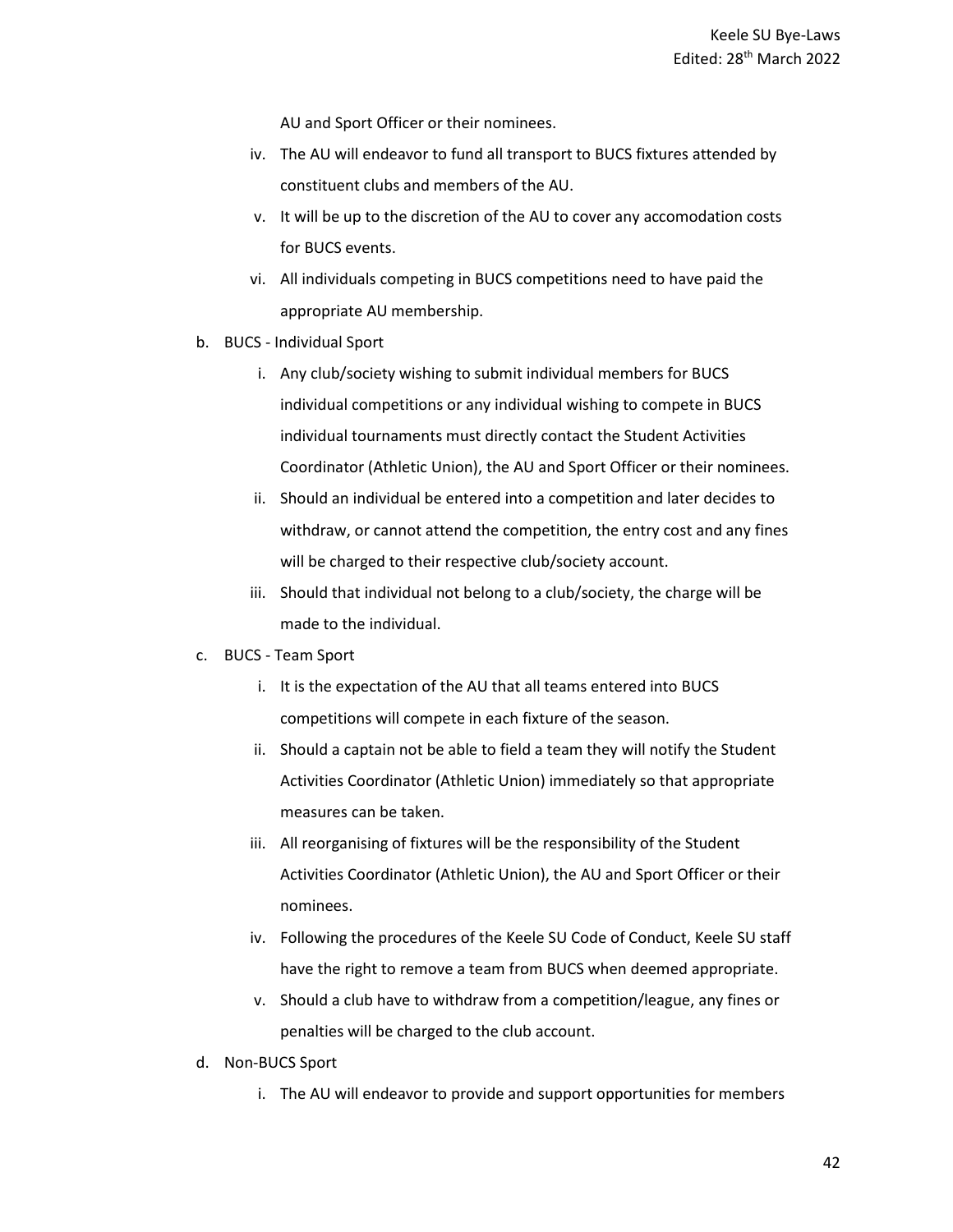to take part in sports not provided by BUCS.

- ii. The AU and Sport Officer or their nominees will decide to fund for transport to non-BUCS events on a case by case basis.
- iii. Any individual or club wishing to participate in competitions not provided by BUCS must contact the Student Activities Coordinator (Athletic Union), the AU and Sport Officer or their nominees.
- 8. Dissolution of Societies/Clubs
	- a. A Keele SU society/club may be dissolved by a vote of the general membership of that society/club.
	- b. A Keele SU society/club may be dissolved by agreement of the society's executive/AU committee and the Activities and Community Officer/AU and Sport Officer, only where the relevant full-time Officer believes that it is the will of the society/club membership that the society/club be dissolved.
	- c. A Keele SU society/club may be dissolved by Union Council, only when the Union Council believes that the society is in continuous breach of the SU's governing documents.
	- d. A Keele SU society/club shall be dissolved by the Activities and Community Officer/AU and Sport Officer, only when it holds that the society is in breach of charity law or financial regulations.
	- e. A Keele SU society/club may be dissolved if they do not have enough individuals to fulfil the committee requirements set out in Chapter 7 Part 4 Section C
	- f. Should a society/club be closed down, for whatever reason, then all its assets shall be held in trust by Keele SU for one year, after which it will be amalgamated into a grant pot.
- 9. Keele SU societies wishing to affiliate to outside organisations
	- a. Societies wishing to disaffiliate from Keele SU must express this wish by resolution of an open meeting of the society:
		- i. which all society members may attend
		- ii. at which all society members may vote
		- iii. at which the Activities and Community Officer/AU and Sport Officer or their nominee is present.
		- iv. Disaffiliated societies shall be treated as if they were dissolved under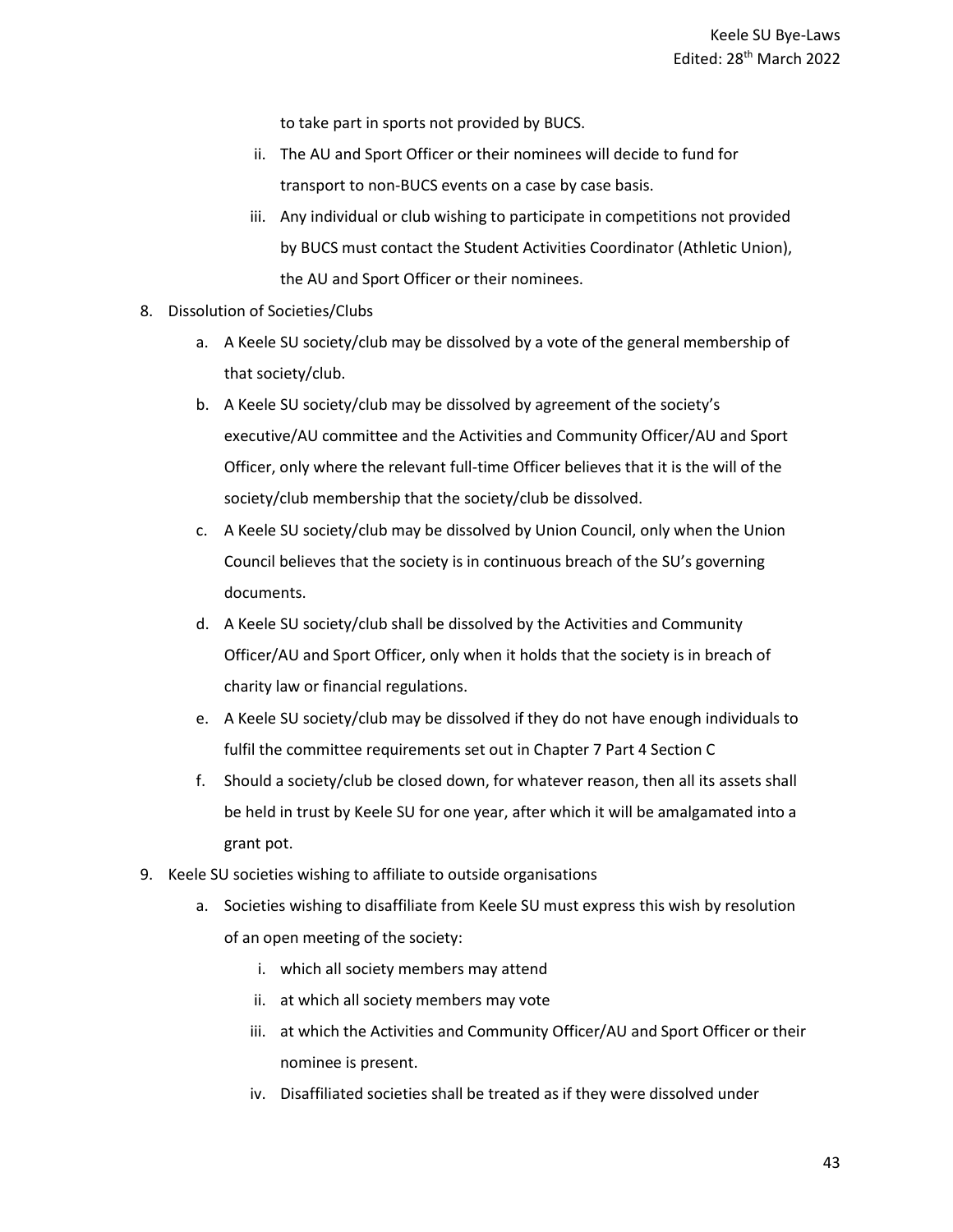Section J. All assets and funds held by Keele SU shall be held in trust by Keele SU. Subject to charity law, title to all such assets shall remain with Keele SU upon disaffiliation.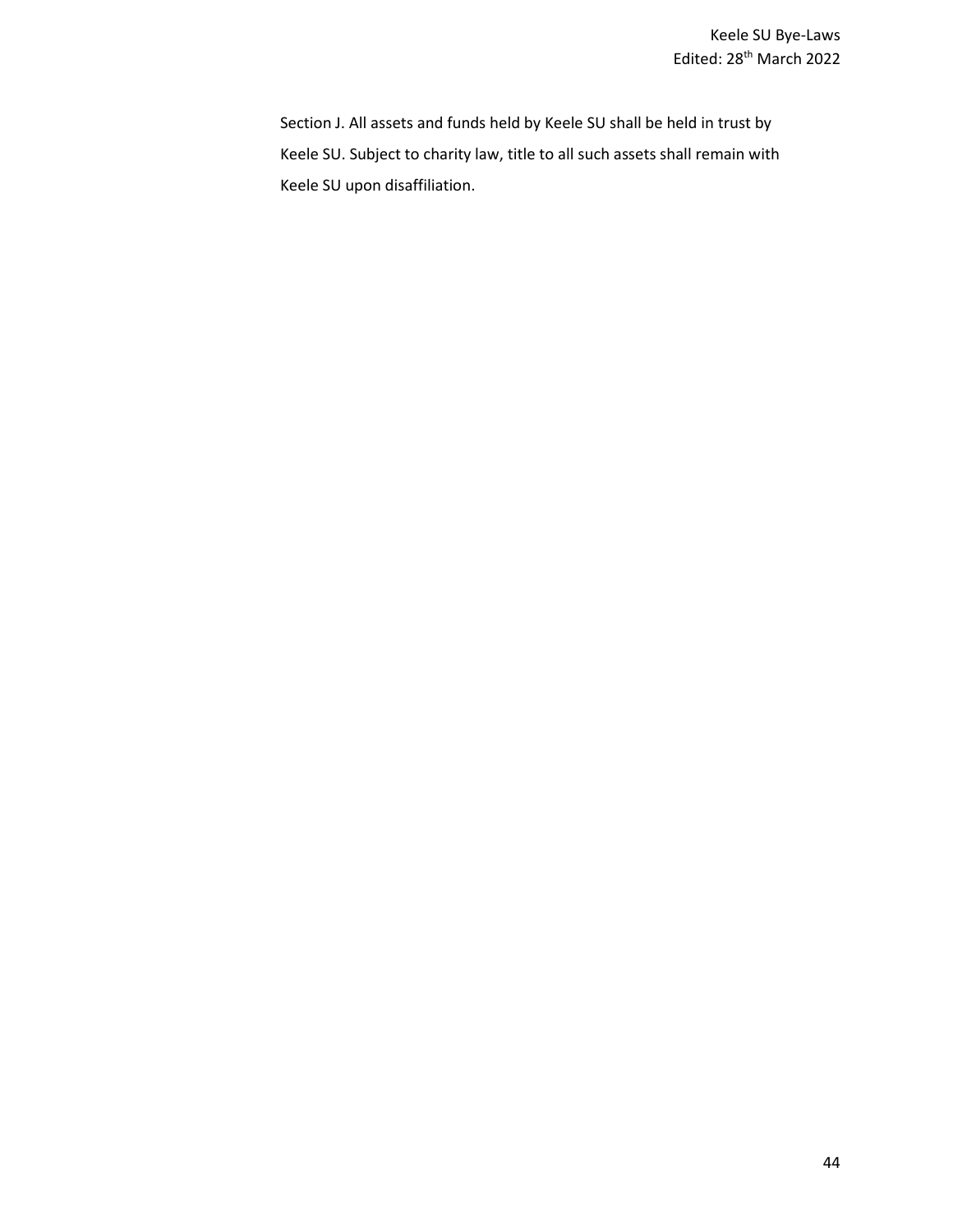## <span id="page-44-0"></span>Chapter 8 – Referenda

- 1. General Provisions
	- a. A referendum shall be a vote of the full membership of Keele SU
	- b. A referendum question must contain, or refer to, a clearly discernible mandate which:
		- i. Changes Keele SU policy, or
		- ii. Directs a Keele SU officer or officers to act or to refrain from action, or
		- iii. Provides for an allocation or disposal of Keele SU resources or funds.
	- c. Any referendum conducted in accordance with the Bye-Laws and constitution shall be considered binding. Any changes to policies or the Bye-Laws shall be implemented.
	- d. The Returning Officer for a referendum shall be determined by the reference to Chapter 12.
		- i. An electoral forum shall be appointed for the referendum in order to review the decisions of the Returning Officer as outlined in Chapter 12.
	- e. A Referendum shall not have the power to appoint or elect any officer, representative or member of staff of the Students' Union.
- 2. Calling a Referendum
	- a. A referendum may be called by means laid out in Clause 17 of the Constitution.
- 3. Referendum Questions
	- a. The question for a referendum shall be proposed by the persons or body proposing the referendum.
	- b. The referendum question must be ratified by the Returning Officer at least seven days in advance of polling, subject to the approval of Elections Forum.
	- c. The Returning Officer may make alterations to a proposed referendum question on the basis of:
		- i. Making the question balanced and not tending towards one response
		- ii. Making the referendum question comply with the requirements of the constitution
	- d. The Returning Officer should pay due regard to the views of two opposing sides of the referendum as to the question.
	- e. A decision of the Returning Officer on the above basis may be overruled by the Elections Forum
- 4. Limitations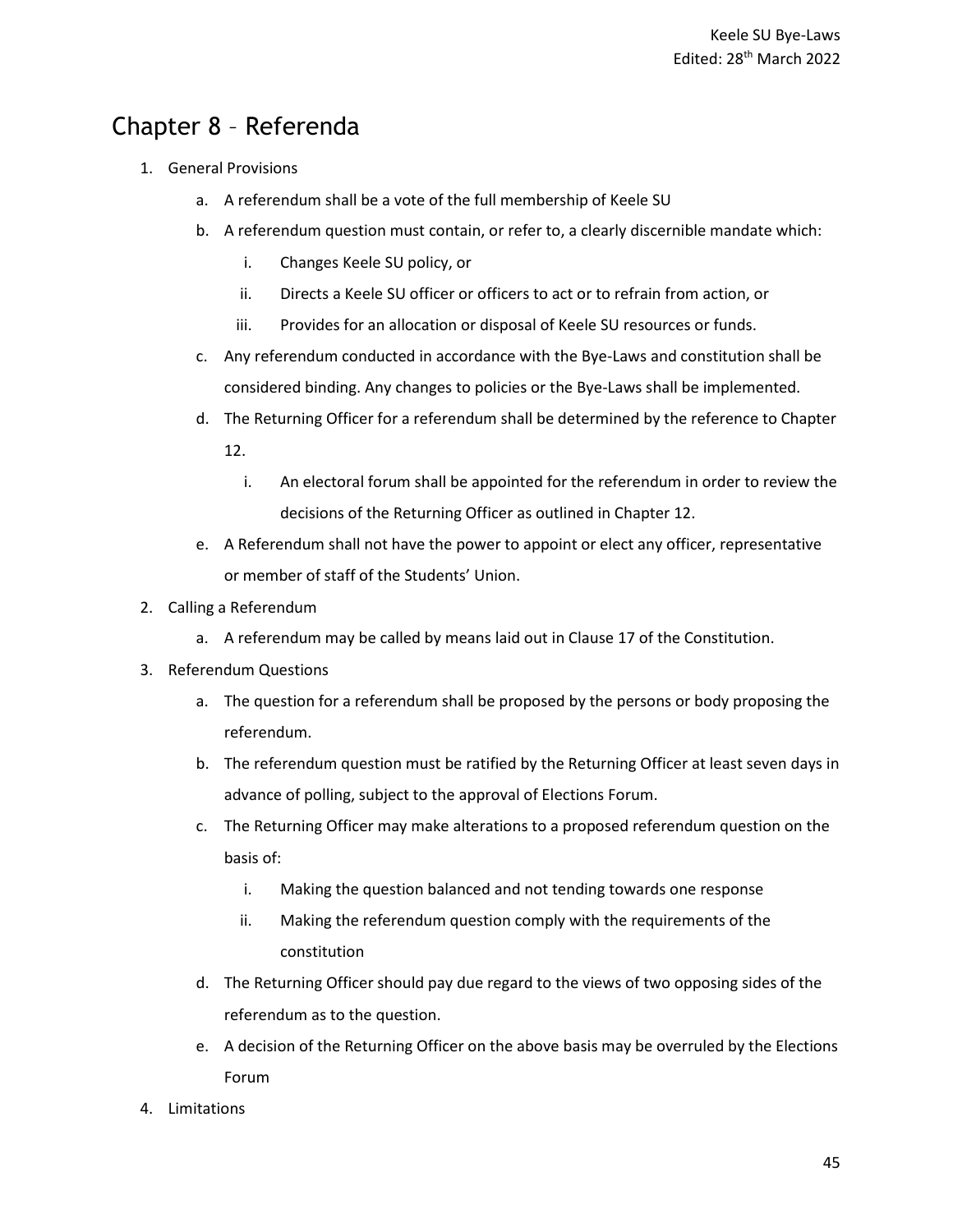- a. The procedure of referendums shall be conducted in accordance with the Bye-Laws and clause 17 of the constitution.
- 5. Timing
	- a. Referendums shall be held at times which are intended to enable the largest possible number of members to fully participate in all aspects of the electoral cycle.
	- b. Referendums shall be held at a time to the greatest benefit to the membership.
- 6. Referendum Campaigning
	- a. The Trustees shall authorise expenditure for such members of Keele SU as wish to campaign for or against a referendum, provided that:
		- i. the rules for extra-budgetary expenditure are adhered to, and
		- ii. equal funding is made available to campaigns for and campaigns against.
	- b. Anyone who campaigns for or against a referendum question shall be deemed to be part of that Referendum Campaign Team and shall be bound by the elections regulations.
	- c. There may be no more than one official campaign team for each of the proposition and opposition positions presented on the ballot.
		- i. Each campaign shall be allocated an equal budget set at the discretion of the Deputy Returning Officer. This decision must be reviewed by Elections Forum.
		- ii. Spending during the referendum shall be governed by the same expenditure rules that govern elections.
		- iii. One person in each campaign team shall be designated treasurer. They are responsible for making sure that expenditure is compliant with expenditure rules and submitting all expenditure to the deputy returning officers.
	- d. A group of no fewer than three full members of the union can apply to be the leadership of the official 'yes' or 'no' campaign.
	- e. They shall indicate that as representatives of the campaign team all members shall comply with all regulations and must attend a campaign team briefing.
	- f. Part of that submission shall include an explanation of why they believe they are the right team to lead the official campaign.
	- g. Should the Deputy Returning Officer receive more than one letter of intent the Deputy Returning Officer shall determine the official campaign team. This decision must be reviewed by Elections Forum.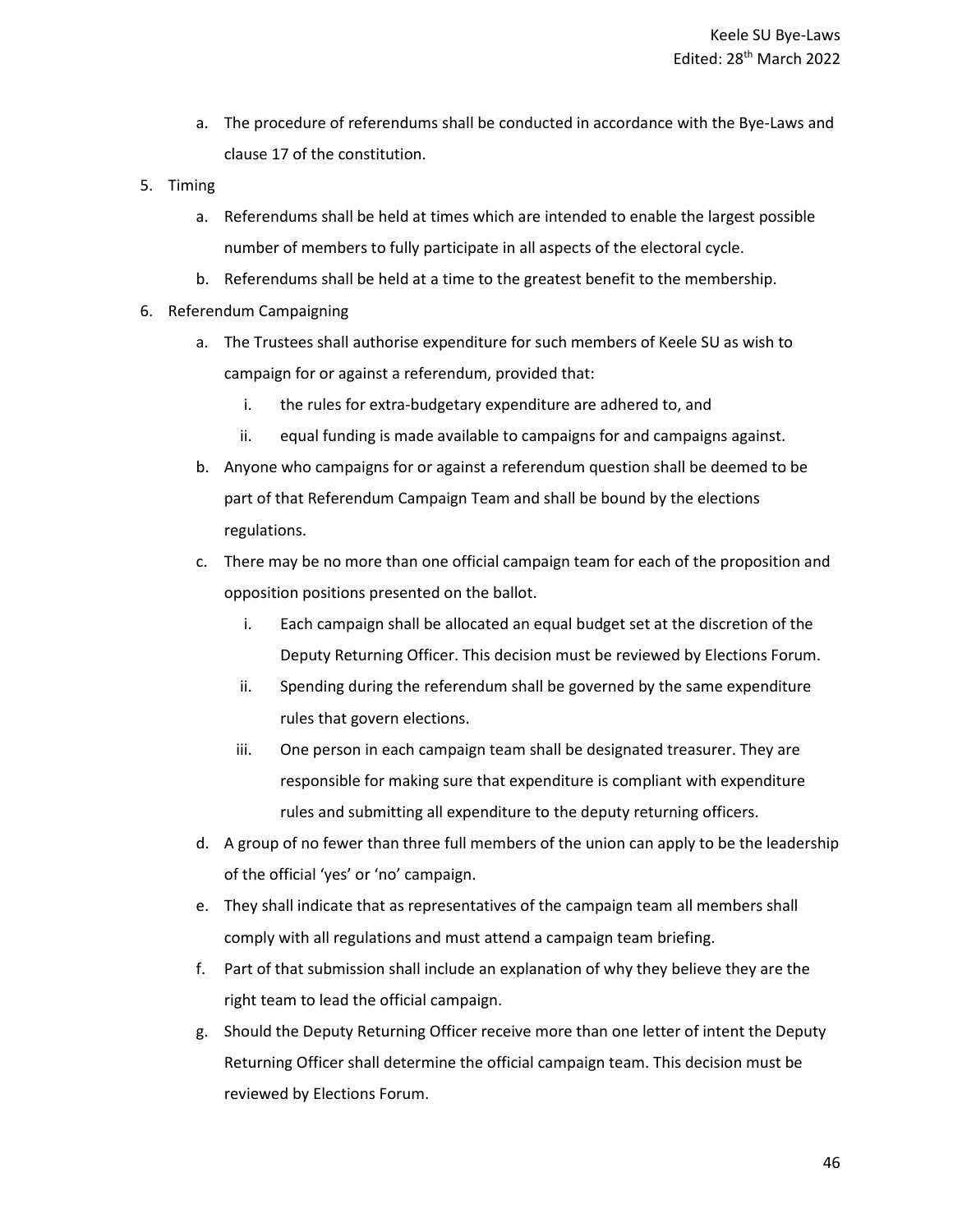- 7. Results of the Referendum
	- a. The Returning Officer shall publish the result of the referendum.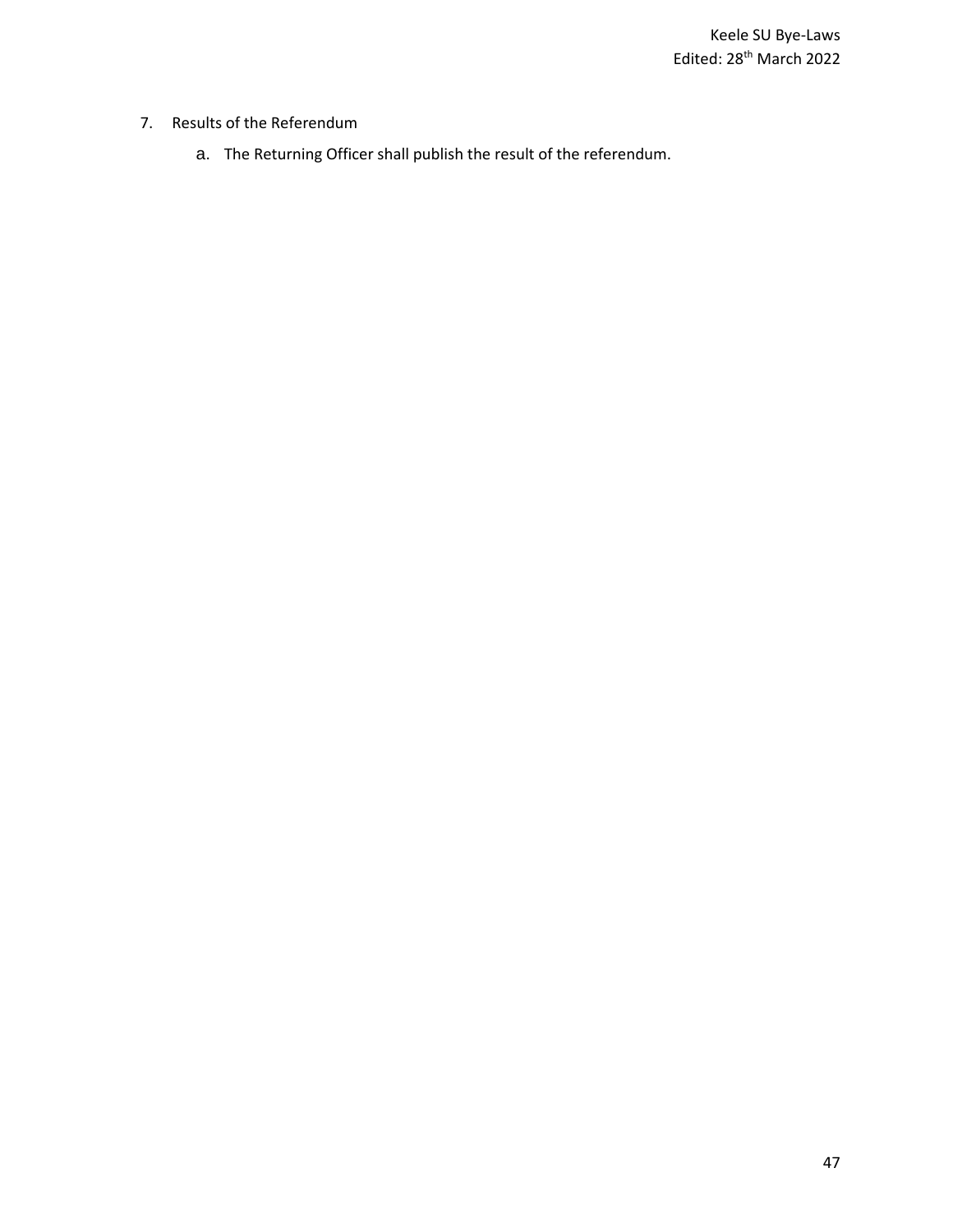## <span id="page-47-0"></span>Chapter 9 - Policies and the Policy Document

- 1. Interpretation of Policies
	- a. In the event of policy being ambiguous, it will be the responsibility of Democracy Operations Group to interpret the policy.
	- b. In the case of one policy conflicting with another the policy passed most recently shall supersede the other.
- 2. Mandates of UGM and Union Council
	- a. The Policy Document shall include a section which shall contain the full text of all ideas passed. The record shall contain the date upon which policies were approved and a date of expiry.
	- b. Failed proposals shall not be recorded in the Document.
- 3. General Provisions
	- a. Maintenance of the Policy Document shall be the responsibility of the Student Voice Department.
- 4. Codes of Conduct
	- a. The document shall include a section containing codes of conduct drawn up by Keele SU committees or officers and authorised by UGM or Union Council.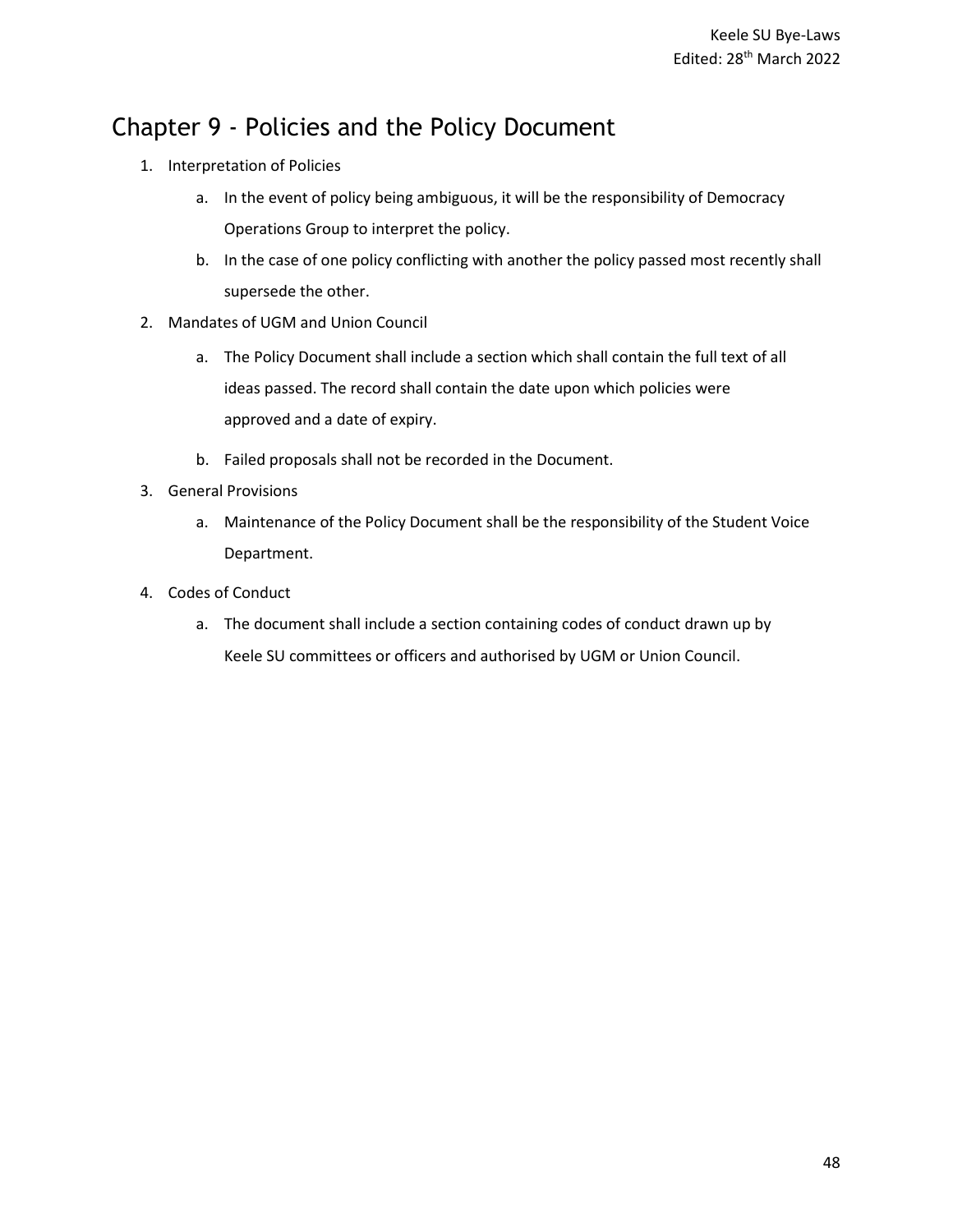## <span id="page-48-0"></span>Chapter 10– Election Guidance and Regulations

- 1. Keele SU will arrange free and fair elections to elect all democratic positions within Keele SU. All elections shall be conducted by secret ballot, the procedure, arrangements and guidance set out in this chapter fully taking into consideration for accessibility of any such elections to all members, regardless of orientation, origin or disability.
- 2. Elections Bodies and Responsible Officers
	- a. Returning Officer
		- i. Keele SU shall appoint an impartial Returning Officer, on an annual basis, who shall not be a sabbatical officer or employee of the Union.
	- b. Duties of the Returning Officer
		- i. The Returning Officer shall be responsible for the observation of these regulations and shall have the power either to suspend the election or declare a nomination invalid should these regulations be contravened.
		- ii. The Returning Officer shall have the power to suspend or disqualify a candidate or group of candidates from an Election or declare an Election void.
		- iii. Keele SU will appoint a Deputy Returning Officer and other officials to ensure the good administration and promotion of the Election in agreement with the Board of Trustees. The Deputy Returning Officer and Election officials shall be instructed by the Returning Officer on their duties and shall perform these in an impartial manner. Any of the actions in this Chapter applicable to the Returning Officer may be carried out by the appointed Deputy Returning Officer. Wherever possible, the Deputy Returning Officer and Elections Officials should not be members of Keele SU.
		- iv. The ruling of the Returning Officer on the conduct of the campaign and execution of the Election and/or Referenda shall be final.
		- v. The Electoral Forum may review the decision of a Deputy Returning Officer and may (in exceptional circumstances) appeal their decision to the Returning Officer by a formal vote achieving a majority of all voting members of the Electoral Forum if the consequence of any decision of the Returning Officer is deemed to fall outside of the scope and authority of these regulations.
			- 1. Electoral Forum shall consist of 3 Union Council Members.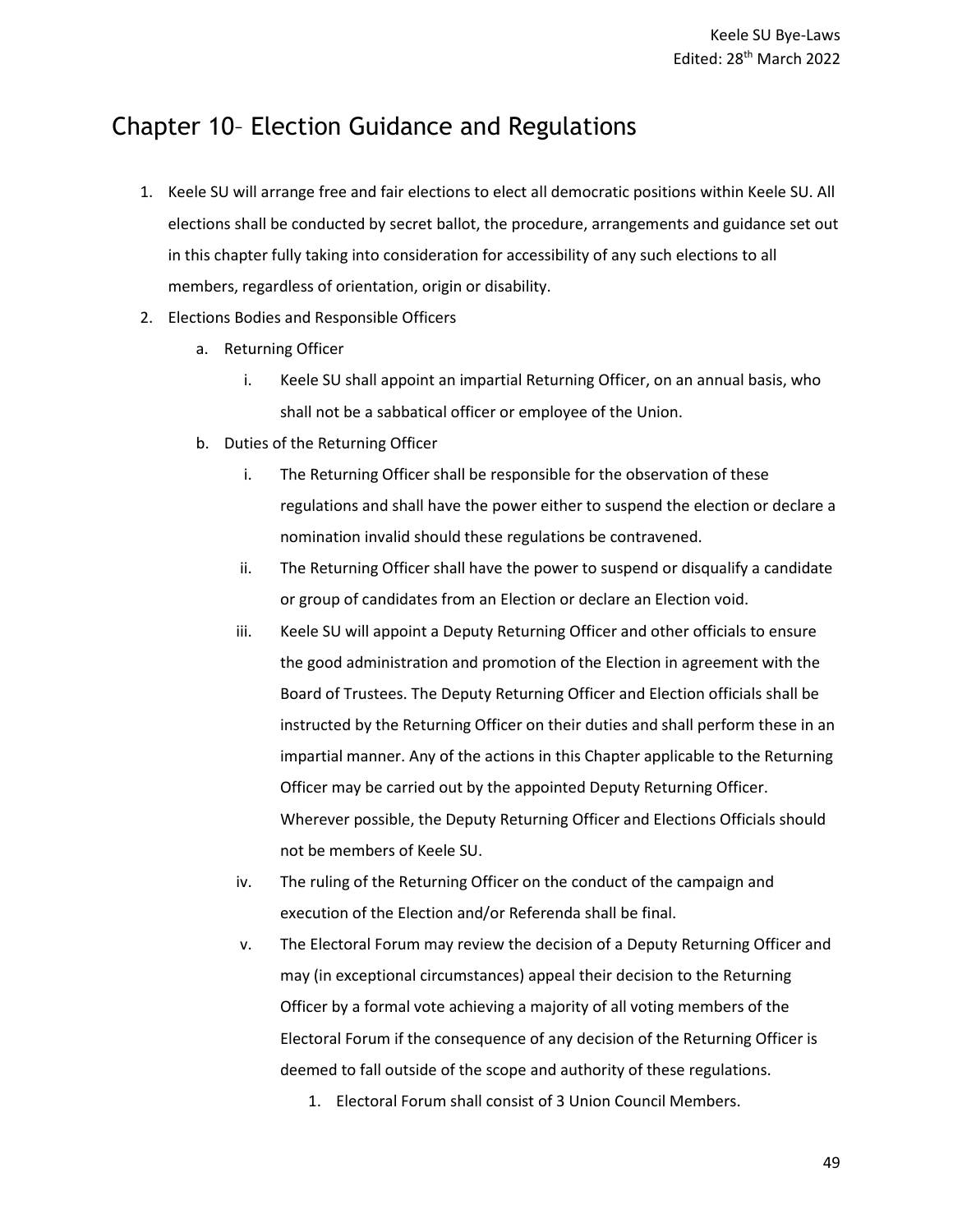- vi. The Returning Officer shall publish any additional rules that are not provided for within these regulations in the candidate information pack which must be made available to candidates.
- 3. Election Timetable
	- a. Elections shall be held at times which are intended to enable the largest possible number of members to fully participate in all aspects of the electoral cycle.
	- b. Elections shall be held at a time to the greatest benefit to the membership.
- 4. Nominations
	- a. An Election Information Pack must be available before nominations open. The pack shall contain a copy of the description of the role of each position available in the election, an election timetable, a copy of the election rules and regulations and information on the facilities and support the Union will make available to each candidate.
	- b. Full members of the Union, as defined in the Keele SU constitution, can stand for Election and shall be considered for nomination providing a nomination is submitted on the Keele SU website before the close of nominations.
	- c. Cohort voting will be permitted for a number of positions within Keele SU. The Returning Officer has responsibility for ensuring that the correct requirements are in place to ensure accurate and fair cohort voting.
	- d. Candidates may not stand for more than one post in any single election cycle, with the singular exception that candidates may be simultaneously elected to Keele SU office and elected as a NUS Delegate.
	- e. In all elections there will always be one further candidate, namely "Re-Open Nominations". Thus in the event of there being only one candidate for one of these posts, the election shall continue as normal with the candidate running against "Re-Open Nominations".
	- f. In the event of no nominations being received for any position, the election for that position shall be postponed and rescheduled at the earliest convenience. Elections postponed in this way shall be conducted according to the by-election rules.
- 5. Voting
	- a. Voting shall be by the Single Transferable Vote scheme (STV) as prescribed for in the Electoral Reform Society guidelines.
		- i. Exception to the guidelines is outlined in '14. Resignations'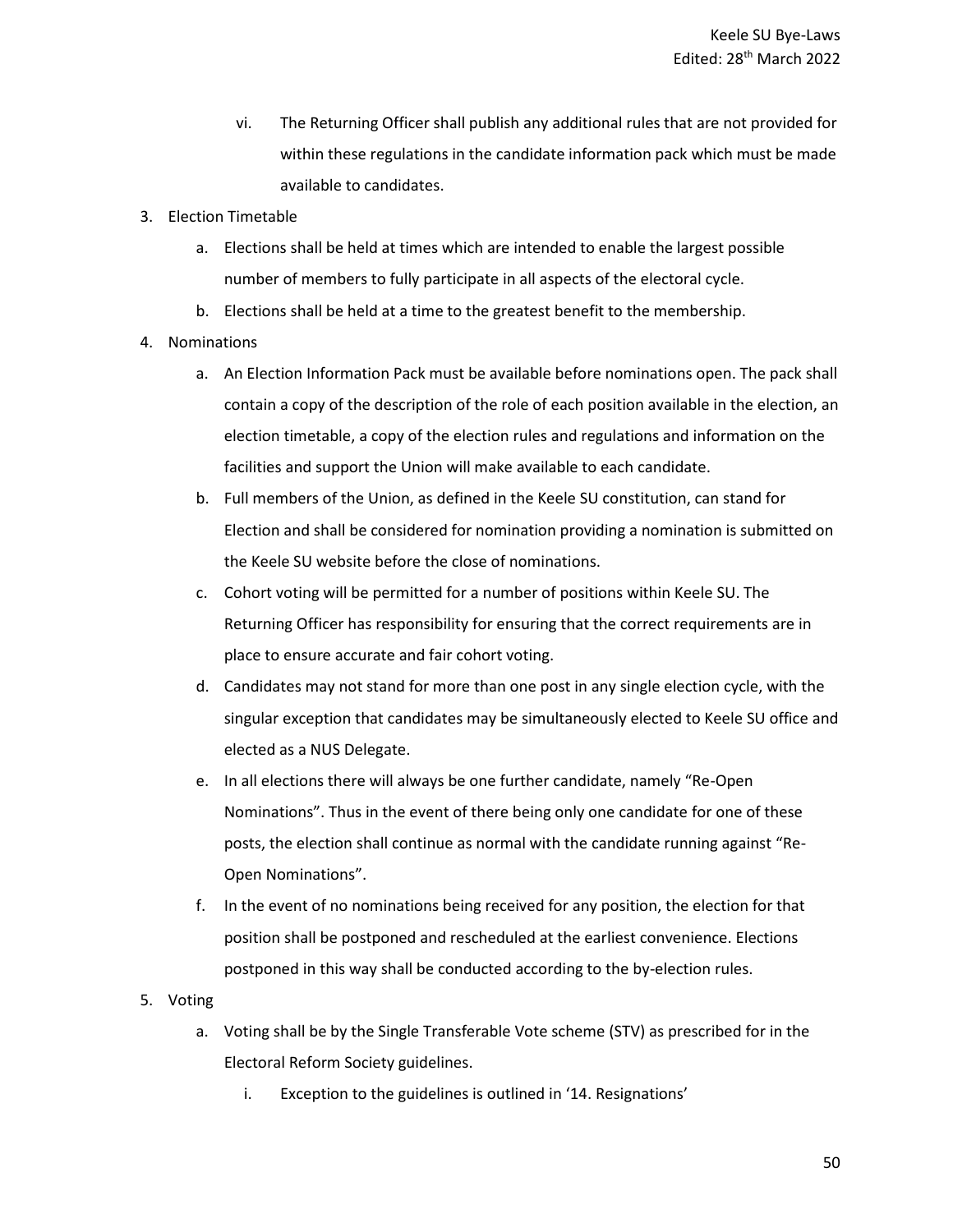- b. No elector shall vote more than once and no elector shall be allowed to vote in proxy for another Elector.
- 6. The Count
	- a. The count shall be supervised by the Returning Officer.
	- b. Subject to good order, the count shall be open to all members of Keele SU.
	- c. Any candidate, independent observer, or Returning Officer may request a recount within twenty four hours of the close of the count.
	- d. The Returning Officer shall retain all available count information for a period of three months from the last date of polling.
	- e. In elections where more than one candidate can be elected, if at any stage of the count "re-open nominations" candidate gains the required number of votes to be elected, it shall be deemed to have been elected. No further candidates can be elected after this point.
- 7. Poll Review Meeting
	- a. The Electoral Forum will meet after the close of poll but before the count.
	- b. This meeting will consider any outstanding complaints and appeals under these regulations. If the Forum decides that any problem has affected the election then the following resolutions will be open to it:
		- i. Allow the count to begin unhindered.
		- ii. Disqualify one or more candidates for breach of the Election Bye-Laws. In this case the count shall proceed normally; all votes for disqualified candidates will be transferred to the electors next preferences according to the counting rules.
		- iii. In extreme circumstances, where the result of the poll could be adversely affected, declare the election invalid and reschedule it according to these regulations. In this case, the Forum must either:
			- 1. Restart the election from the opening of polls, with the exclusion of one or more disqualified candidates. Or;
			- 2. Restart the election from the opening of nominations, with one or more disqualified former candidates prohibited from nomination.
- 8. The Declaration
	- a. Election results shall be declared by the Returning Officer or their nominees within a reasonable time after the count has been completed.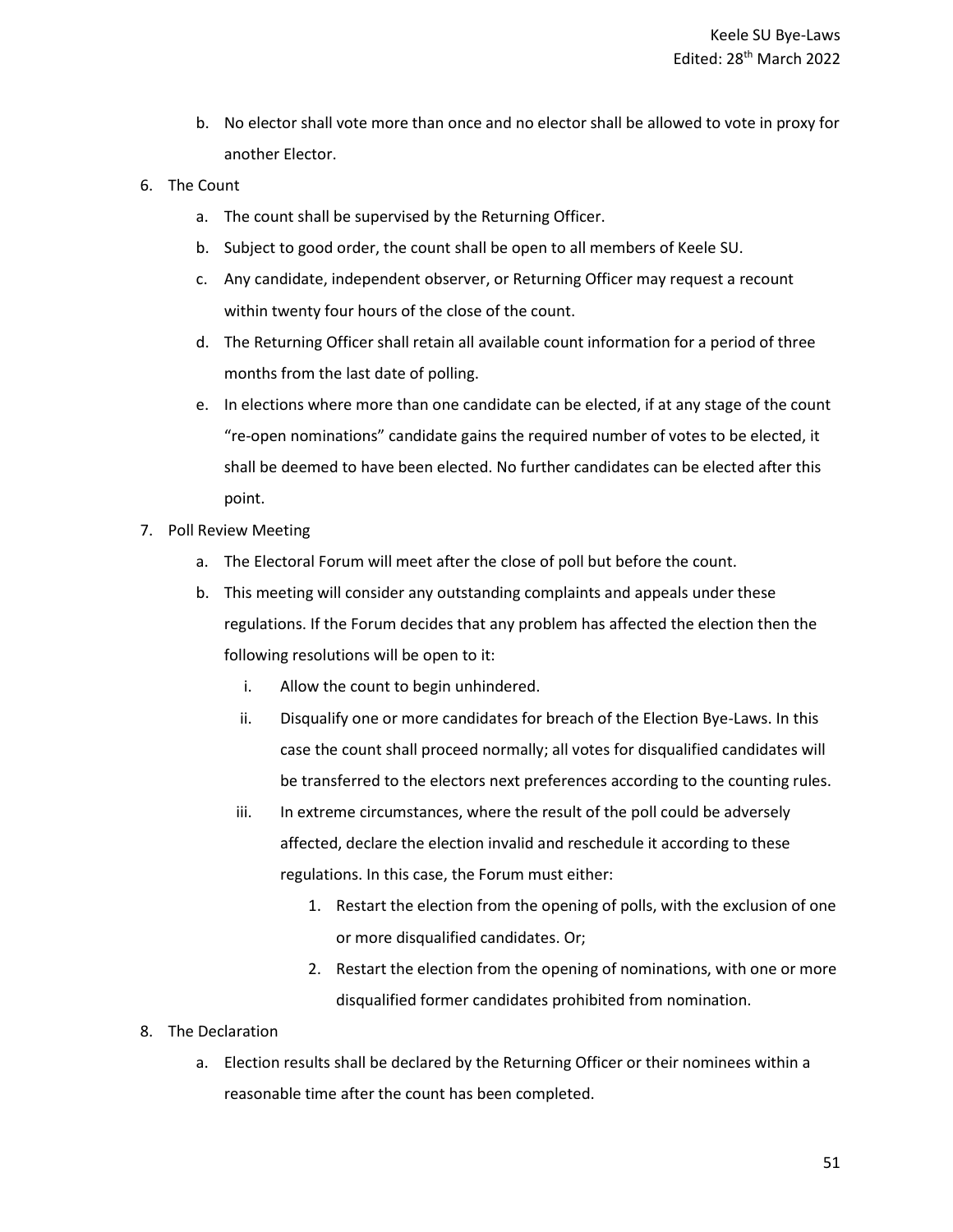- b. Should "Re-Open Nominations" win, nominations shall be re-opened for election to be held as soon as possible at a time to be determined by the Returning Officer.
- 9. Appeal Meetings
	- a. The Electoral Forum will meet upon receipt of an appeal against a decision of the Deputy Returning Officer at any time from the opening of nominations until the close of polling.
	- b. If the decision of the Deputy Returning Officer is found to be in breach of the Bye-Laws then Electoral Forum shall make an appeal to the Returning Officer to review the ruling.
- 10. Extraordinary Meetings
	- a. The Returning Officer may at any time summon the Electoral Forum for the purpose of Consultation.
	- b. The Electoral Forum may call an extraordinary meeting at any time during an election from the open of nominations to the close of polls for the purpose of conducting business they consider too urgent to wait until the next scheduled meeting.
- 11. Election Discipline, Complaints and Appeals
	- a. The Returning Officer has discretionary power to apply any reasonable penalty to candidates breaking these election regulations, except where regulations stipulate automatic disqualification.
	- b. Any full member of Keele SU can complain in writing about the conduct of the election or the conduct of any of the candidates or their campaign team and should address these complaints to the Returning Officer.
	- c. If a complainant or any other full member of Keele SU is dissatisfied with the Deputy Returning Officer's actions or decisions:
		- i. in response to a complaint made under 11b;
		- ii. ii. in the exercise of their powers as Deputy Returning Officer then the complainant shall have right of appeal to the Returning Officer.

#### 12. By-elections

- a. By-elections shall be conducted under the election regulations insofar as they apply.
- b. In the event of a By-Election, the following timetable rules shall apply. The Returning Officer shall determine the actual dates.
	- i. Polling dates and hours must be published in advance of the opening of nominations.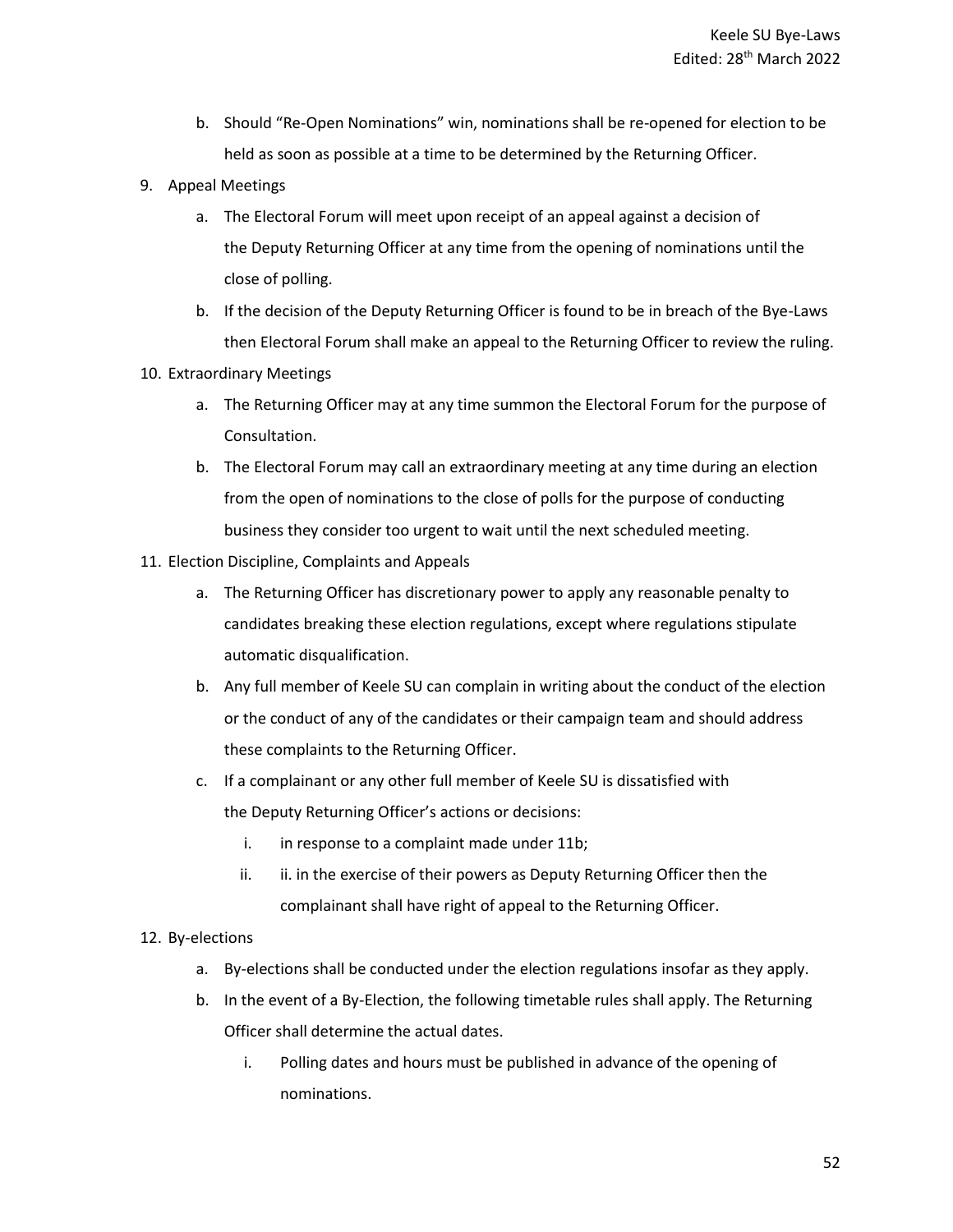- c. On receiving notice of the resignation or removal of an Elected Officer of Keele SU, the Returning Officer shall, within a reasonable period, declare a by-election for the post, pending approval from the Trustee board.
- 13. Statute of Limitations
	- a. A 'Statute of Limitations' shall exist for 14 working days following the close of polls. Candidates shall be subject to punitive action from the Returning Officer and Elections Forum during this period.
- 14. Resignations
	- a. Where a Full-Time Officer resigns following election, the Returning Officer shall, in accordance with 12c, be permitted to return to the original ballot and elect the candidate with the highest votes once the full-time officers votes who has resigned had been re-distributed, following the single transferable vote protocol.
		- i. This shall only be permitted for full-time officer elections and shall only be permitted once. This must be conducted before the designated start of office.
		- ii. If a candidate with the highest votes (following re-distribution) no longer wishes to hold the full-time officer position a by-election shall be held.
		- iii. If a candidate with the highest votes (following re-distribution) does not reach quota a by-election should be held.
	- b. Where a part-time officer resigns, the Returning Officer shall not be permitted to return to the original ballot. A by-election will be held.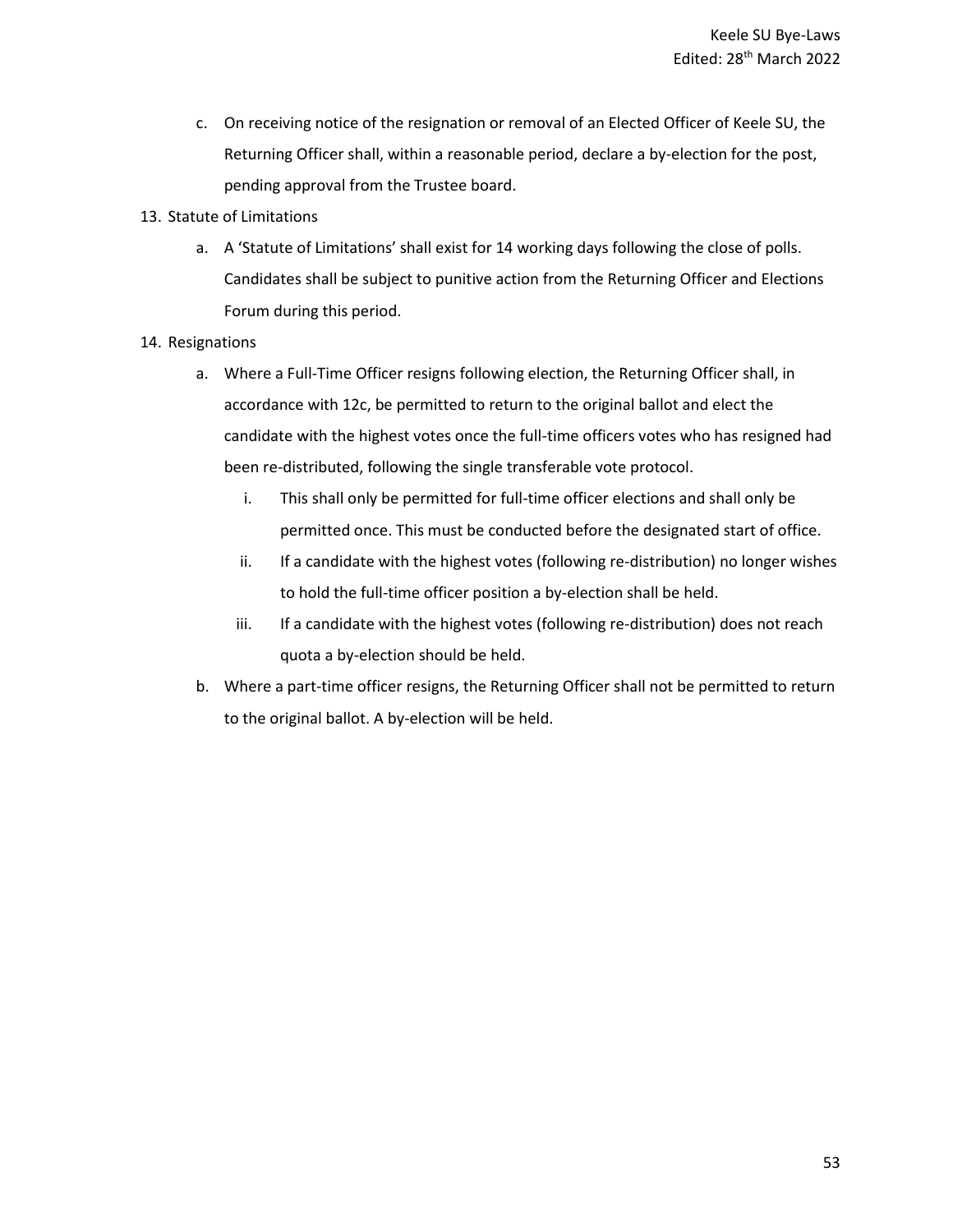## <span id="page-53-0"></span>Chapter 11 - Elections Guidance – Candidate Regulations

- 1. Candidacy
	- a. All candidates shall be required to produce a manifesto and will be expected to upload these by a deadline determined by the Returning Officer.
- 2. Campaigning
	- a. Negative campaigning shall not be allowed.
	- b. It is prohibited for any person to publicise a "Re-Open Nominations" campaign in order to stand should the nominations actually re-open. Such an action will lead to disqualification by the Returning Officer of that person from the following election.
	- c. Candidates must observe the University Statutes, Ordinances and Regulations.
	- d. The Returning Officer, in agreement with the trustees, shall determine the publicity budget for candidates in the election. The candidate's budget will be provided by Keele SU and candidates are prohibited from spending any of their own, or donated money on their election campaign
	- e. Candidates must not exceed their budget limits.
	- f. A candidate will not be able to publicly campaign before the date determined by the Returning Officer.
	- g. Keele SU will provide candidates with a 'Campaign Shopping list' which candidates can select items from (including the option of printed materials). These items will be provided by Keele SU and the sum of this shopping list will be deducted from a candidate's budget.
	- h. Candidates wishing to purchase additional materials, not provided by Keele SU, must provide receipts of all campaign expenditure before the close of poll.
	- i. Publicity materials must not be obtained through special relationships with suppliers.
	- j. Items freely and readily available to all candidates can be used without itemisation.
	- k. Candidates may enlist assistants, or a campaign team, for campaigning purposes.
	- l. Any person enlisted by a candidate to assist them in distributing publicity or canvassing shall be bound by these regulations as if they were the candidate themselves. Candidates will be held entirely responsible for the action of any helper or assistant. It is the absolute responsibility of candidates to ensure that helpers are aware of, and abide by, election regulations.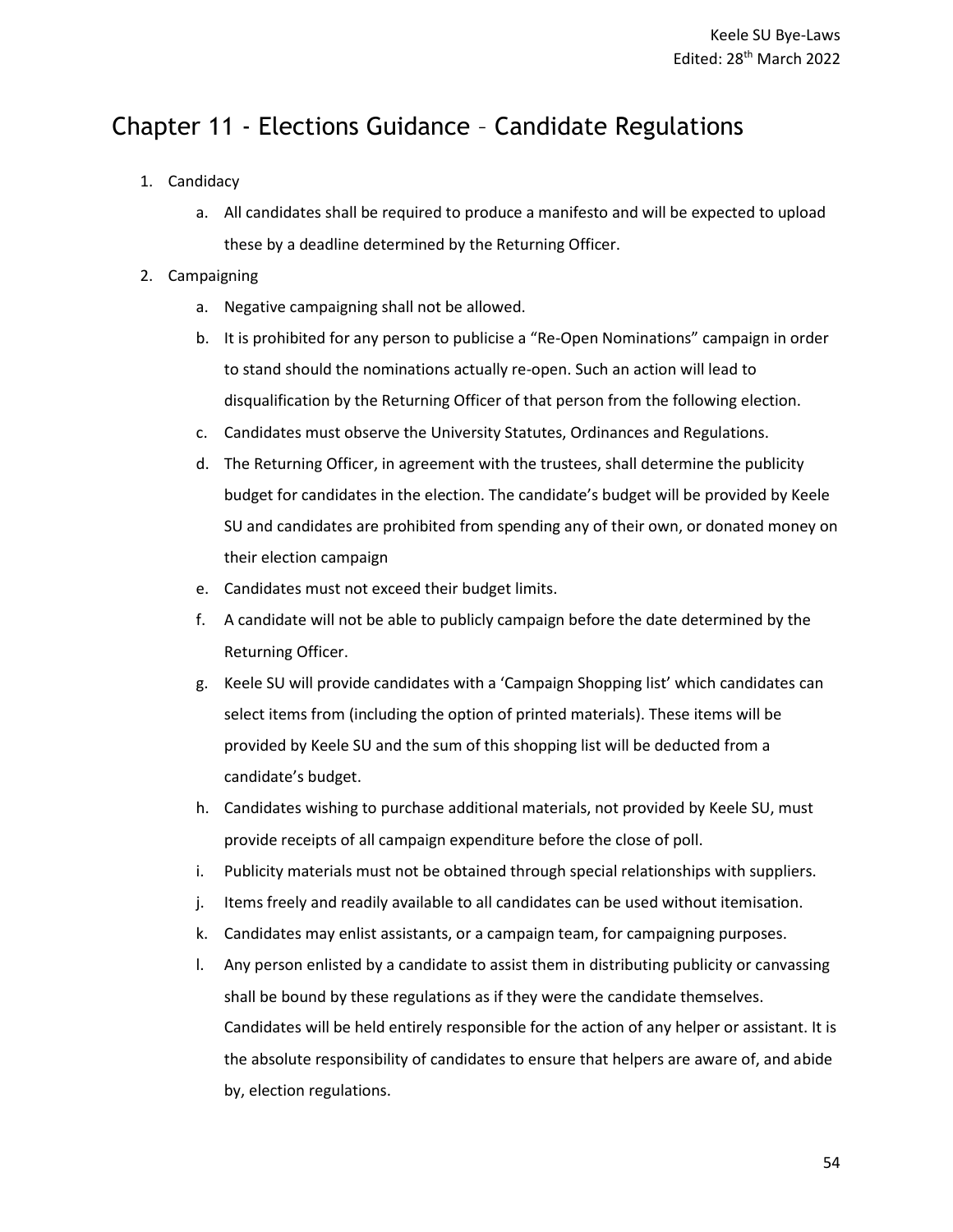- m. Candidates must not undertake campaign activity which others could not reasonably do.
- n. Candidates and their campaigners must not alter, move or remove the campaign material of any other candidate.
- o. Campaigners and candidates must allow voters to cast their ballot freely and must not communicate with voters in any way once they have begun to complete their ballot.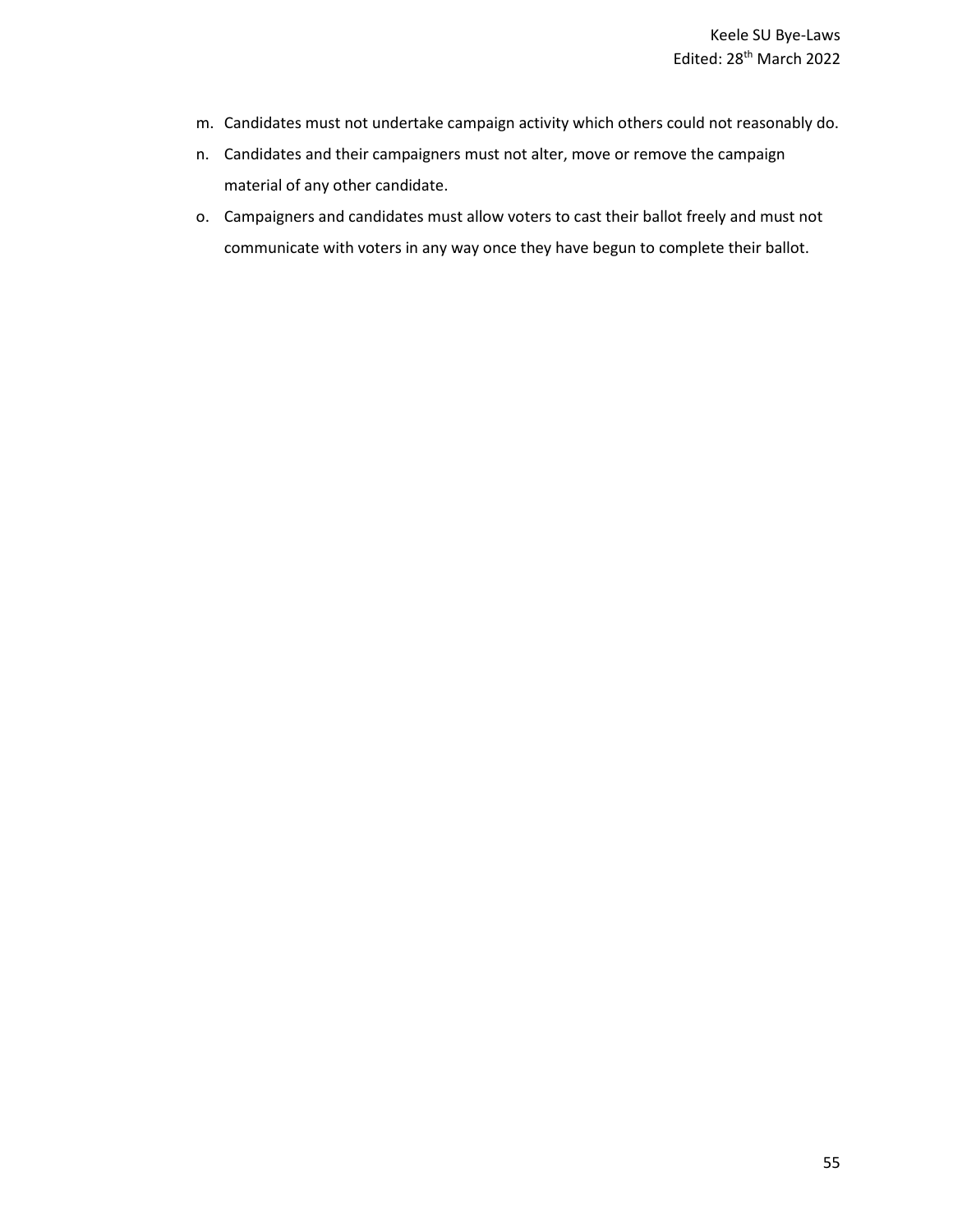## <span id="page-55-0"></span>Chapter 12 – Membership

- 1. Membership
	- a. There shall be the following classes of membership:
		- i. Full Membership, as defined in Clauses 11-13 of the Constitution.
- <span id="page-55-1"></span>2. All members of Keele SU are expected to abide by the Constitution and Bye-Laws, and by such codes of conduct as are in operation.
	- a. Members shall have the right:
		- i. To speak and vote at General Meetings, and to speak at meetings of the Union Council.
		- ii. To propose motions in line with the SU policy process.
		- iii. To use all athletic, social, welfare and political facilities of Keele SU, in accordance with the procedures of their use as laid down in the Constitution and Bye-Laws.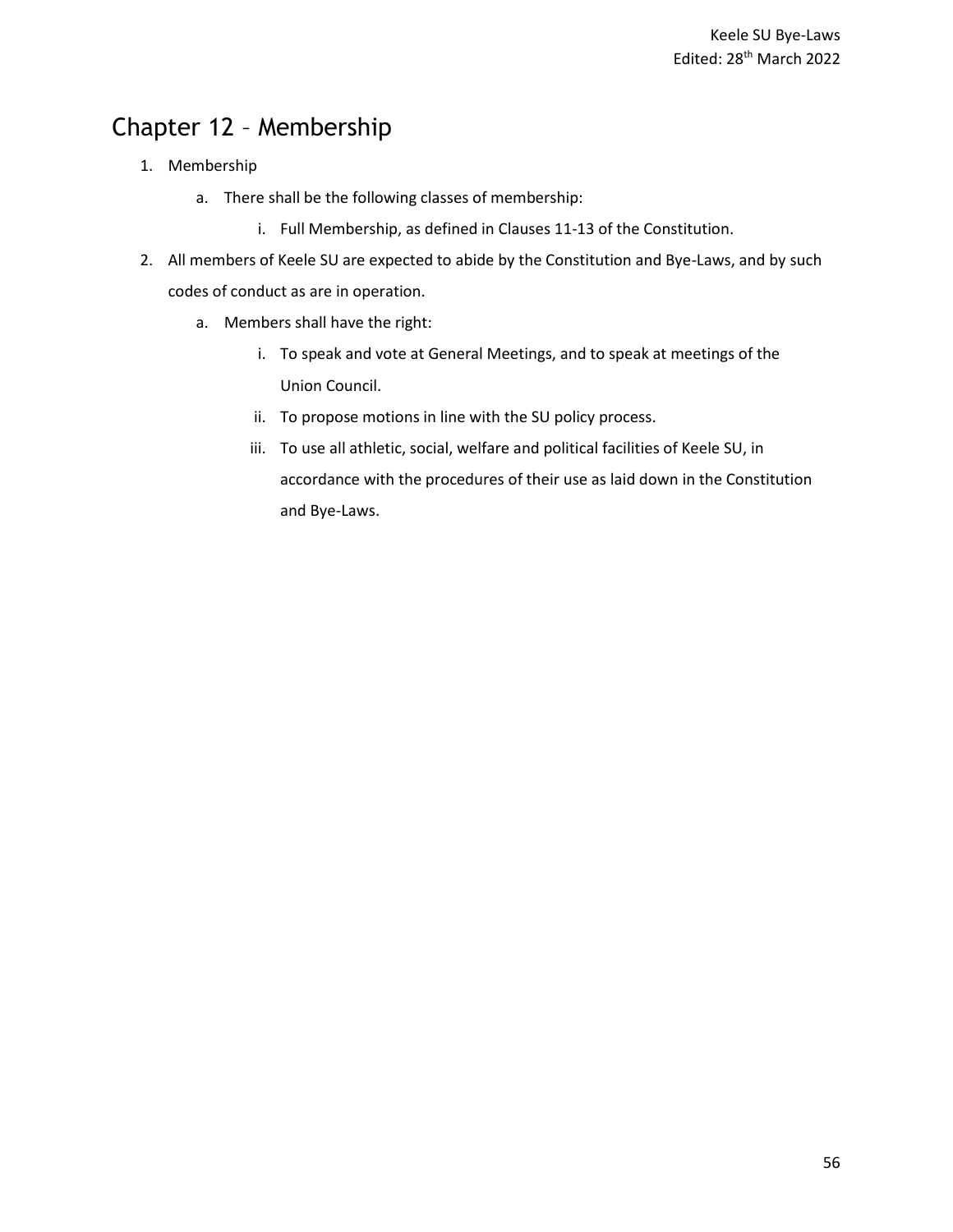## Chapter 13 – Staff Protocol

- 1. Discussion of Staffing Issues at a Member Meeting
	- a. No staffing issues may be discussed in UGM and Union Council. This ensures that legal requirements and obligations under Protection of Employment and associated legislation are not breached. Such matters may be discussed at Executive Committees under closed agenda; no minutes will be taken.
	- b. Discussions around the Keele SU finances or trading shall not be considered 'staffing issues'.
	- c. Conversations regarding staffing issues of student staff shall be exempt from this chapter's protocol so long as the Union Development and Democracy Officer and Student Staff Officer approve.
	- d. Should attendees at an SU forum (other than the executive committee) attempt to discuss staffing matters, the Chair of the meeting should inform them of the staff protocol and no further discussion of the matter shall occur.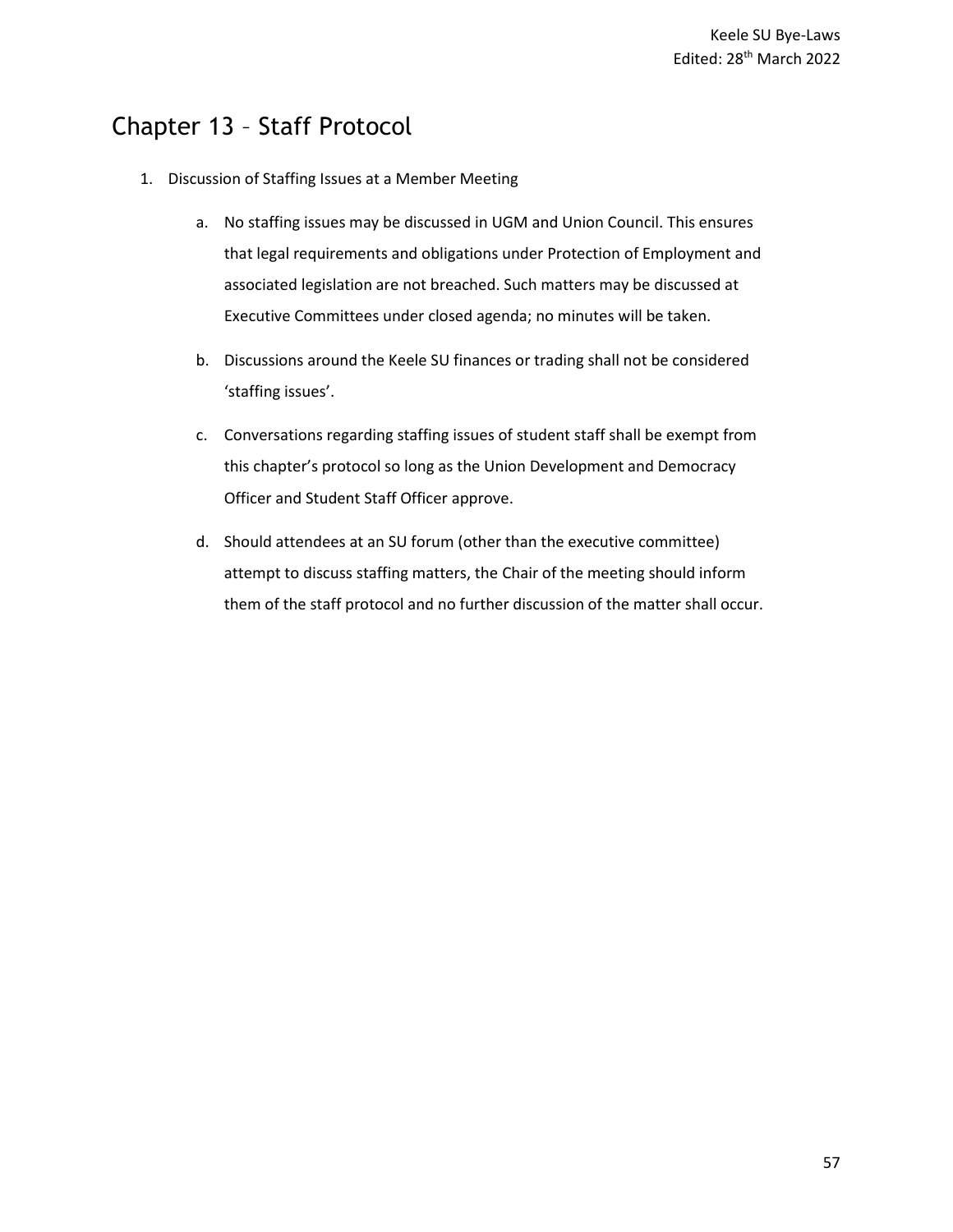## <span id="page-57-0"></span>Chapter 14 – Disciplinary, Censuring and Complaints Procedures

- 1. Censure and No Confidence Procedure
	- a. A motion of censure or no confidence may be submitted to any member of the Democratic Operations Group.
	- b. An EGM may be called to discuss a motion of no confidence so long as it is called in line with the provisions of these bye-laws.
	- c. A procedural motion of 'no confidence in the chair' is not the same as a motion of no confidence as outlined in this chapter.
	- d. All elected officers can be censured by a two-thirds majority of UGM, EGM, Union Council or Performance Scrutiny Committee for good cause, and can be no-confidenced by a two-thirds majority of UGM or EGM.
	- e. Passage of a motion of censure against an officer shall result in the official reprimand of that officer, and the recording of that reprimand in the Keele SU Policy Document.
	- f. Passage of a motion of no-confidence in an officer shall result in the immediate dismissal of that officer.
	- g. Meeting with fewer than 1% of Keele SU membership present may not pass a motion of no confidence under any circumstances. A count of members present must occur before a motion of no confidence is voted on at a General Meeting
	- h. An officer facing a motion of no confidence must be given 7 days warning of the vote occuring and be informed of the grounds of the motion. A no confidence clause may not be attached to a proposal as an amendment.
	- i. Lack of attendance to Union Council, or Union General Meetings without apologies on two occasions shall be good cause for a motion of censure against an officer.
- 2. Attendance Procedure
	- a. Failure of a Part-Time Officer to attend three consecutive Union Council meetings within the same elected term, without notification, that officer will be deemed to have resigned and thus shall result in the immediate dismissal of